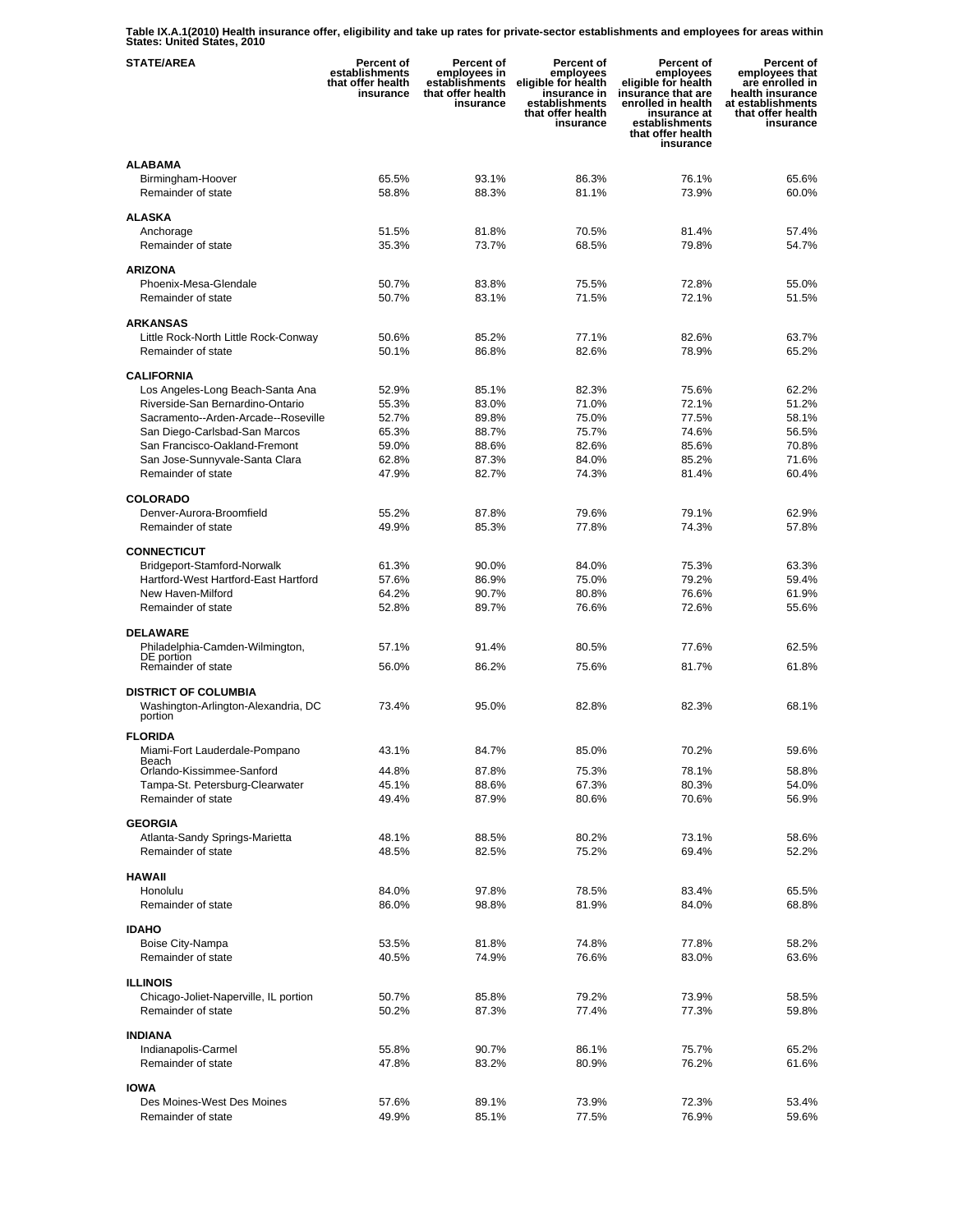**Table IX.A.1(2010) Health insurance offer, eligibility and take up rates for private-sector establishments and employees for areas within States: United States, 2010 (cont.)** 

| <b>STATE/AREA</b>                                       | Percent of<br>establishments<br>that offer health<br>insurance | Percent of<br>employees in<br>establishments<br>that offer health<br>insurance | Percent of<br>employees<br>eligible for health<br>insurance in<br>establishments<br>that offer health<br>insurance | <b>Percent of</b><br>employees<br>eligible for health<br>insurance that are<br>enrolled in health<br>insurance at<br>establishments<br>that offer health<br>insurance | Percent of<br>employees that<br>are enrolled in<br>health insurance<br>at establishments<br>that offer health<br>insurance |
|---------------------------------------------------------|----------------------------------------------------------------|--------------------------------------------------------------------------------|--------------------------------------------------------------------------------------------------------------------|-----------------------------------------------------------------------------------------------------------------------------------------------------------------------|----------------------------------------------------------------------------------------------------------------------------|
| <b>KANSAS</b>                                           |                                                                |                                                                                |                                                                                                                    |                                                                                                                                                                       |                                                                                                                            |
| Kansas City, KS portion                                 | 57.4%                                                          | 89.8%                                                                          | 79.5%                                                                                                              | 74.6%                                                                                                                                                                 | 59.3%                                                                                                                      |
| Wichita                                                 | 59.5%                                                          | 91.0%                                                                          | 83.9%                                                                                                              | 74.8%                                                                                                                                                                 | 62.8%                                                                                                                      |
| Remainder of state                                      | 49.4%                                                          | 79.9%                                                                          | 80.1%                                                                                                              | 79.7%                                                                                                                                                                 | 63.8%                                                                                                                      |
| <b>KENTUCKY</b>                                         |                                                                |                                                                                |                                                                                                                    |                                                                                                                                                                       |                                                                                                                            |
| Louisville/Jefferson County, KY                         | 51.6%                                                          | 83.7%                                                                          | 86.8%                                                                                                              | 77.5%                                                                                                                                                                 | 67.2%                                                                                                                      |
| portion<br>Remainder of state                           | 53.8%                                                          | 85.5%                                                                          | 80.2%                                                                                                              | 76.0%                                                                                                                                                                 | 60.9%                                                                                                                      |
|                                                         |                                                                |                                                                                |                                                                                                                    |                                                                                                                                                                       |                                                                                                                            |
| <b>LOUISIANA</b>                                        |                                                                |                                                                                |                                                                                                                    |                                                                                                                                                                       |                                                                                                                            |
| New Orleans-Metairie-Kenner<br>Remainder of state       | 58.0%<br>52.8%                                                 | 86.5%<br>82.8%                                                                 | 80.8%<br>76.1%                                                                                                     | 74.6%<br>77.7%                                                                                                                                                        | 60.3%<br>59.2%                                                                                                             |
|                                                         |                                                                |                                                                                |                                                                                                                    |                                                                                                                                                                       |                                                                                                                            |
| <b>MAINE</b>                                            |                                                                |                                                                                |                                                                                                                    |                                                                                                                                                                       |                                                                                                                            |
| Portland-South Portland-Biddeford                       | 60.2%                                                          | 87.9%                                                                          | 78.6%                                                                                                              | 74.6%                                                                                                                                                                 | 58.6%                                                                                                                      |
| Remainder of state                                      | 46.1%                                                          | 78.9%                                                                          | 79.0%                                                                                                              | 70.8%                                                                                                                                                                 | 56.0%                                                                                                                      |
| <b>MARYLAND</b>                                         |                                                                |                                                                                |                                                                                                                    |                                                                                                                                                                       |                                                                                                                            |
| <b>Baltimore-Towson</b>                                 | 62.6%                                                          | 85.9%                                                                          | 79.8%                                                                                                              | 78.5%                                                                                                                                                                 | 62.6%                                                                                                                      |
| Washington-Arlington-Alexandria,<br>MD portion          | 60.3%                                                          | 92.0%                                                                          | 77.1%                                                                                                              | 73.3%                                                                                                                                                                 | 56.5%                                                                                                                      |
| Remainder of state                                      | 57.6%                                                          | 84.8%                                                                          | 79.3%                                                                                                              | 77.8%                                                                                                                                                                 | 61.6%                                                                                                                      |
| <b>MASSACHUSETTS</b>                                    |                                                                |                                                                                |                                                                                                                    |                                                                                                                                                                       |                                                                                                                            |
| Boston-Cambridge-Quincy, MA                             | 70.3%                                                          | 95.5%                                                                          | 81.4%                                                                                                              | 73.5%                                                                                                                                                                 | 59.8%                                                                                                                      |
| portion<br>Remainder of state                           | 58.0%                                                          | 88.1%                                                                          | 77.5%                                                                                                              | 68.3%                                                                                                                                                                 | 53.0%                                                                                                                      |
|                                                         |                                                                |                                                                                |                                                                                                                    |                                                                                                                                                                       |                                                                                                                            |
| <b>MICHIGAN</b>                                         |                                                                |                                                                                |                                                                                                                    |                                                                                                                                                                       |                                                                                                                            |
| Detroit-Warren-Livonia                                  | 56.5%                                                          | 84.0%                                                                          | 78.1%                                                                                                              | 79.2%                                                                                                                                                                 | 61.9%                                                                                                                      |
| Remainder of state                                      | 49.4%                                                          | 83.5%                                                                          | 74.2%                                                                                                              | 76.9%                                                                                                                                                                 | 57.1%                                                                                                                      |
| <b>MINNESOTA</b>                                        |                                                                |                                                                                |                                                                                                                    |                                                                                                                                                                       |                                                                                                                            |
| Minneapolis-St. Paul-Bloomington,<br>MN portion         | 54.5%                                                          | 88.9%                                                                          | 76.1%                                                                                                              | 79.3%                                                                                                                                                                 | 60.4%                                                                                                                      |
| Remainder of state                                      | 38.4%                                                          | 76.2%                                                                          | 73.0%                                                                                                              | 80.2%                                                                                                                                                                 | 58.6%                                                                                                                      |
|                                                         |                                                                |                                                                                |                                                                                                                    |                                                                                                                                                                       |                                                                                                                            |
| <b>MISSISSIPPI</b><br>Jackson                           | 52.8%                                                          | 83.8%                                                                          | 73.3%                                                                                                              | 83.3%                                                                                                                                                                 | 61.1%                                                                                                                      |
| Remainder of state                                      | 50.3%                                                          | 82.0%                                                                          | 79.7%                                                                                                              | 77.6%                                                                                                                                                                 | 61.8%                                                                                                                      |
|                                                         |                                                                |                                                                                |                                                                                                                    |                                                                                                                                                                       |                                                                                                                            |
| <b>MISSOURI</b><br>Kansas City, MO portion              | 57.1%                                                          | 85.4%                                                                          | 79.1%                                                                                                              | 79.9%                                                                                                                                                                 | 63.2%                                                                                                                      |
| St. Louis, MO portion                                   | 64.8%                                                          | 93.9%                                                                          | 82.3%                                                                                                              | 82.1%                                                                                                                                                                 | 67.5%                                                                                                                      |
| Remainder of state                                      | 46.1%                                                          | 79.7%                                                                          | 76.8%                                                                                                              | 77.8%                                                                                                                                                                 | 59.8%                                                                                                                      |
|                                                         |                                                                |                                                                                |                                                                                                                    |                                                                                                                                                                       |                                                                                                                            |
| <b>MONTANA</b><br>Billings                              | 57.2%                                                          | 81.6%                                                                          | 76.0%                                                                                                              | 78.3%                                                                                                                                                                 | 59.5%                                                                                                                      |
| Remainder of state                                      | 40.3%                                                          | 71.9%                                                                          | 75.4%                                                                                                              | 81.0%                                                                                                                                                                 | 61.1%                                                                                                                      |
|                                                         |                                                                |                                                                                |                                                                                                                    |                                                                                                                                                                       |                                                                                                                            |
| <b>NEBRASKA</b><br>Omaha-Council Bluffs, NE portion     | 55.6%                                                          | 91.3%                                                                          | 63.8%                                                                                                              | 78.1%                                                                                                                                                                 | 49.8%                                                                                                                      |
| Remainder of state                                      | 42.5%                                                          | 77.8%                                                                          | 71.5%                                                                                                              | 74.2%                                                                                                                                                                 | 53.1%                                                                                                                      |
|                                                         |                                                                |                                                                                |                                                                                                                    |                                                                                                                                                                       |                                                                                                                            |
| <b>NEVADA</b>                                           |                                                                |                                                                                |                                                                                                                    |                                                                                                                                                                       |                                                                                                                            |
| Las Vegas-Paradise<br>Remainder of state                | 56.9%<br>52.4%                                                 | 88.2%<br>87.0%                                                                 | 77.7%<br>81.3%                                                                                                     | 84.7%<br>76.9%                                                                                                                                                        | 65.8%<br>62.5%                                                                                                             |
|                                                         |                                                                |                                                                                |                                                                                                                    |                                                                                                                                                                       |                                                                                                                            |
| <b>NEW HAMPSHIRE</b>                                    |                                                                |                                                                                |                                                                                                                    |                                                                                                                                                                       |                                                                                                                            |
| Boston-Cambridge-Quincy, NH<br>portion                  | 53.1%                                                          | 86.6%                                                                          | 80.4%                                                                                                              | 74.6%                                                                                                                                                                 | 60.0%                                                                                                                      |
| Manchester-Nashua                                       | 54.5%                                                          | 89.1%                                                                          | 84.1%                                                                                                              | 75.6%                                                                                                                                                                 | 63.6%                                                                                                                      |
| Remainder of state                                      | 53.4%                                                          | 85.3%                                                                          | 74.0%                                                                                                              | 75.1%                                                                                                                                                                 | 55.6%                                                                                                                      |
| <b>NEW JERSEY</b>                                       |                                                                |                                                                                |                                                                                                                    |                                                                                                                                                                       |                                                                                                                            |
| New York-Northern New Jersey-Long                       | 61.9%                                                          | 90.0%                                                                          | 80.5%                                                                                                              | 77.3%                                                                                                                                                                 | 62.2%                                                                                                                      |
| Island, NJ portion<br>Remainder of state                | 62.8%                                                          | 91.0%                                                                          | 77.0%                                                                                                              | 74.8%                                                                                                                                                                 | 57.6%                                                                                                                      |
|                                                         |                                                                |                                                                                |                                                                                                                    |                                                                                                                                                                       |                                                                                                                            |
| <b>NEW MEXICO</b><br>Albuquerque                        | 54.0%                                                          | 85.8%                                                                          | 75.8%                                                                                                              | 73.0%                                                                                                                                                                 | 55.3%                                                                                                                      |
| Remainder of state                                      | 41.9%                                                          | 76.5%                                                                          | 78.7%                                                                                                              | 67.1%                                                                                                                                                                 | 52.8%                                                                                                                      |
|                                                         |                                                                |                                                                                |                                                                                                                    |                                                                                                                                                                       |                                                                                                                            |
| <b>NEW YORK</b>                                         |                                                                |                                                                                |                                                                                                                    |                                                                                                                                                                       |                                                                                                                            |
| New York-Northern New Jersey-Long<br>Island, NY portion | 56.2%                                                          | 87.4%                                                                          | 80.3%                                                                                                              | 76.6%                                                                                                                                                                 | 61.5%                                                                                                                      |
| Remainder of state                                      | 65.8%                                                          | 90.2%                                                                          | 76.7%                                                                                                              | 72.6%                                                                                                                                                                 | 55.6%                                                                                                                      |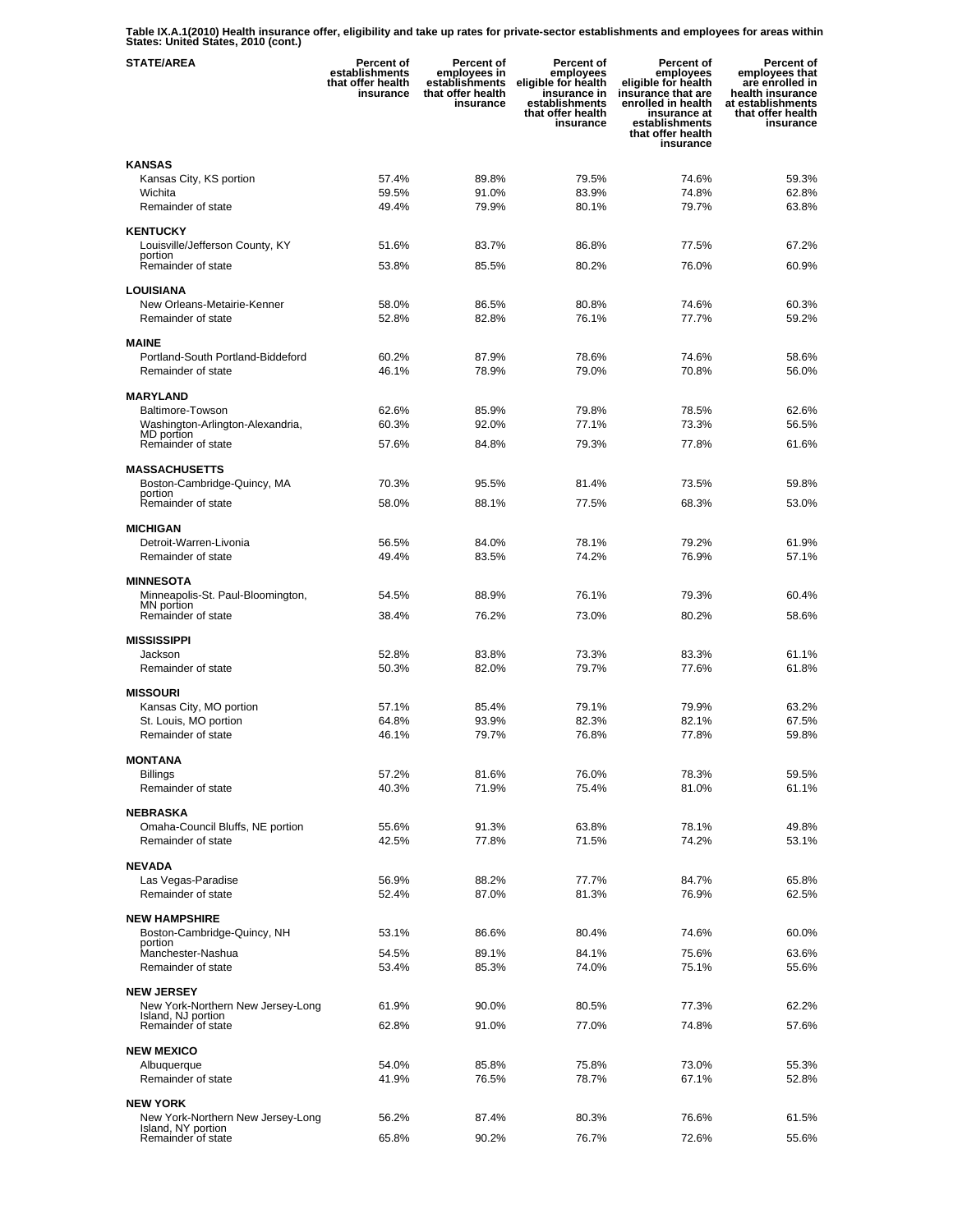**Table IX.A.1(2010) Health insurance offer, eligibility and take up rates for private-sector establishments and employees for areas within States: United States, 2010 (cont.)** 

| <b>STATE/AREA</b>                                                 | Percent of<br>establishments<br>that offer health<br>insurance | <b>Percent of</b><br>employees in<br>establishments<br>that offer health<br>insurance | Percent of<br>employees<br>eligible for health<br>insurance in<br>establishments<br>that offer health<br>insurance | <b>Percent of</b><br>employees<br>eligible for health<br>insurance that are<br>enrolled in health<br>insurance at<br>establishments<br>that offer health<br>insurance | Percent of<br>employees that<br>are enrolled in<br>health insurance<br>at establishments<br>that offer health<br>insurance |
|-------------------------------------------------------------------|----------------------------------------------------------------|---------------------------------------------------------------------------------------|--------------------------------------------------------------------------------------------------------------------|-----------------------------------------------------------------------------------------------------------------------------------------------------------------------|----------------------------------------------------------------------------------------------------------------------------|
| <b>NORTH CAROLINA</b>                                             |                                                                |                                                                                       |                                                                                                                    |                                                                                                                                                                       |                                                                                                                            |
| Charlotte-Gastonia-Rock Hill, NC                                  | 60.5%                                                          | 76.4%                                                                                 | 85.0%                                                                                                              | 71.8%                                                                                                                                                                 | 61.1%                                                                                                                      |
| portion<br>Remainder of state                                     | 49.1%                                                          | 86.4%                                                                                 | 81.5%                                                                                                              | 81.3%                                                                                                                                                                 | 66.2%                                                                                                                      |
| <b>NORTH DAKOTA</b>                                               |                                                                |                                                                                       |                                                                                                                    |                                                                                                                                                                       |                                                                                                                            |
| Fargo, ND portion                                                 | 71.6%                                                          | 92.6%                                                                                 | 74.1%                                                                                                              | 75.3%                                                                                                                                                                 | 55.8%                                                                                                                      |
| Remainder of state                                                | 47.1%                                                          | 79.9%                                                                                 | 74.6%                                                                                                              | 77.8%                                                                                                                                                                 | 58.0%                                                                                                                      |
| OHIO                                                              |                                                                |                                                                                       |                                                                                                                    |                                                                                                                                                                       |                                                                                                                            |
| Cincinnati-Middletown, OH portion                                 | 61.3%                                                          | 92.1%                                                                                 | 80.7%                                                                                                              | 76.8%                                                                                                                                                                 | 62.0%                                                                                                                      |
| Cleveland-Elyria-Mentor                                           | 70.6%                                                          | 89.0%                                                                                 | 79.7%                                                                                                              | 79.3%                                                                                                                                                                 | 63.2%                                                                                                                      |
| Columbus                                                          | 64.1%                                                          | 93.7%                                                                                 | 79.0%                                                                                                              | 71.3%                                                                                                                                                                 | 56.3%                                                                                                                      |
| Remainder of state                                                | 56.1%                                                          | 85.2%                                                                                 | 73.8%                                                                                                              | 78.3%                                                                                                                                                                 | 57.8%                                                                                                                      |
| <b>OKLAHOMA</b>                                                   |                                                                |                                                                                       |                                                                                                                    |                                                                                                                                                                       |                                                                                                                            |
| Oklahoma City                                                     | 56.3%                                                          | 88.5%                                                                                 | 77.1%                                                                                                              | 79.9%                                                                                                                                                                 | 61.6%                                                                                                                      |
| Tulsa<br>Remainder of state                                       | 49.7%<br>42.8%                                                 | 87.8%<br>76.0%                                                                        | 76.4%<br>78.1%                                                                                                     | 75.9%<br>79.8%                                                                                                                                                        | 58.0%<br>62.3%                                                                                                             |
|                                                                   |                                                                |                                                                                       |                                                                                                                    |                                                                                                                                                                       |                                                                                                                            |
| <b>OREGON</b>                                                     |                                                                |                                                                                       |                                                                                                                    |                                                                                                                                                                       |                                                                                                                            |
| Portland-Vancouver-Hillsboro, OR<br>portion                       | 60.4%                                                          | 90.0%                                                                                 | 74.5%                                                                                                              | 82.9%                                                                                                                                                                 | 61.8%                                                                                                                      |
| Remainder of state                                                | 43.0%                                                          | 72.8%                                                                                 | 76.0%                                                                                                              | 79.8%                                                                                                                                                                 | 60.7%                                                                                                                      |
| <b>PENNSYLVANIA</b>                                               |                                                                |                                                                                       |                                                                                                                    |                                                                                                                                                                       |                                                                                                                            |
| Philadelphia-Camden-Wilmington,                                   | 57.5%                                                          | 91.7%                                                                                 | 81.0%                                                                                                              | 78.6%                                                                                                                                                                 | 63.7%                                                                                                                      |
| PA portion<br>Pittsburgh                                          | 59.6%                                                          | 89.5%                                                                                 | 80.9%                                                                                                              | 75.3%                                                                                                                                                                 | 60.9%                                                                                                                      |
| Remainder of state                                                | 57.6%                                                          | 86.7%                                                                                 | 78.1%                                                                                                              | 78.8%                                                                                                                                                                 | 61.6%                                                                                                                      |
| <b>RHODE ISLAND</b>                                               |                                                                |                                                                                       |                                                                                                                    |                                                                                                                                                                       |                                                                                                                            |
| Providence-New Bedford-Fall River,                                | 60.0%                                                          | 90.4%                                                                                 | 82.0%                                                                                                              | 75.5%                                                                                                                                                                 | 61.9%                                                                                                                      |
| RI portion                                                        |                                                                |                                                                                       |                                                                                                                    |                                                                                                                                                                       |                                                                                                                            |
| <b>SOUTH CAROLINA</b>                                             |                                                                |                                                                                       |                                                                                                                    |                                                                                                                                                                       |                                                                                                                            |
| Columbia<br>Remainder of state                                    | 51.5%<br>49.9%                                                 | 89.6%<br>83.7%                                                                        | 78.8%<br>76.6%                                                                                                     | 77.4%<br>72.4%                                                                                                                                                        | 61.0%<br>55.5%                                                                                                             |
|                                                                   |                                                                |                                                                                       |                                                                                                                    |                                                                                                                                                                       |                                                                                                                            |
| <b>SOUTH DAKOTA</b>                                               | 56.6%                                                          |                                                                                       |                                                                                                                    |                                                                                                                                                                       |                                                                                                                            |
| <b>Sioux Falls</b><br>Remainder of state                          | 44.9%                                                          | 89.9%<br>74.3%                                                                        | 70.1%<br>76.6%                                                                                                     | 79.0%<br>76.4%                                                                                                                                                        | 55.4%<br>58.5%                                                                                                             |
|                                                                   |                                                                |                                                                                       |                                                                                                                    |                                                                                                                                                                       |                                                                                                                            |
| <b>TENNESSEE</b>                                                  | 53.9%                                                          | 90.0%                                                                                 | 80.3%                                                                                                              | 68.5%                                                                                                                                                                 | 55.1%                                                                                                                      |
| Memphis, TN portion<br>Nashville-Davidson--Murfreesboro--Franklin | 61.7%                                                          | 87.1%                                                                                 | 84.6%                                                                                                              | 73.1%                                                                                                                                                                 | 61.9%                                                                                                                      |
| Remainder of state                                                | 53.0%                                                          | 84.8%                                                                                 | 75.2%                                                                                                              | 73.0%                                                                                                                                                                 | 54.9%                                                                                                                      |
| <b>TEXAS</b>                                                      |                                                                |                                                                                       |                                                                                                                    |                                                                                                                                                                       |                                                                                                                            |
| Dallas-Fort Worth-Arlington                                       | 56.6%                                                          | 89.3%                                                                                 | 73.6%                                                                                                              | 72.3%                                                                                                                                                                 | 53.2%                                                                                                                      |
| Houston-Sugar Land-Baytown                                        | 51.1%                                                          | 83.1%                                                                                 | 78.5%                                                                                                              | 82.4%                                                                                                                                                                 | 64.7%                                                                                                                      |
| San Antonio-New Braunfels                                         | 57.2%                                                          | 89.7%                                                                                 | 73.6%                                                                                                              | 70.0%                                                                                                                                                                 | 51.5%                                                                                                                      |
| Remainder of state                                                | 47.0%                                                          | 80.2%                                                                                 | 73.8%                                                                                                              | 81.5%                                                                                                                                                                 | 60.2%                                                                                                                      |
| <b>UTAH</b>                                                       |                                                                |                                                                                       |                                                                                                                    |                                                                                                                                                                       |                                                                                                                            |
| Ogden-Clearfield                                                  | 50.5%                                                          | 82.2%                                                                                 | 68.0%                                                                                                              | 78.7%                                                                                                                                                                 | 53.5%                                                                                                                      |
| Provo-Orem<br>Salt Lake City                                      | 37.0%<br>54.7%                                                 | 78.1%<br>89.6%                                                                        | 76.1%<br>77.2%                                                                                                     | 73.0%<br>75.7%                                                                                                                                                        | 55.5%<br>58.4%                                                                                                             |
| Remainder of state                                                | 34.2%                                                          | 81.9%                                                                                 | 63.6%                                                                                                              | 79.7%                                                                                                                                                                 | 50.7%                                                                                                                      |
|                                                                   |                                                                |                                                                                       |                                                                                                                    |                                                                                                                                                                       |                                                                                                                            |
| <b>VERMONT</b><br>Burlington-South Burlington                     | 59.0%                                                          | 85.4%                                                                                 | 74.7%                                                                                                              | 68.6%                                                                                                                                                                 | 51.3%                                                                                                                      |
| Remainder of state                                                | 54.2%                                                          | 84.8%                                                                                 | 71.1%                                                                                                              | 74.1%                                                                                                                                                                 | 52.6%                                                                                                                      |
|                                                                   |                                                                |                                                                                       |                                                                                                                    |                                                                                                                                                                       |                                                                                                                            |
| <b>VIRGINIA</b><br>Virginia Beach-Norfolk-Newport                 | 61.6%                                                          | 88.9%                                                                                 | 75.8%                                                                                                              | 77.7%                                                                                                                                                                 | 58.8%                                                                                                                      |
| News, VA portion<br>Washington-Arlington-Alexandria, VA           | 53.7%                                                          | 88.9%                                                                                 | 76.7%                                                                                                              | 78.4%                                                                                                                                                                 | 60.1%                                                                                                                      |
| portion                                                           |                                                                |                                                                                       |                                                                                                                    |                                                                                                                                                                       |                                                                                                                            |
| Remainder of state                                                | 56.6%                                                          | 87.7%                                                                                 | 79.0%                                                                                                              | 73.8%                                                                                                                                                                 | 58.3%                                                                                                                      |
| <b>WASHINGTON</b>                                                 |                                                                |                                                                                       |                                                                                                                    |                                                                                                                                                                       |                                                                                                                            |
| Seattle-Tacoma-Bellevue                                           | 59.2%                                                          | 90.8%                                                                                 | 82.3%                                                                                                              | 77.8%                                                                                                                                                                 | 64.0%                                                                                                                      |
| Remainder of state                                                | 50.1%                                                          | 81.1%                                                                                 | 70.8%                                                                                                              | 82.2%                                                                                                                                                                 | 58.2%                                                                                                                      |
| <b>WEST VIRGINIA</b>                                              |                                                                |                                                                                       |                                                                                                                    |                                                                                                                                                                       |                                                                                                                            |
| Charleston<br>Remainder of state                                  | 61.6%<br>50.4%                                                 | 86.3%<br>81.8%                                                                        | 78.5%<br>74.3%                                                                                                     | 76.4%<br>74.4%                                                                                                                                                        | 60.0%<br>55.3%                                                                                                             |
|                                                                   |                                                                |                                                                                       |                                                                                                                    |                                                                                                                                                                       |                                                                                                                            |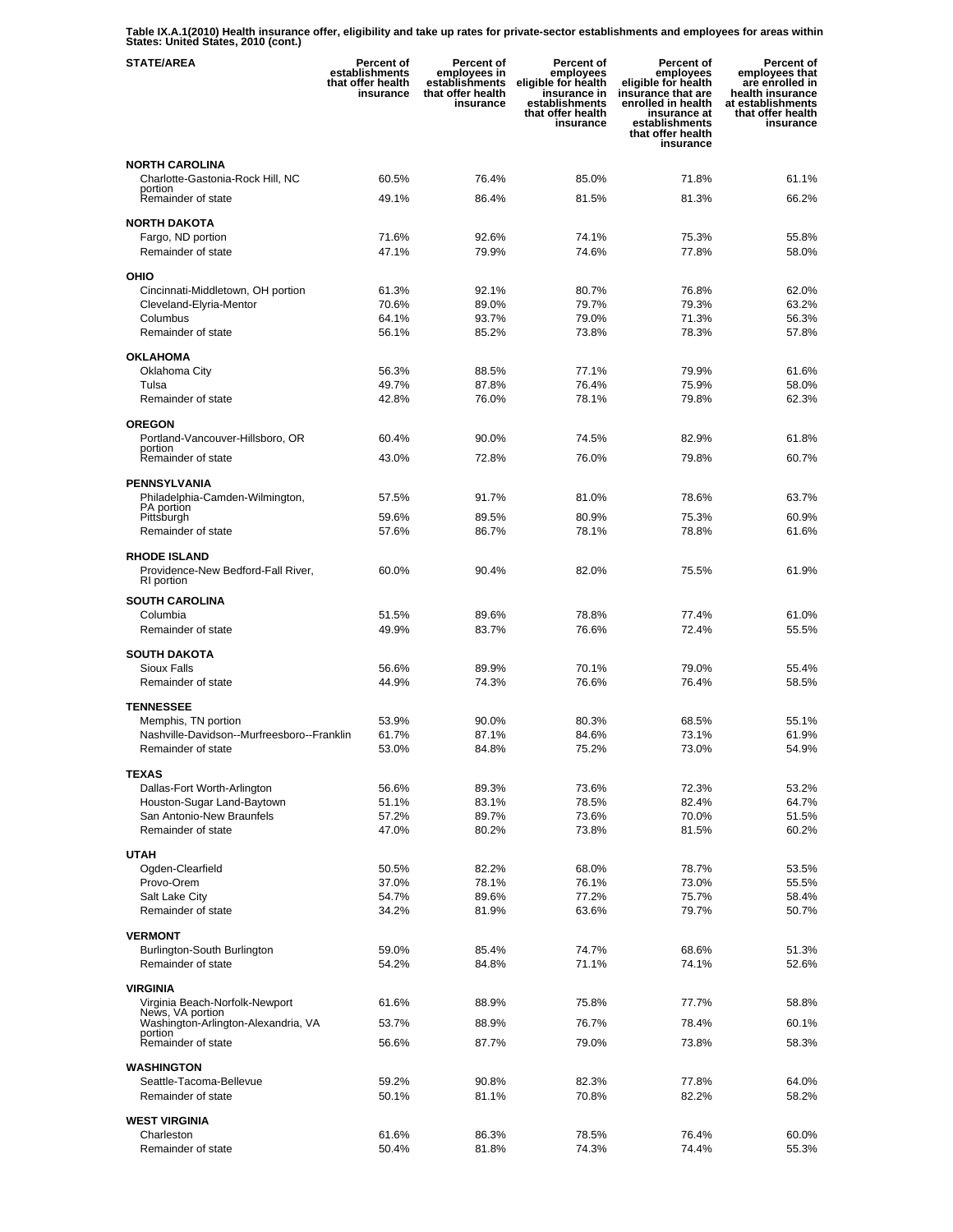**Table IX.A.1(2010) Health insurance offer, eligibility and take up rates for private-sector establishments and employees for areas within States: United States, 2010 (cont.)** 

| <b>STATE/AREA</b>             | Percent of<br>establishments<br>that offer health<br>insurance | Percent of<br>employees in<br>establishments<br>that offer health<br>insurance | Percent of<br>employees<br>eligible for health<br>insurance in<br>establishments<br>that offer health<br>insurance | Percent of<br>employees<br>eligible for health<br>insurance that are<br>enrolled in health<br>insurance at<br>establishments<br>that offer health<br>insurance | Percent of<br>employees that<br>are enrolled in<br>health insurance<br>at establishments<br>that offer health<br>insurance |
|-------------------------------|----------------------------------------------------------------|--------------------------------------------------------------------------------|--------------------------------------------------------------------------------------------------------------------|----------------------------------------------------------------------------------------------------------------------------------------------------------------|----------------------------------------------------------------------------------------------------------------------------|
| <b>WISCONSIN</b>              |                                                                |                                                                                |                                                                                                                    |                                                                                                                                                                |                                                                                                                            |
| Milwaukee-Waukesha-West Allis | 49.2%                                                          | 85.3%                                                                          | 84.8%                                                                                                              | 77.9%                                                                                                                                                          | 66.0%                                                                                                                      |
| Remainder of state            | 49.2%                                                          | 82.6%                                                                          | 72.9%                                                                                                              | 73.3%                                                                                                                                                          | 53.4%                                                                                                                      |
| <b>WYOMING</b>                |                                                                |                                                                                |                                                                                                                    |                                                                                                                                                                |                                                                                                                            |
| Cheyenne                      | 41.6%                                                          | 85.9%                                                                          | 72.8%                                                                                                              | 69.4%                                                                                                                                                          | 50.5%                                                                                                                      |
| Remainder of state            | 42.5%                                                          | 74.9%                                                                          | 73.8%                                                                                                              | 80.4%                                                                                                                                                          | 59.3%                                                                                                                      |

Source: Agency for Healthcare Research and Quality, Center for Financing, Access and Cost Trends. 2010 Medical Expenditure Panel Survey-Insurance Component.

Note: Definition of each area can be found in the Technical Notes and Survey Documentation.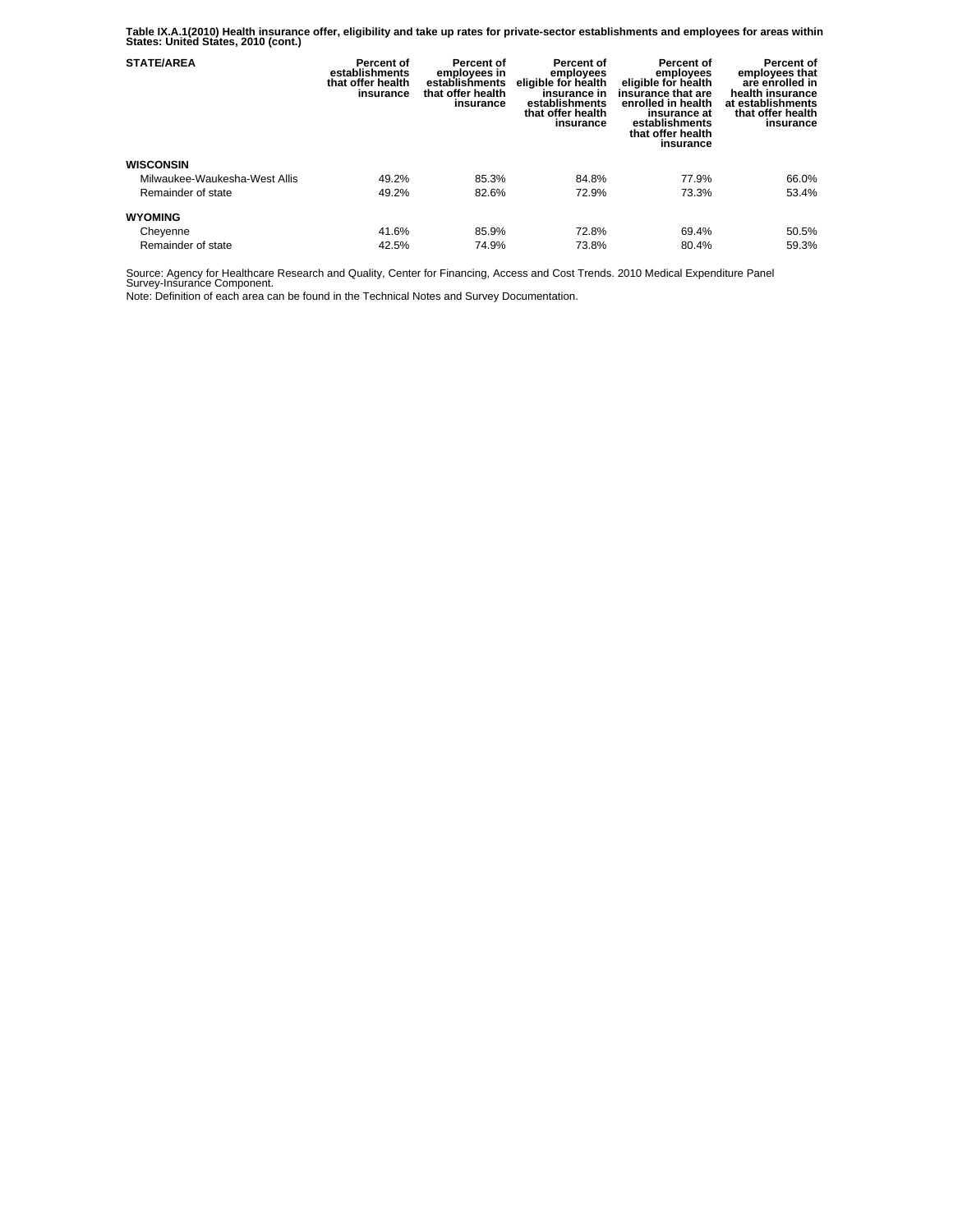**Table IX.A.1(2010) Standard errors for health insurance offer, eligibility, take up rates for private-sector establishments and employees for areas within States: United States, 2010** 

| <b>STATE/AREA</b>                                     | <b>Percent of</b><br>establishments<br>that offer health<br>insurance | Percent of<br>employees in<br>establishments<br>that offer health<br>insurance | Percent of<br>employees<br>eligible for health<br>insurance in<br>establishments<br>that offer health<br>insurance | <b>Percent of</b><br>employees<br>eligible for health<br>insurance that are<br>enrolled in health<br>insurance at<br>establishments<br>that offer health<br>insurance | Percent of<br>employees that<br>are enrolled in<br>health insurance<br>at establishments<br>that offer health<br>insurance |
|-------------------------------------------------------|-----------------------------------------------------------------------|--------------------------------------------------------------------------------|--------------------------------------------------------------------------------------------------------------------|-----------------------------------------------------------------------------------------------------------------------------------------------------------------------|----------------------------------------------------------------------------------------------------------------------------|
| <b>ALABAMA</b>                                        |                                                                       |                                                                                |                                                                                                                    |                                                                                                                                                                       |                                                                                                                            |
| Birmingham-Hoover                                     | 5.09%                                                                 | 2.37%                                                                          | 3.73%                                                                                                              | 3.29%                                                                                                                                                                 | 4.85%                                                                                                                      |
| Remainder of state                                    | 2.03%                                                                 | 1.96%                                                                          | 3.84%                                                                                                              | 1.55%                                                                                                                                                                 | 3.44%                                                                                                                      |
|                                                       |                                                                       |                                                                                |                                                                                                                    |                                                                                                                                                                       |                                                                                                                            |
| <b>ALASKA</b><br>Anchorage                            | 2.23%                                                                 | 1.39%                                                                          | 4.38%                                                                                                              | 1.94%                                                                                                                                                                 | 3.51%                                                                                                                      |
| Remainder of state                                    | 1.58%                                                                 | 3.85%                                                                          | 4.75%                                                                                                              | 2.87%                                                                                                                                                                 | 3.22%                                                                                                                      |
|                                                       |                                                                       |                                                                                |                                                                                                                    |                                                                                                                                                                       |                                                                                                                            |
| <b>ARIZONA</b>                                        |                                                                       |                                                                                |                                                                                                                    |                                                                                                                                                                       |                                                                                                                            |
| Phoenix-Mesa-Glendale                                 | 2.84%                                                                 | 1.62%                                                                          | 2.66%                                                                                                              | 2.96%                                                                                                                                                                 | 3.93%                                                                                                                      |
| Remainder of state                                    | 5.85%                                                                 | 5.16%                                                                          | 3.58%                                                                                                              | 2.99%                                                                                                                                                                 | 3.09%                                                                                                                      |
| <b>ARKANSAS</b>                                       |                                                                       |                                                                                |                                                                                                                    |                                                                                                                                                                       |                                                                                                                            |
| Little Rock-North Little Rock-Conway                  | 3.87%                                                                 | 2.52%                                                                          | 2.63%                                                                                                              | 2.70%                                                                                                                                                                 | 3.11%                                                                                                                      |
| Remainder of state                                    | 1.53%                                                                 | 1.20%                                                                          | 1.64%                                                                                                              | 1.44%                                                                                                                                                                 | 1.44%                                                                                                                      |
|                                                       |                                                                       |                                                                                |                                                                                                                    |                                                                                                                                                                       |                                                                                                                            |
| <b>CALIFORNIA</b><br>Los Angeles-Long Beach-Santa Ana | 1.76%                                                                 | 1.26%                                                                          | 2.04%                                                                                                              | 1.52%                                                                                                                                                                 | 1.76%                                                                                                                      |
| Riverside-San Bernardino-Ontario                      | 5.74%                                                                 | 3.20%                                                                          | 4.27%                                                                                                              | 4.54%                                                                                                                                                                 | 4.52%                                                                                                                      |
| Sacramento--Arden-Arcade--Roseville                   | 4.14%                                                                 | 1.75%                                                                          | 4.27%                                                                                                              | 4.22%                                                                                                                                                                 | 5.17%                                                                                                                      |
| San Diego-Carlsbad-San Marcos                         | 4.85%                                                                 | 3.63%                                                                          | 3.59%                                                                                                              | 3.99%                                                                                                                                                                 | 3.88%                                                                                                                      |
| San Francisco-Oakland-Fremont                         | 4.66%                                                                 | 3.60%                                                                          | 2.68%                                                                                                              | 2.27%                                                                                                                                                                 | 3.66%                                                                                                                      |
| San Jose-Sunnyvale-Santa Clara                        | 6.95%                                                                 | 3.65%                                                                          | 8.89%                                                                                                              | 3.57%                                                                                                                                                                 | 8.03%                                                                                                                      |
| Remainder of state                                    | 2.11%                                                                 | 1.06%                                                                          | 3.80%                                                                                                              | 1.62%                                                                                                                                                                 | 3.39%                                                                                                                      |
|                                                       |                                                                       |                                                                                |                                                                                                                    |                                                                                                                                                                       |                                                                                                                            |
| <b>COLORADO</b>                                       |                                                                       |                                                                                |                                                                                                                    |                                                                                                                                                                       |                                                                                                                            |
| Denver-Aurora-Broomfield<br>Remainder of state        | 4.32%<br>3.97%                                                        | 1.77%<br>3.85%                                                                 | 2.23%<br>2.53%                                                                                                     | 2.78%<br>2.88%                                                                                                                                                        | 3.50%<br>3.25%                                                                                                             |
|                                                       |                                                                       |                                                                                |                                                                                                                    |                                                                                                                                                                       |                                                                                                                            |
| <b>CONNECTICUT</b>                                    |                                                                       |                                                                                |                                                                                                                    |                                                                                                                                                                       |                                                                                                                            |
| Bridgeport-Stamford-Norwalk                           | 3.25%                                                                 | 2.16%                                                                          | 2.93%                                                                                                              | 5.00%                                                                                                                                                                 | 5.48%                                                                                                                      |
| Hartford-West Hartford-East Hartford                  | 5.12%                                                                 | 4.48%                                                                          | 3.51%                                                                                                              | 2.00%                                                                                                                                                                 | 3.48%                                                                                                                      |
| New Haven-Milford                                     | 4.80%                                                                 | 3.28%                                                                          | 3.67%                                                                                                              | 2.26%                                                                                                                                                                 | 3.75%                                                                                                                      |
| Remainder of state                                    | 7.28%                                                                 | 3.38%                                                                          | 2.74%                                                                                                              | 5.54%                                                                                                                                                                 | 5.19%                                                                                                                      |
| <b>DELAWARE</b>                                       |                                                                       |                                                                                |                                                                                                                    |                                                                                                                                                                       |                                                                                                                            |
| Philadelphia-Camden-Wilmington,                       | 3.94%                                                                 | 0.73%                                                                          | 1.54%                                                                                                              | 2.67%                                                                                                                                                                 | 2.72%                                                                                                                      |
| DE portion                                            | 4.42%                                                                 | 3.07%                                                                          | 4.47%                                                                                                              | 3.03%                                                                                                                                                                 | 5.08%                                                                                                                      |
| Remainder of state                                    |                                                                       |                                                                                |                                                                                                                    |                                                                                                                                                                       |                                                                                                                            |
| <b>DISTRICT OF COLUMBIA</b>                           |                                                                       |                                                                                |                                                                                                                    |                                                                                                                                                                       |                                                                                                                            |
| Washington-Arlington-Alexandria, DC                   | 2.54%                                                                 | 0.65%                                                                          | 2.70%                                                                                                              | 1.74%                                                                                                                                                                 | 2.53%                                                                                                                      |
| portion                                               |                                                                       |                                                                                |                                                                                                                    |                                                                                                                                                                       |                                                                                                                            |
| <b>FLORIDA</b>                                        |                                                                       |                                                                                |                                                                                                                    |                                                                                                                                                                       |                                                                                                                            |
| Miami-Fort Lauderdale-Pompano<br>Beach                | 4.09%                                                                 | 2.54%                                                                          | 2.46%                                                                                                              | 3.84%                                                                                                                                                                 | 3.92%                                                                                                                      |
| Orlando-Kissimmee-Sanford                             | 7.91%                                                                 | 5.72%                                                                          | 3.39%                                                                                                              | 5.94%                                                                                                                                                                 | 4.07%                                                                                                                      |
| Tampa-St. Petersburg-Clearwater                       | 5.98%                                                                 | 7.11%                                                                          | 6.50%                                                                                                              | 4.68%                                                                                                                                                                 | 4.64%                                                                                                                      |
| Remainder of state                                    | 3.57%                                                                 | 0.87%                                                                          | 2.02%                                                                                                              | 2.73%                                                                                                                                                                 | 1.79%                                                                                                                      |
| <b>GEORGIA</b>                                        |                                                                       |                                                                                |                                                                                                                    |                                                                                                                                                                       |                                                                                                                            |
| Atlanta-Sandy Springs-Marietta                        | 2.74%                                                                 | 1.47%                                                                          | 2.67%                                                                                                              | 3.15%                                                                                                                                                                 | 3.68%                                                                                                                      |
| Remainder of state                                    | 4.08%                                                                 | 1.46%                                                                          | 2.76%                                                                                                              | 3.56%                                                                                                                                                                 | 3.43%                                                                                                                      |
|                                                       |                                                                       |                                                                                |                                                                                                                    |                                                                                                                                                                       |                                                                                                                            |
| <b>HAWAII</b>                                         |                                                                       |                                                                                |                                                                                                                    |                                                                                                                                                                       |                                                                                                                            |
| Honolulu                                              | 3.06%                                                                 | 0.42%                                                                          | 2.74%                                                                                                              | 2.00%                                                                                                                                                                 | 3.41%                                                                                                                      |
| Remainder of state                                    | 5.20%                                                                 | 0.53%                                                                          | 2.19%                                                                                                              | 2.16%                                                                                                                                                                 | 1.91%                                                                                                                      |
| <b>IDAHO</b>                                          |                                                                       |                                                                                |                                                                                                                    |                                                                                                                                                                       |                                                                                                                            |
| Boise City-Nampa                                      | 4.53%                                                                 | 3.16%                                                                          | 4.61%                                                                                                              | 2.87%                                                                                                                                                                 | 4.87%                                                                                                                      |
| Remainder of state                                    | 2.40%                                                                 | 3.01%                                                                          | 2.92%                                                                                                              | 2.59%                                                                                                                                                                 | 2.34%                                                                                                                      |
|                                                       |                                                                       |                                                                                |                                                                                                                    |                                                                                                                                                                       |                                                                                                                            |
| <b>ILLINOIS</b>                                       |                                                                       |                                                                                |                                                                                                                    |                                                                                                                                                                       |                                                                                                                            |
| Chicago-Joliet-Naperville, IL portion                 | 3.19%                                                                 | 1.40%                                                                          | 1.72%                                                                                                              | 2.17%                                                                                                                                                                 | 2.00%                                                                                                                      |
| Remainder of state                                    | 3.31%                                                                 | 1.78%                                                                          | 3.25%                                                                                                              | 2.19%                                                                                                                                                                 | 3.03%                                                                                                                      |
| <b>INDIANA</b>                                        |                                                                       |                                                                                |                                                                                                                    |                                                                                                                                                                       |                                                                                                                            |
| Indianapolis-Carmel                                   | 4.26%                                                                 | 1.71%                                                                          | 3.22%                                                                                                              | 5.83%                                                                                                                                                                 | 5.58%                                                                                                                      |
| Remainder of state                                    | 2.27%                                                                 | 2.69%                                                                          | 2.88%                                                                                                              | 2.33%                                                                                                                                                                 | 3.18%                                                                                                                      |
|                                                       |                                                                       |                                                                                |                                                                                                                    |                                                                                                                                                                       |                                                                                                                            |
| <b>IOWA</b><br>Des Moines-West Des Moines             | 5.22%                                                                 | 4.52%                                                                          | 3.04%                                                                                                              | 2.16%                                                                                                                                                                 | 2.02%                                                                                                                      |
| Remainder of state                                    | 2.14%                                                                 | 2.32%                                                                          | 1.27%                                                                                                              | 1.34%                                                                                                                                                                 | 1.54%                                                                                                                      |
|                                                       |                                                                       |                                                                                |                                                                                                                    |                                                                                                                                                                       |                                                                                                                            |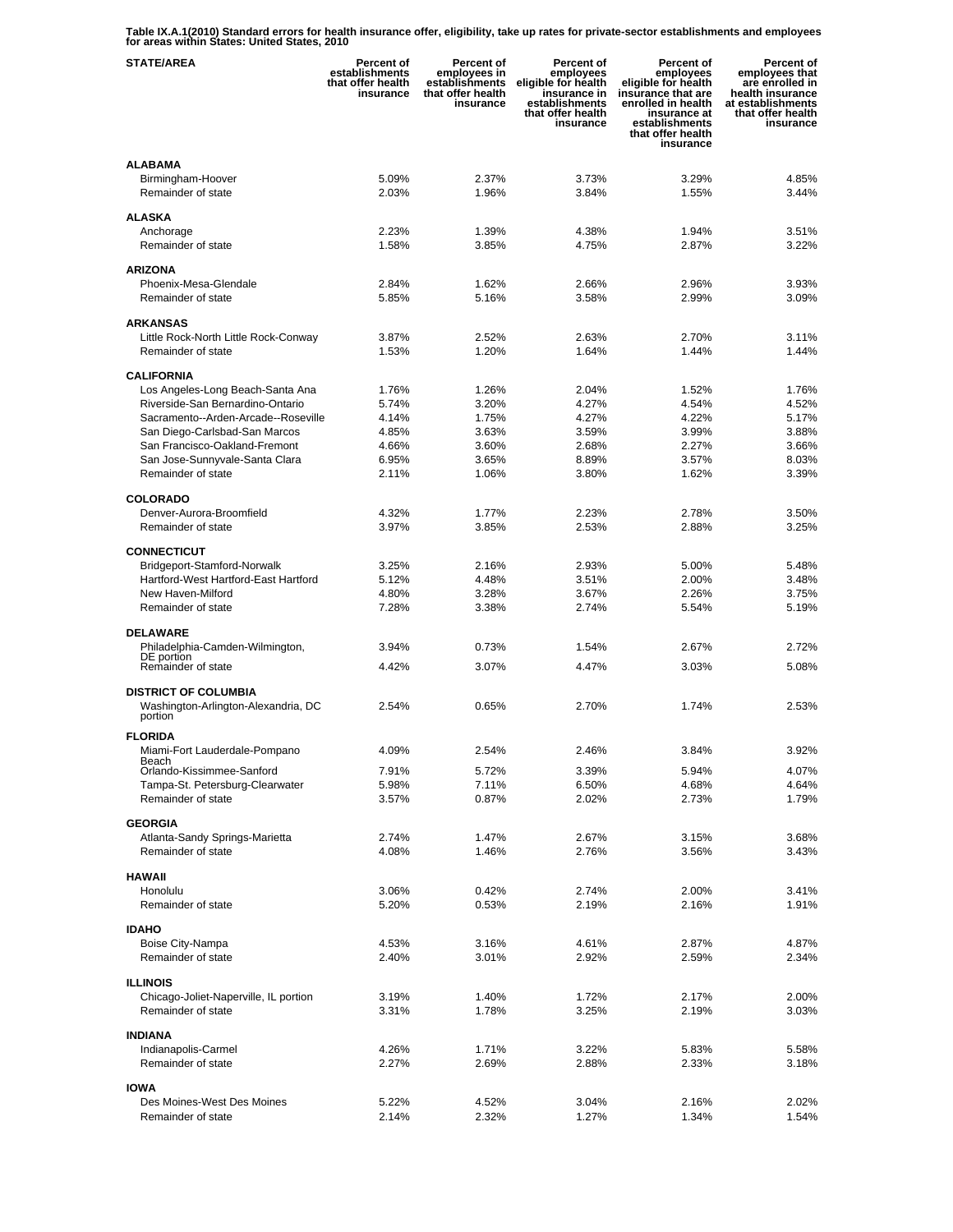**Table IX.A.1(2010) Standard errors for health insurance offer, eligibility, take up rates for private-sector establishments and employees for areas within States: United States, 2010 (cont.)** 

| <b>STATE/AREA</b>                                     | Percent of<br>establishments<br>that offer health<br>insurance | <b>Percent of</b><br>employees in<br>establishments<br>that offer health<br>insurance | Percent of<br>employees<br>eligible for health<br>insurance in<br>establishments<br>that offer health<br>insurance | Percent of<br>employees<br>eligible for health<br>insurance that are<br>enrolled in health<br>insurance at<br>establishments<br>that offer health<br>insurance | Percent of<br>employees that<br>are enrolled in<br>health insurance<br>at establishments<br>that offer health<br>insurance |
|-------------------------------------------------------|----------------------------------------------------------------|---------------------------------------------------------------------------------------|--------------------------------------------------------------------------------------------------------------------|----------------------------------------------------------------------------------------------------------------------------------------------------------------|----------------------------------------------------------------------------------------------------------------------------|
| <b>KANSAS</b>                                         |                                                                |                                                                                       |                                                                                                                    |                                                                                                                                                                |                                                                                                                            |
| Kansas City, KS portion                               | 3.29%                                                          | 2.38%                                                                                 | 3.25%                                                                                                              | 4.30%                                                                                                                                                          | 4.57%                                                                                                                      |
| Wichita                                               | 4.26%                                                          | 1.88%                                                                                 | 3.05%                                                                                                              | 3.26%                                                                                                                                                          | 3.51%                                                                                                                      |
| Remainder of state                                    | 3.85%                                                          | 2.24%                                                                                 | 1.75%                                                                                                              | 1.97%                                                                                                                                                          | 1.89%                                                                                                                      |
| <b>KENTUCKY</b>                                       |                                                                |                                                                                       |                                                                                                                    |                                                                                                                                                                |                                                                                                                            |
| Louisville/Jefferson County, KY<br>portion            | 5.46%                                                          | 4.53%                                                                                 | 3.65%                                                                                                              | 2.76%                                                                                                                                                          | 3.30%                                                                                                                      |
| Remainder of state                                    | 3.02%                                                          | 1.86%                                                                                 | 2.51%                                                                                                              | 1.86%                                                                                                                                                          | 2.20%                                                                                                                      |
| <b>LOUISIANA</b>                                      |                                                                |                                                                                       |                                                                                                                    |                                                                                                                                                                |                                                                                                                            |
| New Orleans-Metairie-Kenner                           | 5.11%                                                          | 3.58%                                                                                 | 2.91%                                                                                                              | 4.59%                                                                                                                                                          | 5.21%                                                                                                                      |
| Remainder of state                                    | 3.18%                                                          | 1.43%                                                                                 | 1.76%                                                                                                              | 2.82%                                                                                                                                                          | 2.82%                                                                                                                      |
| <b>MAINE</b>                                          |                                                                |                                                                                       |                                                                                                                    |                                                                                                                                                                |                                                                                                                            |
| Portland-South Portland-Biddeford                     | 3.23%                                                          | 2.51%                                                                                 | 2.58%                                                                                                              | 1.66%                                                                                                                                                          | 2.29%                                                                                                                      |
| Remainder of state                                    | 4.13%                                                          | 2.46%                                                                                 | 3.33%                                                                                                              | 2.14%                                                                                                                                                          | 2.26%                                                                                                                      |
| <b>MARYLAND</b>                                       |                                                                |                                                                                       |                                                                                                                    |                                                                                                                                                                |                                                                                                                            |
| Baltimore-Towson                                      | 3.00%                                                          | 2.38%                                                                                 | 2.48%                                                                                                              | 1.88%                                                                                                                                                          | 2.38%                                                                                                                      |
| Washington-Arlington-Alexandria,<br>MD portion        | 2.78%                                                          | 2.51%                                                                                 | 2.38%                                                                                                              | 3.55%                                                                                                                                                          | 3.01%                                                                                                                      |
| Remainder of state                                    | 5.83%                                                          | 5.67%                                                                                 | 3.46%                                                                                                              | 4.85%                                                                                                                                                          | 4.68%                                                                                                                      |
| <b>MASSACHUSETTS</b>                                  |                                                                |                                                                                       |                                                                                                                    |                                                                                                                                                                |                                                                                                                            |
| Boston-Cambridge-Quincy, MA                           | 3.50%                                                          | $0.80\%$                                                                              | 2.70%                                                                                                              | 1.83%                                                                                                                                                          | 2.69%                                                                                                                      |
| portion<br>Remainder of state                         | 4.51%                                                          | 2.19%                                                                                 | 2.68%                                                                                                              | 3.40%                                                                                                                                                          | 3.79%                                                                                                                      |
|                                                       |                                                                |                                                                                       |                                                                                                                    |                                                                                                                                                                |                                                                                                                            |
| <b>MICHIGAN</b><br>Detroit-Warren-Livonia             | 2.75%                                                          | 2.26%                                                                                 | 2.81%                                                                                                              | 2.58%                                                                                                                                                          | 3.41%                                                                                                                      |
| Remainder of state                                    | 2.71%                                                          | 3.32%                                                                                 | 4.55%                                                                                                              | 3.86%                                                                                                                                                          | 5.29%                                                                                                                      |
|                                                       |                                                                |                                                                                       |                                                                                                                    |                                                                                                                                                                |                                                                                                                            |
| <b>MINNESOTA</b><br>Minneapolis-St. Paul-Bloomington, | 3.07%                                                          | 1.69%                                                                                 | 2.51%                                                                                                              | 2.01%                                                                                                                                                          | 2.94%                                                                                                                      |
| MN portion<br>Remainder of state                      | 3.74%                                                          | 5.48%                                                                                 | 4.31%                                                                                                              | 1.68%                                                                                                                                                          | 3.89%                                                                                                                      |
|                                                       |                                                                |                                                                                       |                                                                                                                    |                                                                                                                                                                |                                                                                                                            |
| <b>MISSISSIPPI</b>                                    |                                                                |                                                                                       |                                                                                                                    |                                                                                                                                                                |                                                                                                                            |
| Jackson<br>Remainder of state                         | 4.71%<br>3.21%                                                 | 4.22%<br>2.00%                                                                        | 5.53%<br>2.87%                                                                                                     | 2.91%<br>1.83%                                                                                                                                                 | 4.96%<br>3.20%                                                                                                             |
|                                                       |                                                                |                                                                                       |                                                                                                                    |                                                                                                                                                                |                                                                                                                            |
| <b>MISSOURI</b>                                       | 6.17%                                                          |                                                                                       |                                                                                                                    |                                                                                                                                                                |                                                                                                                            |
| Kansas City, MO portion<br>St. Louis, MO portion      | 4.51%                                                          | 6.50%<br>0.66%                                                                        | 5.98%<br>2.75%                                                                                                     | 4.76%<br>1.18%                                                                                                                                                 | 6.58%<br>2.57%                                                                                                             |
| Remainder of state                                    | 4.32%                                                          | 2.92%                                                                                 | 2.08%                                                                                                              | 2.21%                                                                                                                                                          | 2.26%                                                                                                                      |
| <b>MONTANA</b>                                        |                                                                |                                                                                       |                                                                                                                    |                                                                                                                                                                |                                                                                                                            |
| Billings                                              | 4.74%                                                          | 5.30%                                                                                 | 3.79%                                                                                                              | 3.13%                                                                                                                                                          | 4.23%                                                                                                                      |
| Remainder of state                                    | 3.52%                                                          | 3.16%                                                                                 | 3.42%                                                                                                              | 2.43%                                                                                                                                                          | 3.45%                                                                                                                      |
| <b>NEBRASKA</b>                                       |                                                                |                                                                                       |                                                                                                                    |                                                                                                                                                                |                                                                                                                            |
| Omaha-Council Bluffs, NE portion                      | 4.08%                                                          | 2.80%                                                                                 | 6.37%                                                                                                              | 1.65%                                                                                                                                                          | 4.58%                                                                                                                      |
| Remainder of state                                    | 2.67%                                                          | 2.61%                                                                                 | 3.27%                                                                                                              | 2.18%                                                                                                                                                          | 3.04%                                                                                                                      |
| <b>NEVADA</b>                                         |                                                                |                                                                                       |                                                                                                                    |                                                                                                                                                                |                                                                                                                            |
| Las Vegas-Paradise                                    | 4.13%                                                          | 1.33%                                                                                 | 3.30%                                                                                                              | 2.48%                                                                                                                                                          | 3.39%                                                                                                                      |
| Remainder of state                                    | 3.52%                                                          | 2.33%                                                                                 | 2.52%                                                                                                              | 4.98%                                                                                                                                                          | 5.41%                                                                                                                      |
| <b>NEW HAMPSHIRE</b>                                  |                                                                |                                                                                       |                                                                                                                    |                                                                                                                                                                |                                                                                                                            |
| Boston-Cambridge-Quincy, NH                           | 4.88%                                                          | 3.46%                                                                                 | 3.83%                                                                                                              | 3.55%                                                                                                                                                          | 3.84%                                                                                                                      |
| portion<br>Manchester-Nashua                          | 2.80%                                                          | 2.03%                                                                                 | 3.46%                                                                                                              | 1.92%                                                                                                                                                          | 2.80%                                                                                                                      |
| Remainder of state                                    | 3.67%                                                          | 2.74%                                                                                 | 1.79%                                                                                                              | 2.57%                                                                                                                                                          | 1.89%                                                                                                                      |
| <b>NEW JERSEY</b>                                     |                                                                |                                                                                       |                                                                                                                    |                                                                                                                                                                |                                                                                                                            |
| New York-Northern New Jersey-Long                     | 2.14%                                                          | 1.40%                                                                                 | 1.90%                                                                                                              | 3.16%                                                                                                                                                          | 2.89%                                                                                                                      |
| Island, NJ portion<br>Remainder of state              | 3.50%                                                          | 1.95%                                                                                 | 1.43%                                                                                                              | 4.13%                                                                                                                                                          | 3.69%                                                                                                                      |
| <b>NEW MEXICO</b>                                     |                                                                |                                                                                       |                                                                                                                    |                                                                                                                                                                |                                                                                                                            |
| Albuquerque                                           | 4.52%                                                          | 2.88%                                                                                 | 4.60%                                                                                                              | 2.40%                                                                                                                                                          | 4.25%                                                                                                                      |
| Remainder of state                                    | 2.57%                                                          | 3.07%                                                                                 | 3.36%                                                                                                              | 3.06%                                                                                                                                                          | 2.68%                                                                                                                      |
| <b>NEW YORK</b>                                       |                                                                |                                                                                       |                                                                                                                    |                                                                                                                                                                |                                                                                                                            |
| New York-Northern New Jersey-Long                     | 2.76%                                                          | 1.15%                                                                                 | 1.59%                                                                                                              | 1.76%                                                                                                                                                          | 1.69%                                                                                                                      |
| Island, NY portion<br>Remainder of state              | 2.09%                                                          | 1.18%                                                                                 | 1.73%                                                                                                              | 1.37%                                                                                                                                                          | 1.54%                                                                                                                      |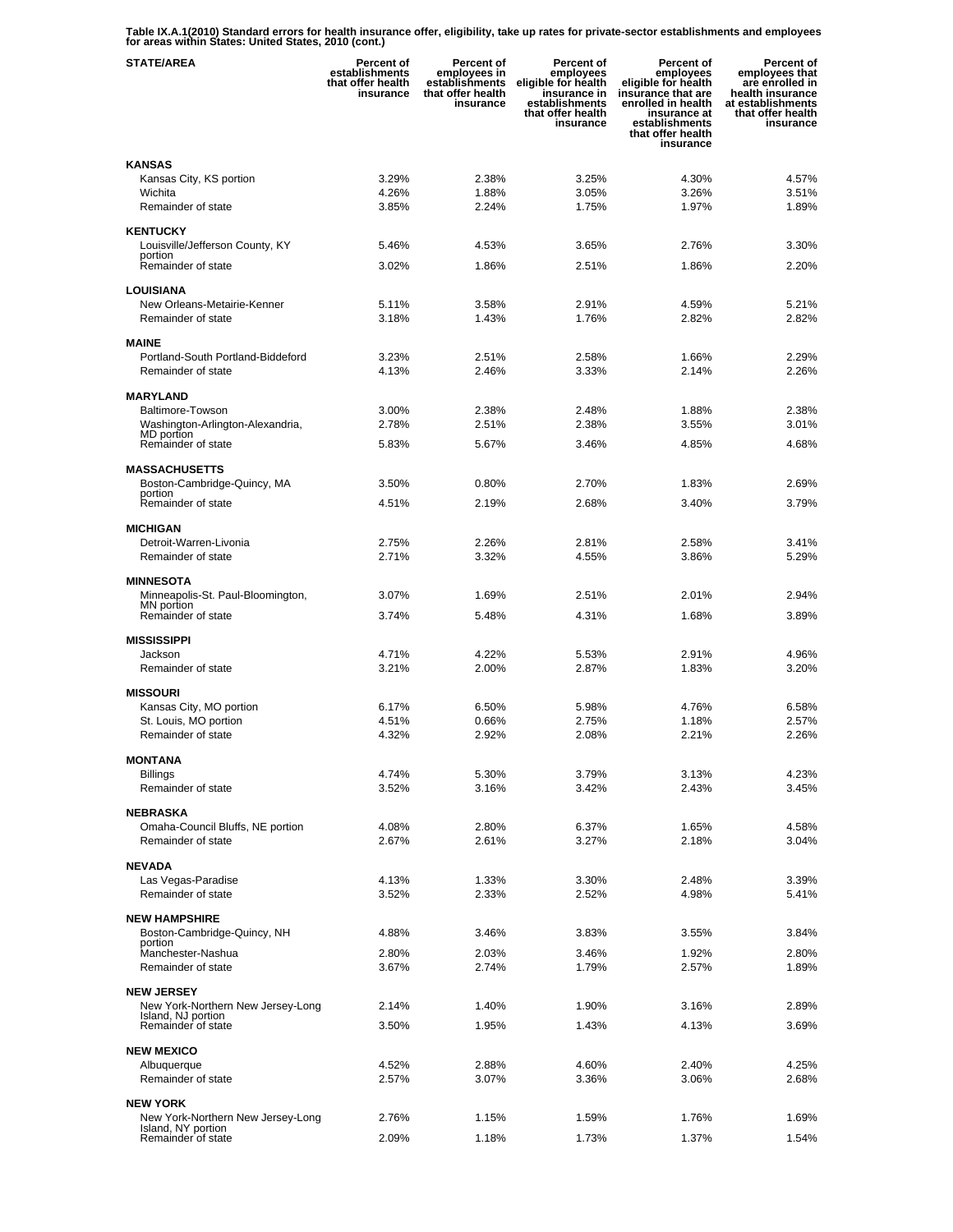**Table IX.A.1(2010) Standard errors for health insurance offer, eligibility, take up rates for private-sector establishments and employees for areas within States: United States, 2010 (cont.)** 

| <b>STATE/AREA</b>                                  | <b>Percent of</b><br>establishments<br>that offer health<br>insurance | <b>Percent of</b><br>employees in<br>establishments<br>that offer health<br>insurance | Percent of<br>employees<br>eligible for health<br>insurance in<br>establishments<br>that offer health<br>insurance | Percent of<br>employees<br>eligible for health<br>insurance that are<br>enrolled in health<br>insurance at<br>establishments<br>that offer health<br>insurance | Percent of<br>employees that<br>are enrolled in<br>health insurance<br>at establishments<br>that offer health<br>insurance |
|----------------------------------------------------|-----------------------------------------------------------------------|---------------------------------------------------------------------------------------|--------------------------------------------------------------------------------------------------------------------|----------------------------------------------------------------------------------------------------------------------------------------------------------------|----------------------------------------------------------------------------------------------------------------------------|
| <b>NORTH CAROLINA</b>                              |                                                                       |                                                                                       |                                                                                                                    |                                                                                                                                                                |                                                                                                                            |
| Charlotte-Gastonia-Rock Hill, NC                   | 3.16%                                                                 | 4.02%                                                                                 | 6.37%                                                                                                              | 6.24%                                                                                                                                                          | 6.71%                                                                                                                      |
| portion<br>Remainder of state                      | 2.39%                                                                 | 1.77%                                                                                 | 1.84%                                                                                                              | 1.37%                                                                                                                                                          | 2.32%                                                                                                                      |
|                                                    |                                                                       |                                                                                       |                                                                                                                    |                                                                                                                                                                |                                                                                                                            |
| <b>NORTH DAKOTA</b>                                |                                                                       |                                                                                       |                                                                                                                    |                                                                                                                                                                | 2.83%                                                                                                                      |
| Fargo, ND portion<br>Remainder of state            | 5.64%<br>2.03%                                                        | 4.25%<br>1.88%                                                                        | 3.49%<br>2.49%                                                                                                     | 2.69%<br>1.35%                                                                                                                                                 | 2.37%                                                                                                                      |
|                                                    |                                                                       |                                                                                       |                                                                                                                    |                                                                                                                                                                |                                                                                                                            |
| OHIO                                               |                                                                       |                                                                                       |                                                                                                                    |                                                                                                                                                                |                                                                                                                            |
| Cincinnati-Middletown, OH portion                  | 4.39%<br>3.66%                                                        | 3.09%<br>1.00%                                                                        | 5.84%<br>2.89%                                                                                                     | 4.11%<br>2.61%                                                                                                                                                 | 6.02%<br>3.47%                                                                                                             |
| Cleveland-Elyria-Mentor<br>Columbus                | 5.32%                                                                 | 3.30%                                                                                 | 5.70%                                                                                                              | 2.14%                                                                                                                                                          | 4.75%                                                                                                                      |
| Remainder of state                                 | 3.32%                                                                 | 2.09%                                                                                 | 3.02%                                                                                                              | 1.28%                                                                                                                                                          | 2.28%                                                                                                                      |
|                                                    |                                                                       |                                                                                       |                                                                                                                    |                                                                                                                                                                |                                                                                                                            |
| <b>OKLAHOMA</b><br>Oklahoma City                   | 3.66%                                                                 | 1.33%                                                                                 | 3.30%                                                                                                              | 2.04%                                                                                                                                                          | 3.78%                                                                                                                      |
| Tulsa                                              | 6.25%                                                                 | 2.00%                                                                                 | 4.81%                                                                                                              | 2.25%                                                                                                                                                          | 3.55%                                                                                                                      |
| Remainder of state                                 | 3.53%                                                                 | 4.82%                                                                                 | 3.16%                                                                                                              | 3.25%                                                                                                                                                          | 3.14%                                                                                                                      |
|                                                    |                                                                       |                                                                                       |                                                                                                                    |                                                                                                                                                                |                                                                                                                            |
| <b>OREGON</b><br>Portland-Vancouver-Hillsboro, OR  | 3.36%                                                                 | 1.98%                                                                                 | 3.40%                                                                                                              | 1.89%                                                                                                                                                          | 3.17%                                                                                                                      |
| portion                                            |                                                                       |                                                                                       |                                                                                                                    |                                                                                                                                                                |                                                                                                                            |
| Remainder of state                                 | 1.80%                                                                 | 2.95%                                                                                 | 2.68%                                                                                                              | 4.23%                                                                                                                                                          | 2.85%                                                                                                                      |
| <b>PENNSYLVANIA</b>                                |                                                                       |                                                                                       |                                                                                                                    |                                                                                                                                                                |                                                                                                                            |
| Philadelphia-Camden-Wilmington,                    | 3.27%                                                                 | 1.08%                                                                                 | 3.49%                                                                                                              | 2.26%                                                                                                                                                          | 3.93%                                                                                                                      |
| PA portion<br>Pittsburgh                           | 4.73%                                                                 | 3.18%                                                                                 | 4.45%                                                                                                              | 2.61%                                                                                                                                                          | 3.62%                                                                                                                      |
| Remainder of state                                 | 2.40%                                                                 | 3.60%                                                                                 | 2.44%                                                                                                              | 1.82%                                                                                                                                                          | 2.97%                                                                                                                      |
| <b>RHODE ISLAND</b>                                |                                                                       |                                                                                       |                                                                                                                    |                                                                                                                                                                |                                                                                                                            |
| Providence-New Bedford-Fall River,                 | 3.09%                                                                 | 2.15%                                                                                 | 1.77%                                                                                                              | 1.96%                                                                                                                                                          | 1.71%                                                                                                                      |
| RI portion                                         |                                                                       |                                                                                       |                                                                                                                    |                                                                                                                                                                |                                                                                                                            |
| <b>SOUTH CAROLINA</b>                              |                                                                       |                                                                                       |                                                                                                                    |                                                                                                                                                                |                                                                                                                            |
| Columbia                                           | 5.09%                                                                 | 4.21%                                                                                 | 3.28%                                                                                                              | 5.86%                                                                                                                                                          | 6.49%                                                                                                                      |
| Remainder of state                                 | 2.43%                                                                 | 1.55%                                                                                 | 1.92%                                                                                                              | 2.08%                                                                                                                                                          | 1.91%                                                                                                                      |
| <b>SOUTH DAKOTA</b>                                |                                                                       |                                                                                       |                                                                                                                    |                                                                                                                                                                |                                                                                                                            |
| Sioux Falls                                        | 3.74%                                                                 | 3.50%                                                                                 | 5.66%                                                                                                              | 2.49%                                                                                                                                                          | 4.86%                                                                                                                      |
| Remainder of state                                 | 2.15%                                                                 | 3.22%                                                                                 | 1.79%                                                                                                              | 2.08%                                                                                                                                                          | 1.18%                                                                                                                      |
| <b>TENNESSEE</b>                                   |                                                                       |                                                                                       |                                                                                                                    |                                                                                                                                                                |                                                                                                                            |
| Memphis, TN portion                                | 8.65%                                                                 | 3.84%                                                                                 | 6.60%                                                                                                              | 5.21%                                                                                                                                                          | 6.46%                                                                                                                      |
| Nashville-Davidson--Murfreesboro--Franklin         | 5.13%                                                                 | 2.94%                                                                                 | 2.67%                                                                                                              | 1.89%                                                                                                                                                          | 3.05%                                                                                                                      |
| Remainder of state                                 | 3.62%                                                                 | 2.34%                                                                                 | 2.84%                                                                                                              | 3.34%                                                                                                                                                          | 3.92%                                                                                                                      |
| <b>TEXAS</b>                                       |                                                                       |                                                                                       |                                                                                                                    |                                                                                                                                                                |                                                                                                                            |
| Dallas-Fort Worth-Arlington                        | 4.03%                                                                 | 1.43%                                                                                 | 3.21%                                                                                                              | 3.78%                                                                                                                                                          | 4.18%                                                                                                                      |
| Houston-Sugar Land-Baytown                         | 2.98%                                                                 | 2.56%                                                                                 | 3.66%                                                                                                              | 2.17%                                                                                                                                                          | 4.05%                                                                                                                      |
| San Antonio-New Braunfels                          | 6.56%                                                                 | 2.89%                                                                                 | 5.06%                                                                                                              | 6.51%                                                                                                                                                          | 6.88%                                                                                                                      |
| Remainder of state                                 | 1.50%                                                                 | 2.51%                                                                                 | 2.79%                                                                                                              | 1.94%                                                                                                                                                          | 3.01%                                                                                                                      |
| <b>UTAH</b>                                        |                                                                       |                                                                                       |                                                                                                                    |                                                                                                                                                                |                                                                                                                            |
| Ogden-Clearfield                                   | 6.31%                                                                 | 7.03%                                                                                 | 3.51%                                                                                                              | 6.07%                                                                                                                                                          | 5.35%                                                                                                                      |
| Provo-Orem                                         | 6.60%                                                                 | 5.90%                                                                                 | 4.69%                                                                                                              | 4.05%                                                                                                                                                          | 4.59%                                                                                                                      |
| Salt Lake City<br>Remainder of state               | 3.19%<br>5.69%                                                        | 2.30%<br>1.44%                                                                        | 2.06%<br>7.59%                                                                                                     | 1.73%<br>4.30%                                                                                                                                                 | 2.54%<br>6.63%                                                                                                             |
|                                                    |                                                                       |                                                                                       |                                                                                                                    |                                                                                                                                                                |                                                                                                                            |
| <b>VERMONT</b>                                     |                                                                       |                                                                                       |                                                                                                                    |                                                                                                                                                                |                                                                                                                            |
| Burlington-South Burlington                        | 4.12%                                                                 | 1.96%                                                                                 | 3.92%                                                                                                              | 4.46%                                                                                                                                                          | 4.04%                                                                                                                      |
| Remainder of state                                 | 2.54%                                                                 | 2.64%                                                                                 | 2.24%                                                                                                              | 2.21%                                                                                                                                                          | 2.09%                                                                                                                      |
| <b>VIRGINIA</b>                                    |                                                                       |                                                                                       |                                                                                                                    |                                                                                                                                                                |                                                                                                                            |
| Virginia Beach-Norfolk-Newport<br>News, VA portion | 4.63%                                                                 | 3.67%                                                                                 | 4.64%                                                                                                              | 4.59%                                                                                                                                                          | 6.63%                                                                                                                      |
| Washington-Arlington-Alexandria, VA                | 4.25%                                                                 | 4.85%                                                                                 | 4.30%                                                                                                              | 2.89%                                                                                                                                                          | 4.14%                                                                                                                      |
| portion<br>Remainder of state                      | 2.79%                                                                 | 1.00%                                                                                 | 2.42%                                                                                                              | 2.73%                                                                                                                                                          | 2.88%                                                                                                                      |
|                                                    |                                                                       |                                                                                       |                                                                                                                    |                                                                                                                                                                |                                                                                                                            |
| <b>WASHINGTON</b><br>Seattle-Tacoma-Bellevue       | 2.30%                                                                 | 1.60%                                                                                 | 2.53%                                                                                                              | 3.66%                                                                                                                                                          | 3.89%                                                                                                                      |
| Remainder of state                                 | 3.89%                                                                 | 1.71%                                                                                 | 4.30%                                                                                                              | 2.37%                                                                                                                                                          | 3.05%                                                                                                                      |
|                                                    |                                                                       |                                                                                       |                                                                                                                    |                                                                                                                                                                |                                                                                                                            |
| <b>WEST VIRGINIA</b>                               |                                                                       |                                                                                       |                                                                                                                    |                                                                                                                                                                |                                                                                                                            |
| Charleston<br>Remainder of state                   | 6.63%<br>1.04%                                                        | 5.15%<br>1.71%                                                                        | 3.78%<br>2.15%                                                                                                     | 5.02%<br>1.52%                                                                                                                                                 | 4.96%<br>1.95%                                                                                                             |
|                                                    |                                                                       |                                                                                       |                                                                                                                    |                                                                                                                                                                |                                                                                                                            |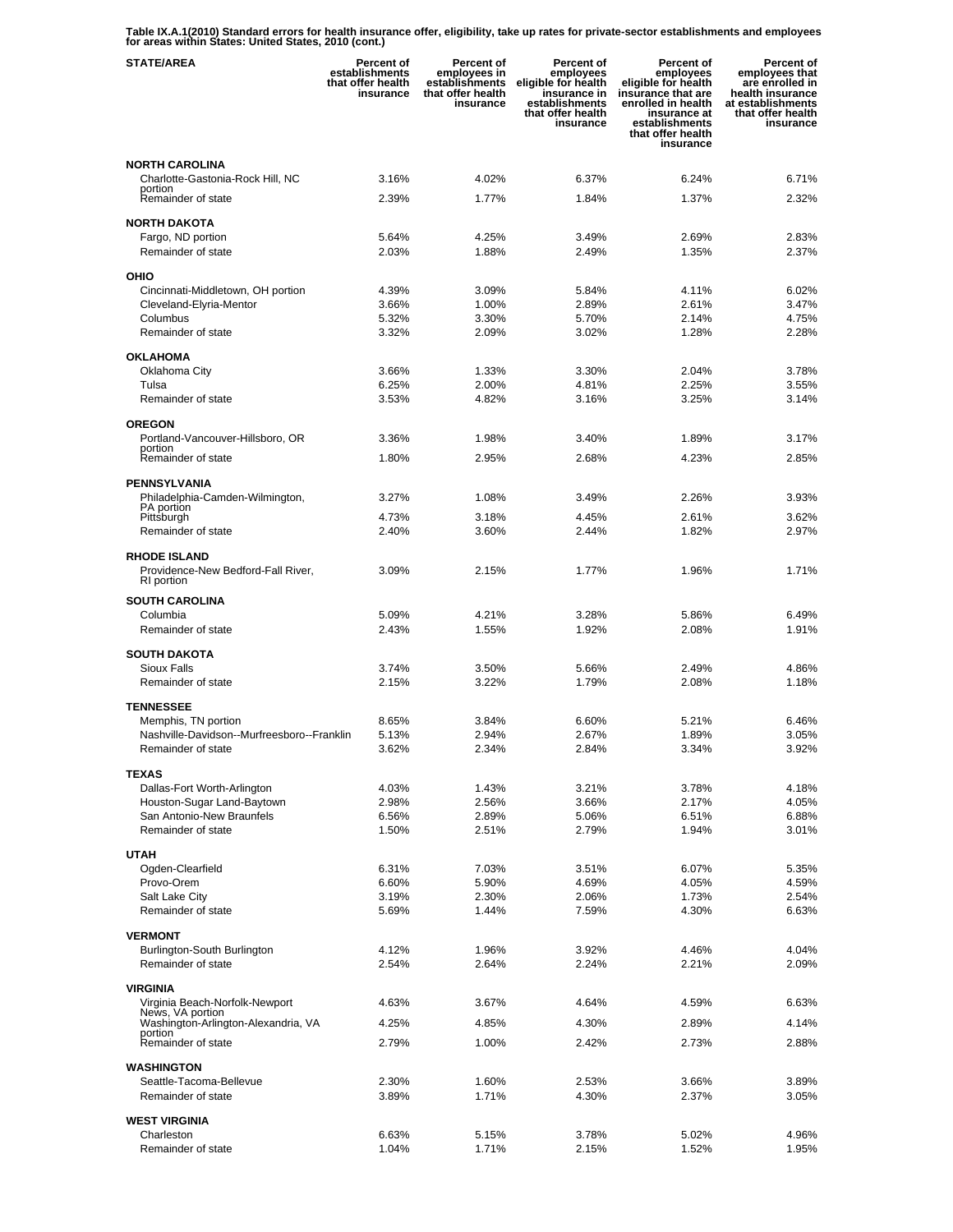**Table IX.A.1(2010) Standard errors for health insurance offer, eligibility, take up rates for private-sector establishments and employees for areas within States: United States, 2010 (cont.)** 

| <b>STATE/AREA</b>             | Percent of<br>establishments<br>that offer health<br>insurance | <b>Percent of</b><br>employees in<br>establishments<br>that offer health<br>insurance | Percent of<br>employees<br>eligible for health<br>insurance in<br>establishments<br>that offer health<br>insurance | Percent of<br>employees<br>eligible for health<br>insurance that are<br>enrolled in health<br>insurance at<br>establishments<br>that offer health<br>insurance | Percent of<br>employees that<br>are enrolled in<br>health insurance<br>at establishments<br>that offer health<br>insurance |
|-------------------------------|----------------------------------------------------------------|---------------------------------------------------------------------------------------|--------------------------------------------------------------------------------------------------------------------|----------------------------------------------------------------------------------------------------------------------------------------------------------------|----------------------------------------------------------------------------------------------------------------------------|
| <b>WISCONSIN</b>              |                                                                |                                                                                       |                                                                                                                    |                                                                                                                                                                |                                                                                                                            |
| Milwaukee-Waukesha-West Allis | 2.83%                                                          | 2.38%                                                                                 | 1.62%                                                                                                              | 3.68%                                                                                                                                                          | 3.27%                                                                                                                      |
| Remainder of state            | 2.13%                                                          | 2.69%                                                                                 | 3.01%                                                                                                              | 3.15%                                                                                                                                                          | 3.57%                                                                                                                      |
| <b>WYOMING</b>                |                                                                |                                                                                       |                                                                                                                    |                                                                                                                                                                |                                                                                                                            |
| Cheyenne                      | 6.29%                                                          | 7.39%                                                                                 | 8.01%                                                                                                              | 5.98%                                                                                                                                                          | 7.30%                                                                                                                      |
| Remainder of state            | 2.10%                                                          | 2.09%                                                                                 | 2.01%                                                                                                              | 1.15%                                                                                                                                                          | 2.00%                                                                                                                      |

Source: Agency for Healthcare Research and Quality, Center for Financing, Access and Cost Trends. 2010 Medical Expenditure Panel Survey-Insurance Component.

Note: Definition of each area can be found in the Technical Notes and Survey Documentation.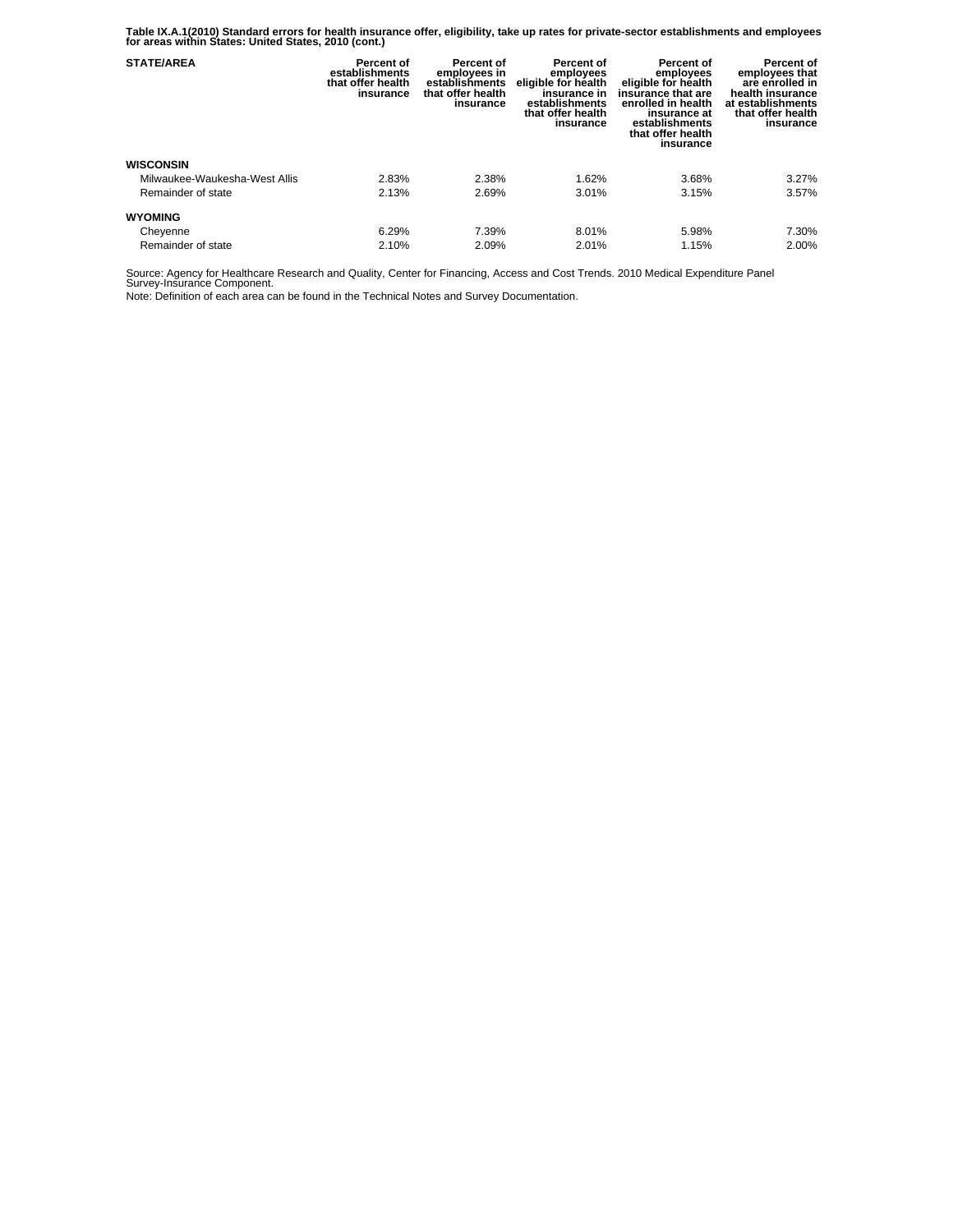**Table IX.A.2(2010) Average total premiums and employee contributions (in dollars) for private-sector establishments for areas within States: United States, 2010** 

| <b>STATE/AREA</b>                                              | Single<br>premium | Single<br>contribution | Employee-<br>plus-one<br>premium | Employee-<br>plus-one<br>contribution | Family<br>premium | Family<br>contribution |
|----------------------------------------------------------------|-------------------|------------------------|----------------------------------|---------------------------------------|-------------------|------------------------|
| <b>ALABAMA</b>                                                 |                   |                        |                                  |                                       |                   |                        |
| Birmingham-Hoover<br>Remainder of state                        | 4,848<br>4,466    | 1,205<br>1,049         | 10,259<br>9,229                  | 3,110<br>2,343                        | 13,661<br>11,955  | 4,565<br>3,466         |
| <b>ALASKA</b>                                                  |                   |                        |                                  |                                       |                   |                        |
| Anchorage                                                      | 5,882             | 842                    | 11,098                           | 2,629                                 | 15,008            | 3,098                  |
| Remainder of state                                             | 6,573             | 807                    | 10,107                           | 1,940                                 | 12,672            | 3,041                  |
| <b>ARIZONA</b>                                                 |                   |                        |                                  |                                       |                   |                        |
| Phoenix-Mesa-Glendale                                          | 5,182             | 870                    | 9,736                            | 2,540                                 | 14,137            | 4,295                  |
| Remainder of state                                             | 4,358             | 948                    | 8,888                            | 2,342                                 | 12,977            | 3,590                  |
| <b>ARKANSAS</b>                                                |                   |                        |                                  |                                       |                   |                        |
| Little Rock-North Little Rock-Conway                           | 4,462             | 719                    | 8,275                            | 2,105                                 | 12,370            | 3,558                  |
| Remainder of state                                             | 4,077             | 945                    | 7,915                            | 2,367                                 | 11,600            | 4,127                  |
| <b>CALIFORNIA</b>                                              |                   |                        |                                  |                                       |                   |                        |
| Los Angeles-Long Beach-Santa Ana                               | 4,749             | 1,222                  | 9,913                            | 3,052                                 | 14,091            | 5,019                  |
| Riverside-San Bernardino-Ontario                               | 5,142             | 717                    | 9,914                            | 1,826                                 | 15,468            | 3,139                  |
| Sacramento--Arden-Arcade--Roseville                            | 4,634             | 875                    | 9,206                            | 1.933                                 | 13,742            | 3,111                  |
| San Diego-Carlsbad-San Marcos<br>San Francisco-Oakland-Fremont | 4,272<br>5,108    | 817<br>1.072           | 8,718<br>9,804                   | 2,102<br>2,391                        | 12,873<br>14,240  | 3,186<br>3,039         |
| San Jose-Sunnyvale-Santa Clara                                 | 4,941             | 1,014                  | 9,777                            | 2,054                                 | 14,305            | 3,555'                 |
| Remainder of state                                             | 4,882             | 932                    | 9,109                            | 2,193                                 | 12,728            | 3,307                  |
|                                                                |                   |                        |                                  |                                       |                   |                        |
| <b>COLORADO</b>                                                |                   |                        |                                  |                                       |                   |                        |
| Denver-Aurora-Broomfield<br>Remainder of state                 | 4,591             | 946<br>827             | 9,141<br>9,076                   | 2,248<br>2,203                        | 13,610<br>13,098  | 3,451<br>3,846         |
|                                                                | 4,665             |                        |                                  |                                       |                   |                        |
| <b>CONNECTICUT</b>                                             |                   |                        |                                  |                                       |                   |                        |
| Bridgeport-Stamford-Norwalk                                    | 5,630             | 1,081                  | 11,176                           | $2,428*$                              | 15,894            | 3,445                  |
| Hartford-West Hartford-East Hartford<br>New Haven-Milford      | 5,177<br>5,319    | 1,319<br>1,252         | 10,770<br>11,065                 | 3,160<br>2,593                        | 14,878<br>14,682  | 4,498<br>3,326         |
| Remainder of state                                             | 5,122             | 1,211                  | 9,151                            | 2,220                                 | 13,217            | 3,523                  |
|                                                                |                   |                        |                                  |                                       |                   |                        |
| <b>DELAWARE</b>                                                |                   |                        |                                  |                                       |                   |                        |
| Philadelphia-Camden-Wilmington,<br>DE portion                  | 5,675             | 1,216                  | 9,796                            | 2,661                                 | 14,435            | 4,279                  |
| Remainder of state                                             | 5,607             | 1,104                  | 10,298                           | 2,767                                 | 15,356            | 4,233                  |
| <b>DISTRICT OF COLUMBIA</b>                                    |                   |                        |                                  |                                       |                   |                        |
| Washington-Arlington-Alexandria, DC<br>portion                 | 5,644             | 1,080                  | 11,340                           | 2,536                                 | 15,206            | 3,822                  |
| <b>FLORIDA</b>                                                 |                   |                        |                                  |                                       |                   |                        |
| Miami-Fort Lauderdale-Pompano                                  | 5,079             | 1,003                  | 10,519                           | 2,505                                 | 16,050            | 4,801                  |
| Beach                                                          |                   |                        |                                  |                                       |                   |                        |
| Orlando-Kissimmee-Sanford<br>Tampa-St. Petersburg-Clearwater   | 5,422<br>5,171    | 1,050<br>1,091         | 8,158<br>9,925                   | 2,714<br>4,132                        | 14,766<br>14,857  | 5,311<br>4,549         |
| Remainder of state                                             | 4,998             | 1,125                  | 9,706                            | 3,106                                 | 14,412            | 4,282                  |
|                                                                |                   |                        |                                  |                                       |                   |                        |
| <b>GEORGIA</b><br>Atlanta-Sandy Springs-Marietta               |                   |                        |                                  |                                       |                   |                        |
| Remainder of state                                             | 4,615<br>5,105    | 922<br>1,045           | 8,555<br>9,902                   | 2,088<br>3,187                        | 12,222<br>15,266  | 3,199<br>4,914         |
|                                                                |                   |                        |                                  |                                       |                   |                        |
| <b>HAWAII</b>                                                  |                   |                        |                                  |                                       |                   |                        |
| Honolulu                                                       | 4,300             | 451                    | 9,013                            | 2,606                                 | 12,352            | 3,046                  |
| Remainder of state                                             | 4,283             | 405                    | 8,725                            | 2,738                                 | 11,344            | 3,422                  |
| <b>IDAHO</b>                                                   |                   |                        |                                  |                                       |                   |                        |
| Boise City-Nampa                                               | 4,167             | 951                    | 8,721                            | 2,949                                 | 10,557            | 4,619                  |
| Remainder of state                                             | 4,735             | 748                    | 8,812                            | 1,912                                 | 11,906            | 3,113                  |
| <b>ILLINOIS</b>                                                |                   |                        |                                  |                                       |                   |                        |
| Chicago-Joliet-Naperville, IL portion                          | 5,041             | 1,195                  | 10,228                           | 2,713                                 | 14,711            | 4,139                  |
| Remainder of state                                             | 5,150             | 968                    | 9,569                            | 2,439                                 | 14,695            | 3,446                  |
| <b>INDIANA</b>                                                 |                   |                        |                                  |                                       |                   |                        |
| Indianapolis-Carmel                                            | 4,990             | 1,031                  | 10,127                           | 2,933                                 | 14,225            | 3,869                  |
| Remainder of state                                             | 5,029             | 1,181                  | 9,777                            | 2,396                                 | 13,706            | 3,250                  |
|                                                                |                   |                        |                                  |                                       |                   |                        |
| <b>IOWA</b><br>Des Moines-West Des Moines                      | 4,485             | 1,064                  | 8,993                            | $2,920*$                              | 13,704            | 4,735*                 |
| Remainder of state                                             | 4,427             | 893                    | 9,039                            | 2,283                                 | 13,097            | 3,489                  |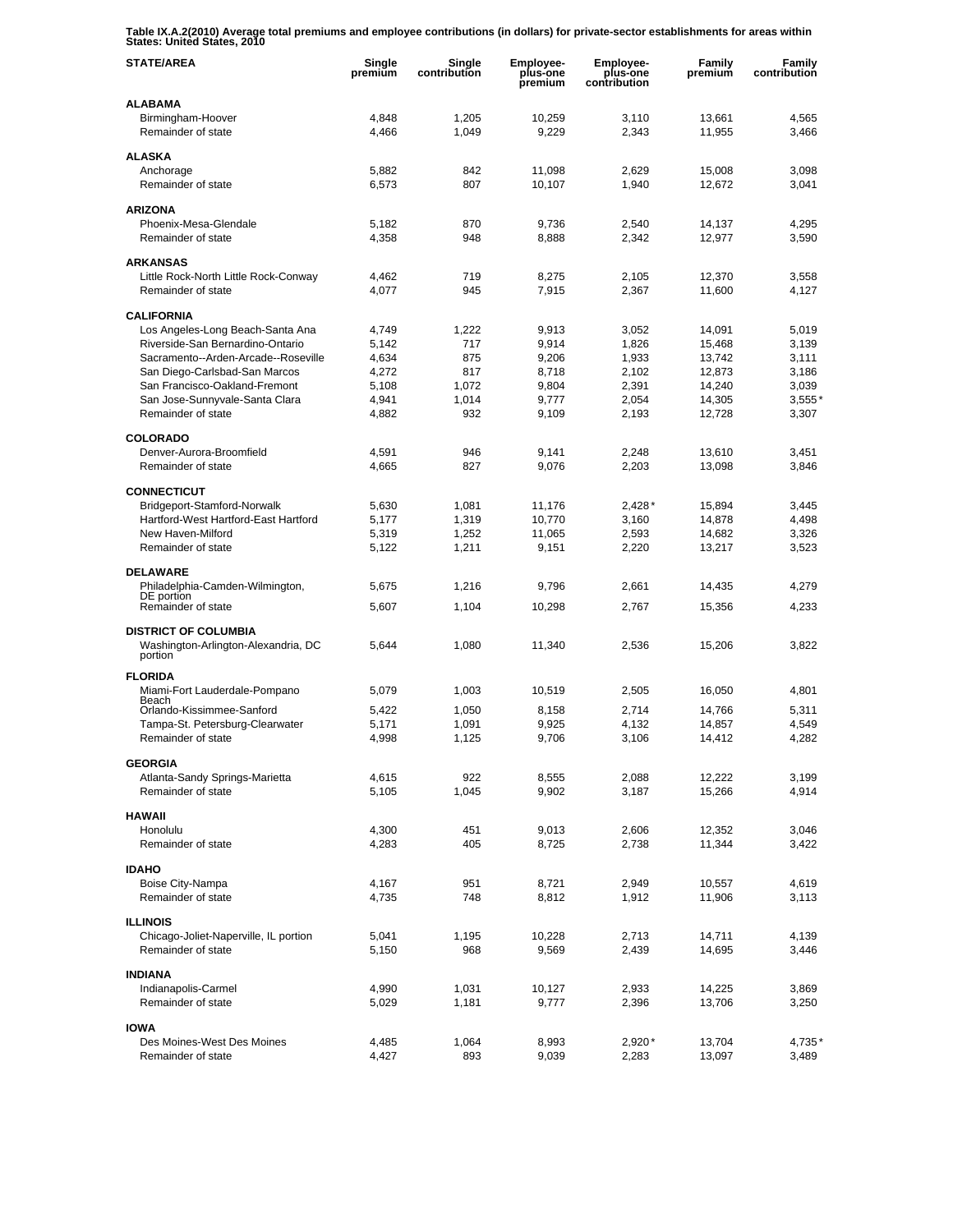**Table IX.A.2(2010) Average total premiums and employee contributions (in dollars) for private-sector establishments for areas within States: United States, 2010 (cont.)** 

| <b>STATE/AREA</b>                                       | Single<br>premium | Single<br>contribution | <b>Employee-</b><br>plus-one<br>premium | <b>Employee-</b><br>plus-one<br>contribution | <b>Family</b><br>premium | Family<br>contribution |
|---------------------------------------------------------|-------------------|------------------------|-----------------------------------------|----------------------------------------------|--------------------------|------------------------|
| <b>KANSAS</b>                                           |                   |                        |                                         |                                              |                          |                        |
| Kansas City, KS portion                                 | 4,543             | 983                    | 8,430                                   | 1,840                                        | 13,101                   | 3,104                  |
| Wichita<br>Remainder of state                           | 4,876<br>4,707    | 880<br>913             | 9,213<br>8,174                          | 2,303<br>2,210                               | 13,295<br>13,807         | 3,193<br>3,400         |
|                                                         |                   |                        |                                         |                                              |                          |                        |
| <b>KENTUCKY</b>                                         |                   |                        |                                         |                                              |                          |                        |
| Louisville/Jefferson County, KY<br>portion              | 4,825             | 878                    | 9,003                                   | 1,738                                        | 13,683                   | 2,634                  |
| Remainder of state                                      | 4,647             | 888                    | 9,101                                   | 2,173                                        | 13,255                   | 3,186                  |
| <b>LOUISIANA</b>                                        |                   |                        |                                         |                                              |                          |                        |
| New Orleans-Metairie-Kenner                             | 6,182             | 1,682                  | 9,582                                   | 3,158                                        | 13,807                   | 4,371                  |
| Remainder of state                                      | 4,784             | 975                    | 9,144                                   | 2,472                                        | 12,954                   | 3,766                  |
| <b>MAINE</b>                                            |                   |                        |                                         |                                              |                          |                        |
| Portland-South Portland-Biddeford                       | 5,073             | 1,184                  | 10,126                                  | 2,955                                        | 14,104                   | 4,794                  |
| Remainder of state                                      | 6,051             | 1,231                  | 11,705                                  | 3,169                                        | 15,169                   | 4,053                  |
| <b>MARYLAND</b>                                         |                   |                        |                                         |                                              |                          |                        |
| Baltimore-Towson                                        | 5,067             | 1,119                  | 10,132                                  | 2,499                                        | 14,021                   | 3,732                  |
| Washington-Arlington-Alexandria,                        | 4,598             | 1,043                  | 8,607                                   | 2,898                                        | 13,971                   | 3,645                  |
| MD portion<br>Remainder of state                        | 4,653             | 1,078                  | 9,283                                   | 2,546                                        | 13.694                   | 3.979                  |
|                                                         |                   |                        |                                         |                                              |                          |                        |
| <b>MASSACHUSETTS</b><br>Boston-Cambridge-Quincy, MA     | 5,380             | 1,192                  | 10,146                                  | 2,311                                        | 14,442                   | 3,233                  |
| portion                                                 |                   |                        |                                         |                                              |                          |                        |
| Remainder of state                                      | 5,510             | 1,222                  | 10,433                                  | 2,570                                        | 15,219                   | 4,232                  |
| <b>MICHIGAN</b>                                         |                   |                        |                                         |                                              |                          |                        |
| Detroit-Warren-Livonia                                  | 4,624             | 995                    | 9,659                                   | 2.177                                        | 12,956                   | 3,142                  |
| Remainder of state                                      | 4,786             | 915                    | 9,975                                   | 1,878                                        | 13,326                   | 2,635                  |
| <b>MINNESOTA</b>                                        |                   |                        |                                         |                                              |                          |                        |
| Minneapolis-St. Paul-Bloomington,                       | 4,960             | 1,181                  | 9,267                                   | 2,657                                        | 13,465                   | 3,448                  |
| MN portion<br>Remainder of state                        | 4,973             | 754                    | 9,108                                   | 1,718                                        | 15,052                   | 2,672                  |
| <b>MISSISSIPPI</b>                                      |                   |                        |                                         |                                              |                          |                        |
| Jackson                                                 | 4,445             | 1,231                  | 8,741                                   | 2,844                                        | 14,406                   | 5,291                  |
| Remainder of state                                      | 4,752             | 983                    | 8,996                                   | 2,527                                        | 13,595                   | 3,846                  |
| <b>MISSOURI</b>                                         |                   |                        |                                         |                                              |                          |                        |
| Kansas City, MO portion                                 | 4,712             | 1,004                  | 9,533                                   | 2,701                                        | 12,995                   | 3,145                  |
| St. Louis, MO portion                                   | 4,583             | 998                    | 8,899                                   | 2,229                                        | 12,849                   | 3,107                  |
| Remainder of state                                      | 4,566             | 901                    | 8,268                                   | 2,565                                        | 12,437                   | 3,681                  |
| <b>MONTANA</b>                                          |                   |                        |                                         |                                              |                          |                        |
| <b>Billings</b>                                         | 4,742             | 1,019                  | 8,869                                   | 2,270                                        | 12.479                   | 3,700                  |
| Remainder of state                                      | 4,843             | 1,050                  | 8,565                                   | 2,397                                        | 12,266                   | 2,800                  |
|                                                         |                   |                        |                                         |                                              |                          |                        |
| <b>NEBRASKA</b><br>Omaha-Council Bluffs, NE portion     | 4,999             | 1,215                  | 8,940                                   | 2,237                                        | 13,403                   | 3,535                  |
| Remainder of state                                      | 4,971             | 914                    | 10,050                                  | 2,528                                        | 12,827                   | 3,695                  |
|                                                         |                   |                        |                                         |                                              |                          |                        |
| <b>NEVADA</b><br>Las Vegas-Paradise                     | 4,875             | 714                    | 8,560                                   | 1,977                                        | 12,205                   | 3,359                  |
| Remainder of state                                      | 4,497             | 905                    | 8,254                                   | 2,251                                        | 13,202                   | 3,428                  |
|                                                         |                   |                        |                                         |                                              |                          |                        |
| <b>NEW HAMPSHIRE</b><br>Boston-Cambridge-Quincy, NH     | 4,894             | 1,005                  | 9,615                                   | 2,589                                        | 15,075                   | 3,670                  |
| portion                                                 |                   |                        |                                         |                                              |                          |                        |
| Manchester-Nashua<br>Remainder of state                 | 5,283<br>5,244    | 1,125<br>1,110         | 10,419<br>11,249                        | 2,630<br>2,683                               | 15,028<br>15,512         | 4,084<br>3,708         |
|                                                         |                   |                        |                                         |                                              |                          |                        |
| <b>NEW JERSEY</b>                                       |                   |                        |                                         |                                              |                          |                        |
| New York-Northern New Jersey-Long<br>Island, NJ portion | 5,063             | 1,110                  | 9,957                                   | 2,269                                        | 13,400                   | 3,473                  |
| Remainder of state                                      | 5,429             | 1,060                  | 10,111                                  | 2,269                                        | 15,577                   | 5,248                  |
| <b>NEW MEXICO</b>                                       |                   |                        |                                         |                                              |                          |                        |
| Albuquerque                                             | 4,746             | 1,262                  | 9,232                                   | 3,100                                        | 14,186                   | 4,944                  |
| Remainder of state                                      | 4,825             | 1,102                  | 9,513                                   | 2,379                                        | 14,016                   | 3,304                  |
| <b>NEW YORK</b>                                         |                   |                        |                                         |                                              |                          |                        |
| New York-Northern New Jersey-Long                       | 5,427             | 1,084                  | 10,885                                  | 2,253                                        | 15,758                   | 3,636                  |
| Island, NY portion<br>Remainder of state                | 4,821             | 1,090                  | 10,224                                  | 2,913                                        | 12,895                   | 3,618                  |
|                                                         |                   |                        |                                         |                                              |                          |                        |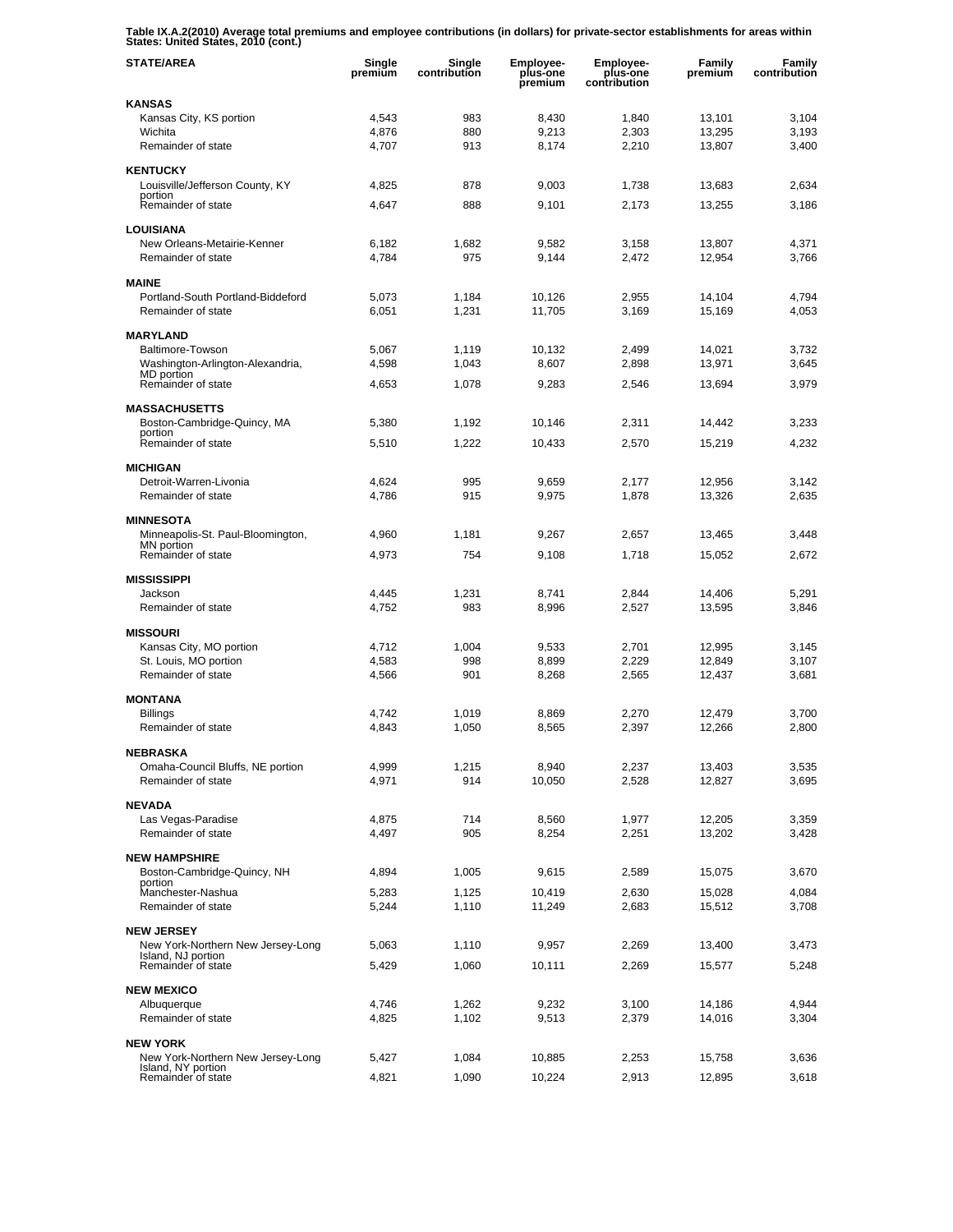**Table IX.A.2(2010) Average total premiums and employee contributions (in dollars) for private-sector establishments for areas within States: United States, 2010 (cont.)** 

| <b>STATE/AREA</b>                                                       | Single<br>premium | Single<br>contribution | Employee-<br>plus-one<br>premium | <b>Employee-</b><br>plus-one<br>contribution | Family<br>premium | Family<br>contribution |
|-------------------------------------------------------------------------|-------------------|------------------------|----------------------------------|----------------------------------------------|-------------------|------------------------|
| <b>NORTH CAROLINA</b>                                                   |                   |                        |                                  |                                              |                   |                        |
| Charlotte-Gastonia-Rock Hill, NC<br>portion                             | 5,055             | 1,098                  | 10,463                           | 2,092                                        | 15,931            | 4,539                  |
| Remainder of state                                                      | 4,969             | 901                    | 8,664                            | 2,182                                        | 13,182            | 3,281                  |
| <b>NORTH DAKOTA</b>                                                     |                   |                        |                                  |                                              |                   |                        |
| Fargo, ND portion<br>Remainder of state                                 | 4,887<br>4,636    | 1,008<br>833           | 9,246<br>9,418                   | 2,743<br>2,472                               | 12,482<br>12,575  | 3,618<br>3,431         |
|                                                                         |                   |                        |                                  |                                              |                   |                        |
| OHIO<br>Cincinnati-Middletown, OH portion                               | 4,428             | 1,151                  | 8,800                            | 2,556                                        | 12,452            | 3,301                  |
| Cleveland-Elyria-Mentor                                                 | 4,544             | 841                    | 9,035                            | 2.051                                        | 12,797            | 3,474                  |
| Columbus<br>Remainder of state                                          | 4,644<br>4,840    | 861<br>995             | 9,232<br>9,516                   | 2,144<br>2,400                               | 14,047<br>12,941  | 3,624<br>2,983         |
|                                                                         |                   |                        |                                  |                                              |                   |                        |
| <b>OKLAHOMA</b><br>Oklahoma City                                        | 4,678             | 937                    | 9,081                            | 2,179                                        | 13,861            | 3,583                  |
| Tulsa                                                                   | 4,932             | 1,170                  | 10,139                           | 4,044                                        | 12,423            | 3,821                  |
| Remainder of state                                                      | 4,358             | 1,076                  | 9,155                            | 2,553                                        | 11,570            | 3,853                  |
| <b>OREGON</b>                                                           |                   |                        |                                  |                                              |                   |                        |
| Portland-Vancouver-Hillsboro, OR                                        | 5,282             | 859                    | 9,434                            | 2,912                                        | 13,639            | 4,064                  |
| portion<br>Remainder of state                                           | 5,015             | 827                    | 10,229                           | 2,613                                        | 13,989            | 3,538                  |
| <b>PENNSYLVANIA</b>                                                     |                   |                        |                                  |                                              |                   |                        |
| Philadelphia-Camden-Wilmington,                                         | 5,167             | 1,029                  | 10,590                           | 2,448                                        | 14,026            | 3,674                  |
| PA portion<br>Pittsburgh                                                | 4,814             | 871                    | 8,926                            | 1,748                                        | 13,092            | 2,851                  |
| Remainder of state                                                      | 4,874             | 939                    | 10,146                           | 1,846                                        | 13,342            | 2,537                  |
| <b>RHODE ISLAND</b><br>Providence-New Bedford-Fall River,<br>RI portion | 5,557             | 1,147                  | 11,064                           | 2,268                                        | 14,812            | 3,308                  |
| <b>SOUTH CAROLINA</b>                                                   |                   |                        |                                  |                                              |                   |                        |
| Columbia                                                                | 4,857             | 978                    | 9,260                            | 2,479                                        | 12,851            | 3,703                  |
| Remainder of state                                                      | 4,829             | 1,012                  | 8,678                            | 2,521                                        | 13,301            | 3,630                  |
| <b>SOUTH DAKOTA</b>                                                     |                   |                        |                                  |                                              |                   |                        |
| Sioux Falls<br>Remainder of state                                       | 5,030<br>4,544    | 1,039<br>889           | 10,184<br>9,596                  | 2,929<br>2,876                               | 13,181<br>12,099  | 3,673<br>3,877         |
|                                                                         |                   |                        |                                  |                                              |                   |                        |
| <b>TENNESSEE</b><br>Memphis, TN portion                                 | 5,105             | 1,049                  | 10,348                           | 3,433                                        | 13,461            | 3,736                  |
| Nashville-Davidson--Murfreesboro--Franklin                              | 4,611             | 944                    | 9,131                            | 2,167                                        | 12,761            | 3,009                  |
| Remainder of state                                                      | 4,683             | 951                    | 8,411                            | 2,341                                        | 12,389            | 3,654                  |
| <b>TEXAS</b>                                                            |                   |                        |                                  |                                              |                   |                        |
| Dallas-Fort Worth-Arlington                                             | 4,714             | 1,178                  | 9,663                            | 2,989                                        | 14,382            | 4,872                  |
| Houston-Sugar Land-Baytown<br>San Antonio-New Braunfels                 | 5,088<br>4,587    | 916<br>943             | 10,464<br>9,431                  | 2,874<br>2,350                               | 14,381<br>15,192  | 4,244<br>3,693         |
| Remainder of state                                                      | 5,116             | 1,027                  | 10,375                           | 3,164                                        | 14,707            | 4,512                  |
| <b>UTAH</b>                                                             |                   |                        |                                  |                                              |                   |                        |
| Ogden-Clearfield                                                        | 4,647             | 1,065                  | 7,987                            | 2,034                                        | 14,346            | 3,875                  |
| Provo-Orem                                                              | 4,530             | 1,227                  | 9,541                            | 2,578                                        | 11,527            | 3,913                  |
| Salt Lake City<br>Remainder of state                                    | 4,477<br>4,377    | 901<br>$1,947*$        | 8,444<br>7,920                   | 2,159<br>2,199                               | 12,621<br>12,123  | 3,533<br>2,945         |
|                                                                         |                   |                        |                                  |                                              |                   |                        |
| <b>VERMONT</b><br>Burlington-South Burlington                           | 4,799             | 1,059                  | 9,813                            | 2,485                                        | 12,587            | 3,003                  |
| Remainder of state                                                      | 5,333             | 1,117                  | 9,981                            | 2,378                                        | 14,054            | 2,995                  |
| <b>VIRGINIA</b>                                                         |                   |                        |                                  |                                              |                   |                        |
| Virginia Beach-Norfolk-Newport                                          | 4,304             | 903                    | 8,419                            | 2,441                                        | 13,725            | 4,042                  |
| News, VA portion<br>Washington-Arlington-Alexandria, VA                 | 5,317             | 1,302                  | 10,230                           | 3,066                                        | 14,504            | 4,831                  |
| portion<br>Remainder of state                                           | 4,979             | 1,059                  | 9,589                            | 2,861                                        | 13,311            | 4,269                  |
| <b>WASHINGTON</b>                                                       |                   |                        |                                  |                                              |                   |                        |
| Seattle-Tacoma-Bellevue                                                 | 4,983             | 774                    | 10,643                           | 2,317                                        | 14,251            | 3,782                  |
| Remainder of state                                                      | 4,976             | 681                    | 9,613                            | 2,666                                        | 13,954            | 3,324                  |
| <b>WEST VIRGINIA</b>                                                    |                   |                        |                                  |                                              |                   |                        |
| Charleston                                                              | 5,083             | 992                    | 11,114                           | 2,274                                        | 15,251            | 3,138                  |
| Remainder of state                                                      | 4,901             | 919                    | 10,364                           | 2,295                                        | 13,843            | 3,140                  |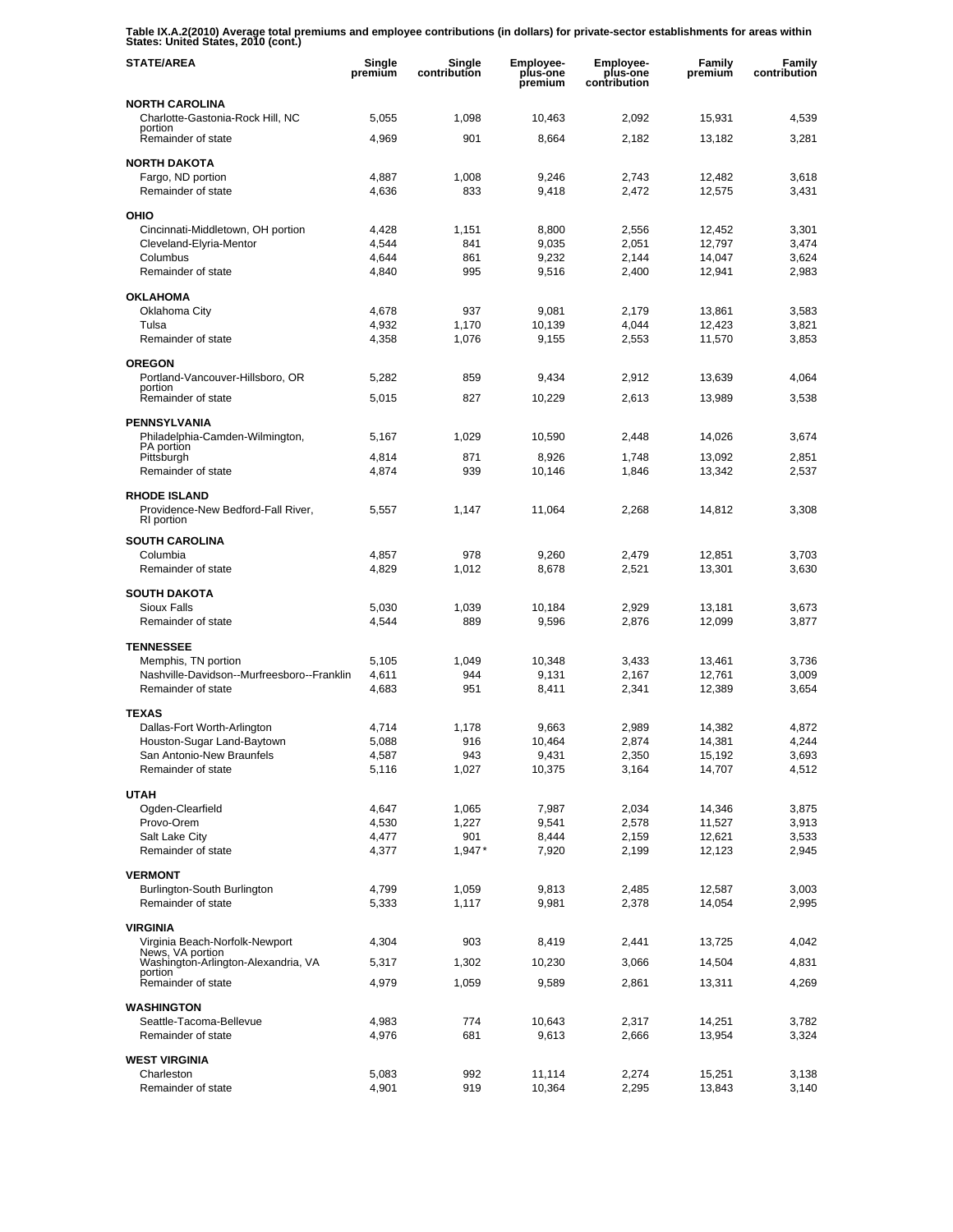**Table IX.A.2(2010) Average total premiums and employee contributions (in dollars) for private-sector establishments for areas within States: United States, 2010 (cont.)** 

| <b>STATE/AREA</b>             | Single<br>premium | Sinale<br>contribution | <b>Employee-</b><br>plus-one<br>premium | <b>Employee-</b><br>plus-one<br>contribution | Family<br>premium | Family<br>contribution |
|-------------------------------|-------------------|------------------------|-----------------------------------------|----------------------------------------------|-------------------|------------------------|
| <b>WISCONSIN</b>              |                   |                        |                                         |                                              |                   |                        |
| Milwaukee-Waukesha-West Allis | 5.586             | 1.116                  | 10.708                                  | 2.536                                        | 14.699            | 3.408                  |
| Remainder of state            | 5.221             | 1.220                  | 10.371                                  | 2.665                                        | 14.464            | 3,335                  |
| <b>WYOMING</b>                |                   |                        |                                         |                                              |                   |                        |
| Cheyenne                      | 5.514             | 680                    | 10.779                                  | 2.870                                        | 14.445            | 3.401                  |
| Remainder of state            | 5.126             | 833                    | 10.116                                  | 2.243                                        | 13.839            | 3.154                  |

Source: Agency for Healthcare Research and Quality, Center for Financing, Access and Cost Trends. 2010 Medical Expenditure Panel Survey-Insurance Component.

Note: Definition of each area can be found in the Technical Notes and Survey Documentation.

\* Figure does not meet standard of reliability or precision.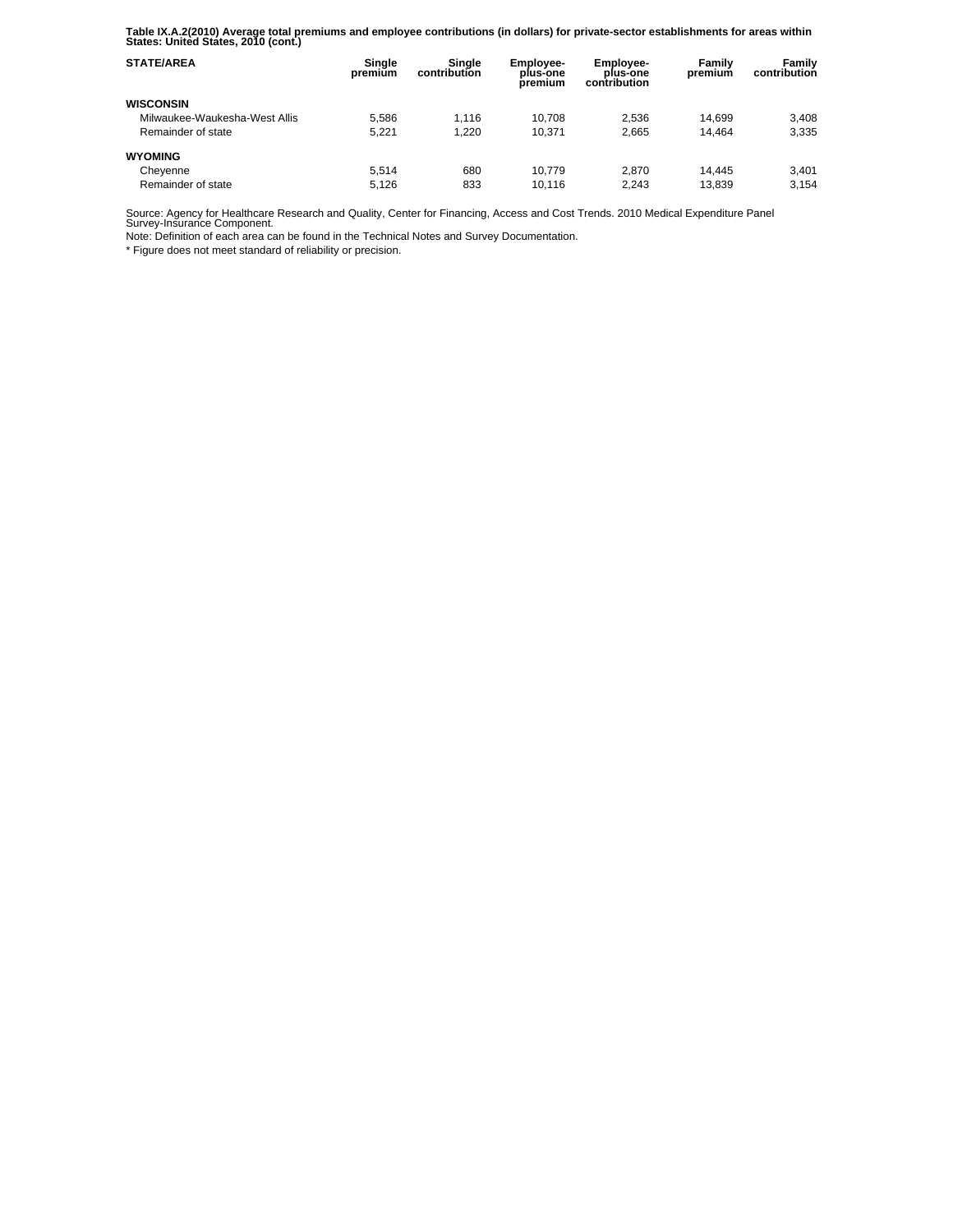**Table IX.A.2(2010) Standard errors for average total premiums and employee contributions (in dollars) for private-sector establishments for areas within States: United States, 2010** 

| <b>STATE/AREA</b>                                                  | Single<br>premium | Single<br>contribution | Employee-<br>plus-one<br>premium | <b>Employee-</b><br>plus-one<br>contribution | Family<br>premium | Family<br>contribution |
|--------------------------------------------------------------------|-------------------|------------------------|----------------------------------|----------------------------------------------|-------------------|------------------------|
| <b>ALABAMA</b>                                                     |                   |                        |                                  |                                              |                   |                        |
| Birmingham-Hoover                                                  | 285               | 155                    | 902                              | 175                                          | 635               | 408                    |
| Remainder of state                                                 | 155               | 71                     | 490                              | 161                                          | 314               | 338                    |
| <b>ALASKA</b>                                                      |                   |                        |                                  |                                              |                   |                        |
| Anchorage                                                          | 232               | 99                     | 415                              | 272                                          | 831               | 475                    |
| Remainder of state                                                 | 475               | 122                    | 735                              | 242                                          | 1,398             | 369                    |
| <b>ARIZONA</b>                                                     |                   |                        |                                  |                                              |                   |                        |
| Phoenix-Mesa-Glendale                                              | 251               | 93                     | 394                              | 168                                          | 571               | 326                    |
| Remainder of state                                                 | 146               | 107                    | 369                              | 362                                          | 879               | 639                    |
| <b>ARKANSAS</b>                                                    |                   |                        |                                  |                                              |                   |                        |
| Little Rock-North Little Rock-Conway                               | 226               | 71                     | 528                              | 257                                          | 837               | 428                    |
| Remainder of state                                                 | 162               | 44                     | 386                              | 166                                          | 365               | 360                    |
| <b>CALIFORNIA</b>                                                  |                   |                        |                                  |                                              |                   |                        |
| Los Angeles-Long Beach-Santa Ana                                   | 133               | 79                     | 289                              | 186                                          | 404               | 291                    |
| Riverside-San Bernardino-Ontario                                   | 318               | 137                    | 639                              | 323                                          | 834               | 536                    |
| Sacramento--Arden-Arcade--Roseville                                | 290               | 102                    | 658                              | 406                                          | 755               | 331                    |
| San Diego-Carlsbad-San Marcos                                      | 183               | 158                    | 297                              | 216                                          | 396               | 440                    |
| San Francisco-Oakland-Fremont                                      | 315               | 320                    | 506                              | 214                                          | 753               | 394                    |
| San Jose-Sunnyvale-Santa Clara<br>Remainder of state               | 233<br>240        | 263<br>85              | 1,213<br>354                     | 343<br>199                                   | 1,556<br>378      | $1,153*$<br>356        |
|                                                                    |                   |                        |                                  |                                              |                   |                        |
| <b>COLORADO</b>                                                    |                   |                        |                                  |                                              |                   |                        |
| Denver-Aurora-Broomfield                                           | 257               | 72                     | 585                              | 272                                          | 568               | 247                    |
| Remainder of state                                                 | 188               | 90                     | 481                              | 244                                          | 475               | 350                    |
| <b>CONNECTICUT</b>                                                 |                   |                        |                                  |                                              |                   |                        |
| Bridgeport-Stamford-Norwalk                                        | 329               | 155                    | 621                              | 732*                                         | 592               | 489                    |
| Hartford-West Hartford-East Hartford                               | 225               | 62                     | 577                              | 377                                          | 498               | 413                    |
| New Haven-Milford                                                  | 363               | 176                    | 1,197                            | 451                                          | 628               | 588                    |
| Remainder of state                                                 | 336               | 154                    | 1,145                            | 385                                          | 970               | 576                    |
| <b>DELAWARE</b>                                                    |                   |                        |                                  |                                              |                   |                        |
| Philadelphia-Camden-Wilmington,                                    | 293               | 72                     | 271                              | 202                                          | 332               | 461                    |
| DE portion<br>Remainder of state                                   | 182               | 147                    | 646                              | 389                                          | 657               | 694                    |
|                                                                    |                   |                        |                                  |                                              |                   |                        |
| <b>DISTRICT OF COLUMBIA</b><br>Washington-Arlington-Alexandria, DC | 140               | 66                     | 430                              | 248                                          | 553               | 283                    |
| portion                                                            |                   |                        |                                  |                                              |                   |                        |
| <b>FLORIDA</b>                                                     |                   |                        |                                  |                                              |                   |                        |
| Miami-Fort Lauderdale-Pompano                                      | 208               | 83                     | 651                              | 182                                          | 941               | 485                    |
| Beach<br>Orlando-Kissimmee-Sanford                                 | 378               | 107                    | 411                              | 278                                          | 924               | 484                    |
| Tampa-St. Petersburg-Clearwater                                    | 247               | 101                    | 1,084                            | 708                                          | 702               | 848                    |
| Remainder of state                                                 | 210               | 125                    | 309                              | 283                                          | 694               | 257                    |
| <b>GEORGIA</b>                                                     |                   |                        |                                  |                                              |                   |                        |
| Atlanta-Sandy Springs-Marietta                                     | 136               | 81                     | 413                              | 204                                          | 449               | 400                    |
| Remainder of state                                                 | 333               | 100                    | 403                              | 262                                          | 729               | 264                    |
|                                                                    |                   |                        |                                  |                                              |                   |                        |
| <b>HAWAII</b>                                                      |                   |                        |                                  |                                              |                   |                        |
| Honolulu<br>Remainder of state                                     | 165<br>141        | 81<br>107              | 319<br>406                       | 249<br>335                                   | 446<br>664        | 482<br>530             |
|                                                                    |                   |                        |                                  |                                              |                   |                        |
| <b>IDAHO</b>                                                       |                   |                        |                                  |                                              |                   |                        |
| Boise City-Nampa                                                   | 179               | 140                    | 310                              | 258                                          | 592               | 440                    |
| Remainder of state                                                 | 266               | 89                     | 690                              | 163                                          | 775               | 338                    |
| <b>ILLINOIS</b>                                                    |                   |                        |                                  |                                              |                   |                        |
| Chicago-Joliet-Naperville, IL portion                              | 138               | 65                     | 412                              | 148                                          | 430               | 244                    |
| Remainder of state                                                 | 152               | 54                     | 621                              | 305                                          | 682               | 298                    |
| <b>INDIANA</b>                                                     |                   |                        |                                  |                                              |                   |                        |
| Indianapolis-Carmel                                                | 214               | 90                     | 484                              | 427                                          | 328               | 386                    |
| Remainder of state                                                 | 208               | 120                    | 434                              | 316                                          | 469               | 247                    |
| <b>IOWA</b>                                                        |                   |                        |                                  |                                              |                   |                        |
| Des Moines-West Des Moines                                         | 200               | 106                    | 570                              | 993*                                         | 601               | $1,549*$               |
| Remainder of state                                                 | 199               | 73                     | 296                              | 150                                          | 729               | 289                    |
|                                                                    |                   |                        |                                  |                                              |                   |                        |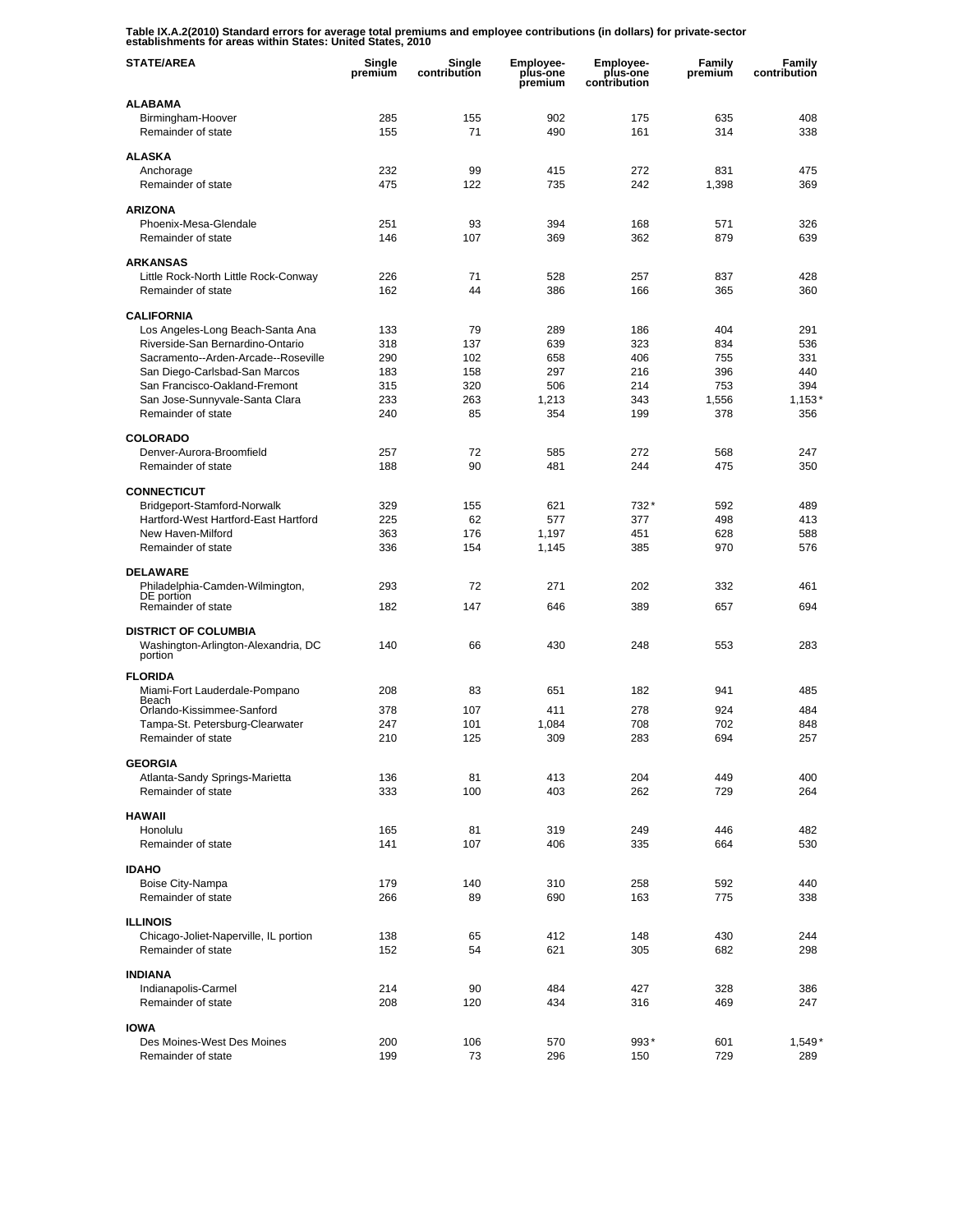**Table IX.A.2(2010) Standard errors for average total premiums and employee contributions (in dollars) for private-sector establishments for areas within States: United States, 2010 (cont.)** 

| <b>STATE/AREA</b>                                       | Single<br>premium | Single<br>contribution | <b>Employee-</b><br>plus-one<br>premium | <b>Employee-</b><br>plus-one<br>contribution | Family<br>premium | Family<br>contribution |
|---------------------------------------------------------|-------------------|------------------------|-----------------------------------------|----------------------------------------------|-------------------|------------------------|
| KANSAS                                                  |                   |                        |                                         |                                              |                   |                        |
| Kansas City, KS portion                                 | 185               | 78                     | 1,203                                   | 366                                          | 370               | 400                    |
| Wichita<br>Remainder of state                           | 269<br>135        | 114<br>125             | 413<br>447                              | 527<br>305                                   | 652<br>593        | 383<br>615             |
|                                                         |                   |                        |                                         |                                              |                   |                        |
| <b>KENTUCKY</b>                                         |                   |                        |                                         |                                              |                   |                        |
| Louisville/Jefferson County, KY<br>portion              | 367               | 150                    | 549                                     | 303                                          | 768               | 391                    |
| Remainder of state                                      | 56                | 33                     | 304                                     | 102                                          | 446               | 183                    |
| <b>LOUISIANA</b>                                        |                   |                        |                                         |                                              |                   |                        |
| New Orleans-Metairie-Kenner                             | 544               | 229                    | 422                                     | 192                                          | 740               | 435                    |
| Remainder of state                                      | 197               | 91                     | 423                                     | 214                                          | 662               | 418                    |
| <b>MAINE</b>                                            |                   |                        |                                         |                                              |                   |                        |
| Portland-South Portland-Biddeford                       | 156               | 32                     | 550                                     | 227                                          | 518               | 256                    |
| Remainder of state                                      | 363               | 120                    | 674                                     | 314                                          | 506               | 362                    |
| <b>MARYLAND</b>                                         |                   |                        |                                         |                                              |                   |                        |
| Baltimore-Towson                                        | 149               | 58                     | 462                                     | 303                                          | 551               | 519                    |
| Washington-Arlington-Alexandria,                        | 258               | 158                    | 814                                     | 474                                          | 437               | 526                    |
| MD portion<br>Remainder of state                        | 316               | 255                    | 596                                     | 417                                          | 891               | 743                    |
| <b>MASSACHUSETTS</b>                                    |                   |                        |                                         |                                              |                   |                        |
| Boston-Cambridge-Quincy, MA                             | 67                | 47                     | 359                                     | 194                                          | 258               | 203                    |
| portion<br>Remainder of state                           | 172               | 92                     | 424                                     | 276                                          | 415               | 292                    |
|                                                         |                   |                        |                                         |                                              |                   |                        |
| <b>MICHIGAN</b>                                         |                   |                        |                                         |                                              |                   |                        |
| Detroit-Warren-Livonia                                  | 166               | 102                    | 457                                     | 247                                          | 467               | 201                    |
| Remainder of state                                      | 175               | 68                     | 405                                     | 179                                          | 675               | 223                    |
| <b>MINNESOTA</b>                                        |                   |                        |                                         |                                              |                   |                        |
| Minneapolis-St. Paul-Bloomington,<br>MN portion         | 167               | 141                    | 386                                     | 331                                          | 589               | 341                    |
| Remainder of state                                      | 297               | 141                    | 546                                     | 467                                          | 687               | 424                    |
| <b>MISSISSIPPI</b>                                      |                   |                        |                                         |                                              |                   |                        |
| Jackson                                                 | 383               | 153                    | 778                                     | 394                                          | 977               | 1,210                  |
| Remainder of state                                      | 199               | 93                     | 493                                     | 203                                          | 562               | 246                    |
| <b>MISSOURI</b>                                         |                   |                        |                                         |                                              |                   |                        |
| Kansas City, MO portion                                 | 264               | 132                    | 522                                     | 297                                          | 633               | 405                    |
| St. Louis, MO portion                                   | 102               | 125                    | 324                                     | 233                                          | 437               | 360                    |
| Remainder of state                                      | 89                | 68                     | 386                                     | 197                                          | 370               | 283                    |
| <b>MONTANA</b>                                          |                   |                        |                                         |                                              |                   |                        |
| <b>Billings</b>                                         | 212               | 149                    | 630                                     | 627                                          | 973               | 499                    |
| Remainder of state                                      | 145               | 165                    | 368                                     | 263                                          | 506               | 433                    |
| NEBRASKA                                                |                   |                        |                                         |                                              |                   |                        |
| Omaha-Council Bluffs, NE portion                        | 543               | 202                    | 390                                     | 343                                          | 436               | 266                    |
| Remainder of state                                      | 183               | 96                     | 379                                     | 325                                          | 312               | 280                    |
| <b>NEVADA</b>                                           |                   |                        |                                         |                                              |                   |                        |
| Las Vegas-Paradise                                      | 383               | 68                     | 595                                     | 277                                          | 797               | 268                    |
| Remainder of state                                      | 201               | 98                     | 596                                     | 212                                          | 836               | 469                    |
| <b>NEW HAMPSHIRE</b>                                    |                   |                        |                                         |                                              |                   |                        |
| Boston-Cambridge-Quincy, NH                             | 144               | 137                    | 470                                     | 380                                          | 553               | 535                    |
| portion<br>Manchester-Nashua                            | 240               | 141                    | 483                                     | 244                                          | 678               | 366                    |
| Remainder of state                                      | 199               | 66                     | 330                                     | 253                                          | 581               | 402                    |
| <b>NEW JERSEY</b>                                       |                   |                        |                                         |                                              |                   |                        |
| New York-Northern New Jersey-Long                       | 187               | 90                     | 476                                     | 269                                          | 570               | 389                    |
| Island, NJ portion<br>Remainder of state                | 238               | 135                    | 519                                     | 322                                          | 921               | 974                    |
|                                                         |                   |                        |                                         |                                              |                   |                        |
| <b>NEW MEXICO</b>                                       |                   |                        |                                         |                                              |                   |                        |
| Albuquerque                                             | 163               | 149                    | 404                                     | 229                                          | 660               | 631                    |
| Remainder of state                                      | 163               | 119                    | 409                                     | 191                                          | 529               | 423                    |
| <b>NEW YORK</b>                                         |                   |                        |                                         |                                              |                   |                        |
| New York-Northern New Jersey-Long<br>Island, NY portion | 121               | 78                     | 343                                     | 107                                          | 431               | 117                    |
| Remainder of state                                      | 110               | 67                     | 274                                     | 253                                          | 187               | 347                    |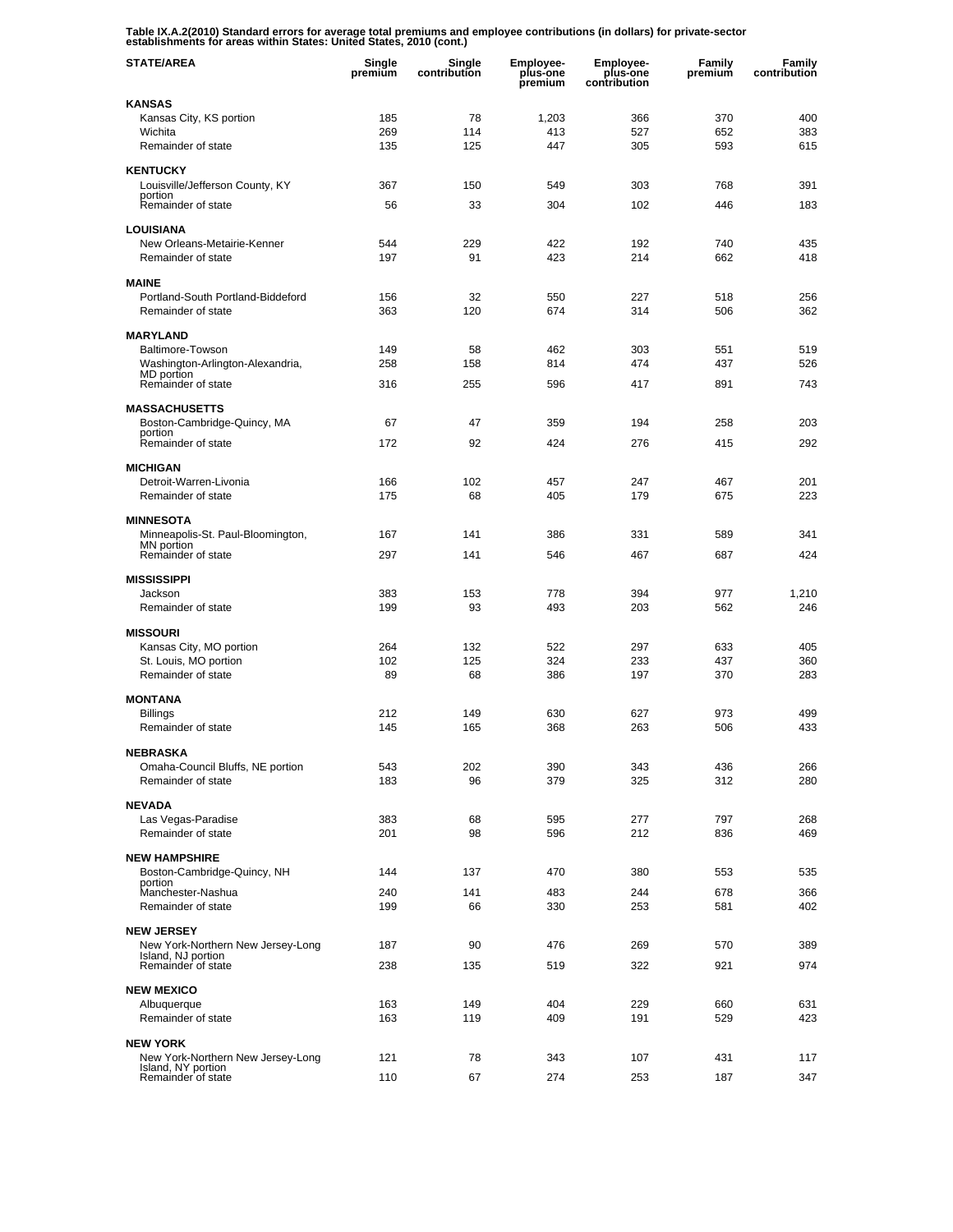**Table IX.A.2(2010) Standard errors for average total premiums and employee contributions (in dollars) for private-sector establishments for areas within States: United States, 2010 (cont.)** 

| <b>STATE/AREA</b>                                                       | Single<br>premium | Single<br>contribution | <b>Employee-</b><br>plus-one<br>premium | <b>Employee-</b><br>plus-one<br>contribution | Family<br>premium | Family<br>contribution |
|-------------------------------------------------------------------------|-------------------|------------------------|-----------------------------------------|----------------------------------------------|-------------------|------------------------|
| <b>NORTH CAROLINA</b>                                                   |                   |                        |                                         |                                              |                   |                        |
| Charlotte-Gastonia-Rock Hill, NC<br>portion                             | 415               | 175                    | 788                                     | 290                                          | 1,085             | 492                    |
| Remainder of state                                                      | 117               | 116                    | 443                                     | 182                                          | 530               | 311                    |
| <b>NORTH DAKOTA</b>                                                     |                   |                        |                                         |                                              |                   |                        |
| Fargo, ND portion                                                       | 183               | 112                    | 469                                     | 337                                          | 501               | 370<br>451             |
| Remainder of state                                                      | 120               | 101                    | 501                                     | 672                                          | 421               |                        |
| OHIO                                                                    |                   |                        |                                         |                                              |                   |                        |
| Cincinnati-Middletown, OH portion<br>Cleveland-Elyria-Mentor            | 180<br>129        | 78<br>119              | 1,053<br>519                            | 339<br>258                                   | 840<br>611        | 438<br>601             |
| Columbus                                                                | 150               | 71                     | 626                                     | 325                                          | 563               | 475                    |
| Remainder of state                                                      | 294               | 76                     | 246                                     | 189                                          | 293               | 171                    |
| <b>OKLAHOMA</b>                                                         |                   |                        |                                         |                                              |                   |                        |
| Oklahoma City                                                           | 335               | 65                     | 584                                     | 248                                          | 823               | 370                    |
| Tulsa                                                                   | 346               | 157                    | 776                                     | 783                                          | 659               | 787                    |
| Remainder of state                                                      | 230               | 112                    | 467                                     | 299                                          | 639               | 510                    |
| <b>OREGON</b>                                                           |                   |                        |                                         |                                              |                   |                        |
| Portland-Vancouver-Hillsboro, OR<br>portion                             | 222               | 47                     | 295                                     | 250                                          | 555               | 382                    |
| Remainder of state                                                      | 164               | 98                     | 462                                     | 237                                          | 773               | 347                    |
| PENNSYLVANIA                                                            |                   |                        |                                         |                                              |                   |                        |
| Philadelphia-Camden-Wilmington,<br>PA portion                           | 179               | 111                    | 400                                     | 216                                          | 764               | 304                    |
| Pittsburgh                                                              | 223               | 116                    | 383                                     | 144                                          | 515               | 353                    |
| Remainder of state                                                      | 134               | 91                     | 410                                     | 280                                          | 377               | 432                    |
| <b>RHODE ISLAND</b><br>Providence-New Bedford-Fall River,<br>RI portion | 171               | 56                     | 474                                     | 112                                          | 451               | 320                    |
| <b>SOUTH CAROLINA</b>                                                   |                   |                        |                                         |                                              |                   |                        |
| Columbia                                                                | 325               | 137                    | 723                                     | 502                                          | 910               | 762                    |
| Remainder of state                                                      | 136               | 68                     | 359                                     | 232                                          | 347               | 152                    |
| <b>SOUTH DAKOTA</b>                                                     |                   |                        |                                         |                                              |                   |                        |
| Sioux Falls                                                             | 261               | 144                    | 511                                     | 241                                          | 451               | 325                    |
| Remainder of state                                                      | 198               | 91                     | 274                                     | 162                                          | 385               | 320                    |
| <b>TENNESSEE</b>                                                        |                   |                        |                                         |                                              |                   |                        |
| Memphis, TN portion<br>Nashville-Davidson--Murfreesboro--Franklin       | 228<br>215        | 129<br>90              | 561<br>628                              | 447<br>258                                   | 1,095<br>707      | 508<br>278             |
| Remainder of state                                                      | 163               | 87                     | 317                                     | 151                                          | 412               | 216                    |
| <b>TEXAS</b>                                                            |                   |                        |                                         |                                              |                   |                        |
| Dallas-Fort Worth-Arlington                                             | 154               | 152                    | 443                                     | 313                                          | 592               | 500                    |
| Houston-Sugar Land-Baytown                                              | 224               | 93                     | 458                                     | 250                                          | 382               | 395                    |
| San Antonio-New Braunfels                                               | 356               | 268                    | 789                                     | 201                                          | 1,351             | 657                    |
| Remainder of state                                                      | 216               | 153                    | 624                                     | 294                                          | 365               | 434                    |
| <b>UTAH</b>                                                             |                   |                        |                                         |                                              |                   |                        |
| Ogden-Clearfield                                                        | 450               | 165                    | 892                                     | 297                                          | 1,168             | 569                    |
| Provo-Orem<br>Salt Lake City                                            | 328<br>79         | 213<br>51              | 1,364<br>99                             | 384<br>213                                   | 1,089<br>242      | 505<br>273             |
| Remainder of state                                                      | 511               | 627*                   | 1,002                                   | 302                                          | 1,306             | 374                    |
| <b>VERMONT</b>                                                          |                   |                        |                                         |                                              |                   |                        |
| Burlington-South Burlington                                             | 171               | 95                     | 455                                     | 262                                          | 671               | 409                    |
| Remainder of state                                                      | 182               | 85                     | 434                                     | 195                                          | 527               | 327                    |
| <b>VIRGINIA</b>                                                         |                   |                        |                                         |                                              |                   |                        |
| Virginia Beach-Norfolk-Newport                                          | 273               | 198                    | 481                                     | 416                                          | 1,027             | 711                    |
| News, VA portion<br>Washington-Arlington-Alexandria, VA                 | 235               | 133                    | 393                                     | 257                                          | 334               | 366                    |
| portion<br>Remainder of state                                           | 226               | 77                     | 744                                     | 280                                          | 771               | 399                    |
| <b>WASHINGTON</b>                                                       |                   |                        |                                         |                                              |                   |                        |
| Seattle-Tacoma-Bellevue                                                 | 192               | 82                     | 600                                     | 149                                          | 445               | 301                    |
| Remainder of state                                                      | 204               | 77                     | 333                                     | 199                                          | 574               | 489                    |
| <b>WEST VIRGINIA</b>                                                    |                   |                        |                                         |                                              |                   |                        |
| Charleston                                                              | 335               | 163                    | 939                                     | 377                                          | 1,089             | 393                    |
| Remainder of state                                                      | 149               | 68                     | 499                                     | 234                                          | 523               | 322                    |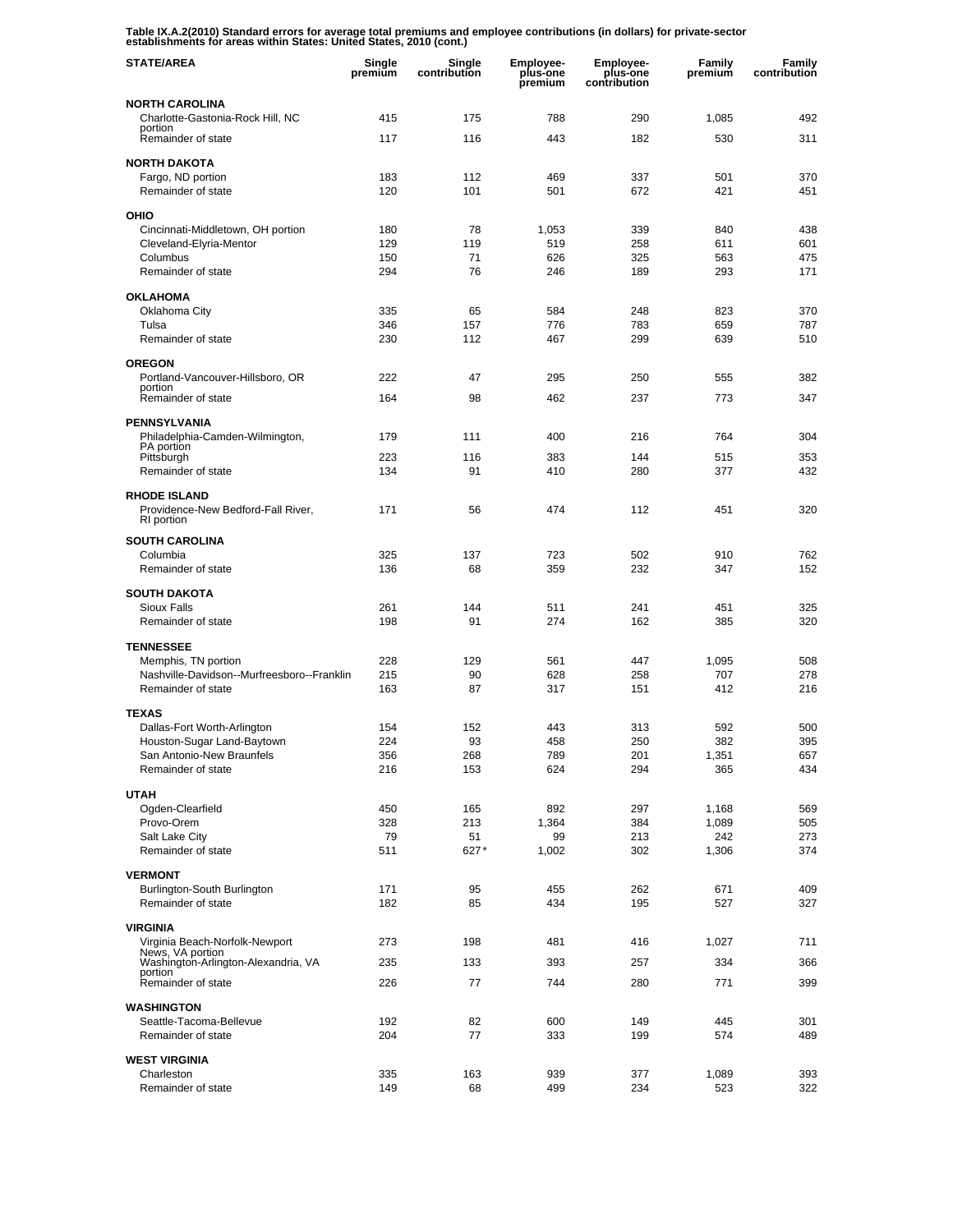**Table IX.A.2(2010) Standard errors for average total premiums and employee contributions (in dollars) for private-sector establishments for areas within States: United States, 2010 (cont.)** 

| <b>STATE/AREA</b>             | Single<br>premium | Sinale<br>contribution | <b>Employee-</b><br>plus-one<br>premium | <b>Employee-</b><br>plus-one<br>contribution | Family<br>premium | Family<br>contribution |
|-------------------------------|-------------------|------------------------|-----------------------------------------|----------------------------------------------|-------------------|------------------------|
| <b>WISCONSIN</b>              |                   |                        |                                         |                                              |                   |                        |
| Milwaukee-Waukesha-West Allis | 422               | 129                    | 737                                     | 348                                          | 839               | 657                    |
| Remainder of state            | 168               | 93                     | 251                                     | 256                                          | 223               | 197                    |
| <b>WYOMING</b>                |                   |                        |                                         |                                              |                   |                        |
| Cheyenne                      | 296               | 173                    | 1.706                                   | 462                                          | 1.917             | 576                    |
| Remainder of state            | 160               | 64                     | 376                                     | 186                                          | 552               | 315                    |

Source: Agency for Healthcare Research and Quality, Center for Financing, Access and Cost Trends. 2010 Medical Expenditure Panel Survey-Insurance Component.

Note: Definition of each area can be found in the Technical Notes and Survey Documentation.

\* Figure does not meet standard of reliability or precision.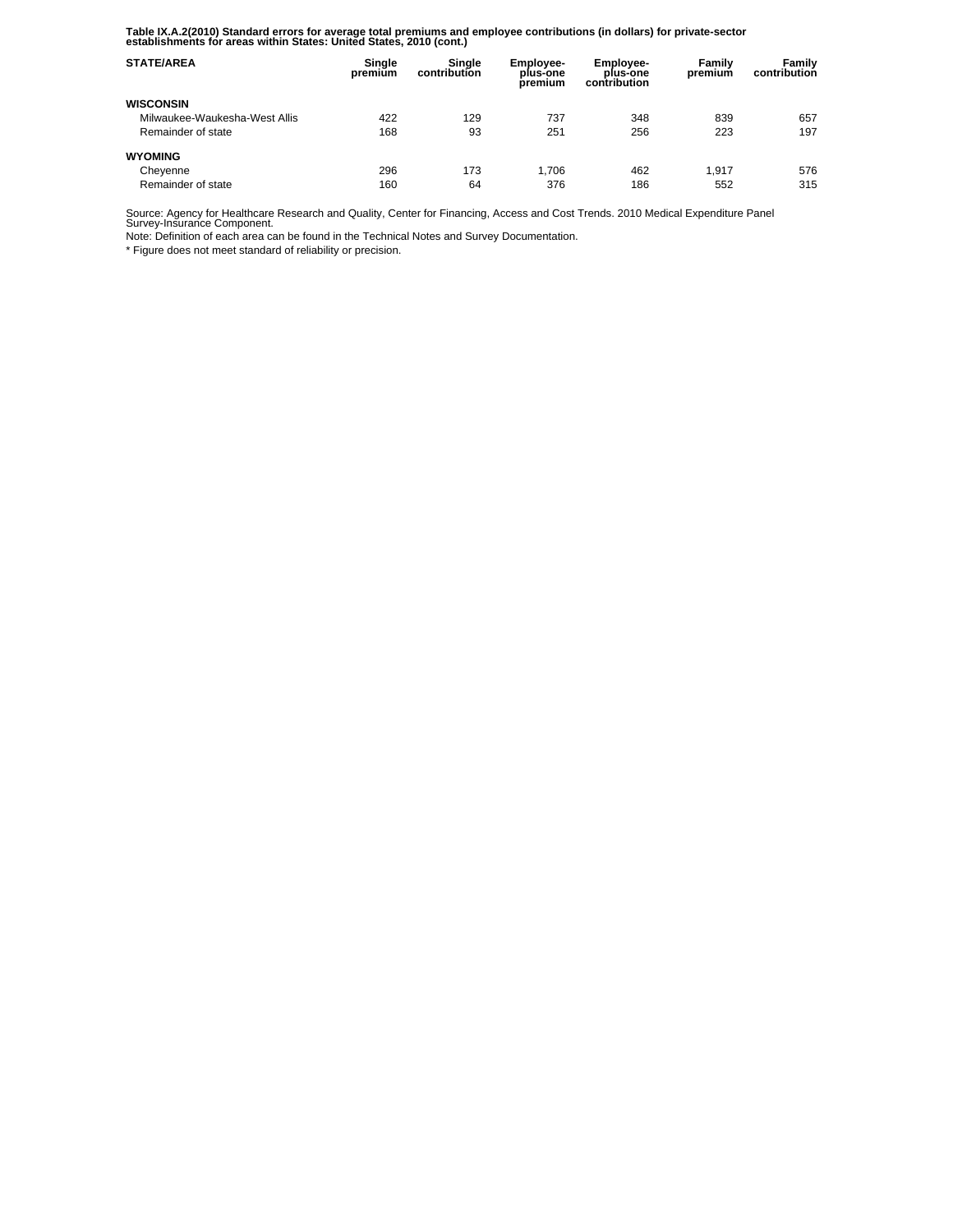**Table IX.B.1(2010) Health insurance offer, eligibility and take up rates for private-sector establishments and employees by firm size for 20 largest metro areas: United States, 2010** 

| <b>METRO AREA</b>                                             | <b>Percent of</b><br>establishments<br>that offer health<br>insurance | <b>Percent of</b><br>employees in<br>establishments<br>that offer health<br>insurance | Percent of<br>employees<br>eligible for health<br>insurance in<br>establishments<br>that offer health<br>insurance | <b>Percent of</b><br>employees<br>eligible for health<br>insurance that are<br>enrolled in health<br>insurance at<br>establishments<br>that offer health<br>insurance | Percent of<br>employees that<br>are enrolled in<br>health insurance<br>at establishments<br>that offer health<br>insurance |
|---------------------------------------------------------------|-----------------------------------------------------------------------|---------------------------------------------------------------------------------------|--------------------------------------------------------------------------------------------------------------------|-----------------------------------------------------------------------------------------------------------------------------------------------------------------------|----------------------------------------------------------------------------------------------------------------------------|
| New York-Northern New Jersey-Long                             |                                                                       |                                                                                       |                                                                                                                    |                                                                                                                                                                       |                                                                                                                            |
| Island, NY-NJ-PA<br>Less than 50 employees                    | 49.3%                                                                 | 65.4%                                                                                 | 81.8%                                                                                                              | 74.9%                                                                                                                                                                 | 61.2%                                                                                                                      |
| 50 or more employees                                          | 96.5%                                                                 | 96.7%                                                                                 | 80.0%                                                                                                              | 77.4%                                                                                                                                                                 | 61.9%                                                                                                                      |
| Total                                                         | 58.2%                                                                 | 88.3%                                                                                 | 80.3%                                                                                                              | 76.9%                                                                                                                                                                 | 61.8%                                                                                                                      |
| Los Angeles-Long Beach-Santa Ana,<br>CА                       |                                                                       |                                                                                       |                                                                                                                    |                                                                                                                                                                       |                                                                                                                            |
| Less than 50 employees                                        | 42.3%                                                                 | 58.1%                                                                                 | 86.2%                                                                                                              | 81.7%                                                                                                                                                                 | 70.4%                                                                                                                      |
| 50 or more employees<br>Total                                 | 95.8%<br>52.9%                                                        | 94.8%<br>85.1%                                                                        | 81.5%<br>82.3%                                                                                                     | 74.1%<br>75.6%                                                                                                                                                        | 60.4%<br>62.2%                                                                                                             |
|                                                               |                                                                       |                                                                                       |                                                                                                                    |                                                                                                                                                                       |                                                                                                                            |
| Chicago-Joliet-Naperville, IL-IN-WI<br>Less than 50 employees | 35.2%                                                                 | 56.5%                                                                                 | 76.3%                                                                                                              | 76.9%                                                                                                                                                                 | 58.7%                                                                                                                      |
| 50 or more employees                                          | 96.3%                                                                 | 96.4%                                                                                 | 79.4%                                                                                                              | 72.7%                                                                                                                                                                 | 57.7%                                                                                                                      |
| Total                                                         | 49.9%                                                                 | 85.4%                                                                                 | 78.8%                                                                                                              | 73.4%                                                                                                                                                                 | 57.9%                                                                                                                      |
| Dallas-Fort Worth-Arlington, TX                               |                                                                       |                                                                                       |                                                                                                                    |                                                                                                                                                                       |                                                                                                                            |
| Less than 50 employees                                        | 37.5%                                                                 | 58.7%                                                                                 | 73.6%                                                                                                              | 72.5%                                                                                                                                                                 | 53.4%                                                                                                                      |
| 50 or more employees                                          | 94.6%                                                                 | 96.6%                                                                                 | 73.6%                                                                                                              | 72.3%                                                                                                                                                                 | 53.2%                                                                                                                      |
| Total                                                         | 56.6%                                                                 | 89.3%                                                                                 | 73.6%                                                                                                              | 72.3%                                                                                                                                                                 | 53.2%                                                                                                                      |
| Philadelphia-Camden-Wilmington,<br><b>PA-NJ-DE-MD</b>         |                                                                       |                                                                                       |                                                                                                                    |                                                                                                                                                                       |                                                                                                                            |
| Less than 50 employees                                        | 45.5%                                                                 | 66.1%                                                                                 | 83.0%                                                                                                              | 73.3%                                                                                                                                                                 | 60.9%                                                                                                                      |
| 50 or more employees                                          | 98.2%                                                                 | 99.5%                                                                                 | 80.0%                                                                                                              | 79.7%                                                                                                                                                                 | 63.8%                                                                                                                      |
| Total                                                         | 58.7%                                                                 | 91.2%                                                                                 | 80.5%                                                                                                              | 78.5%                                                                                                                                                                 | 63.2%                                                                                                                      |
| Houston-Sugar Land-Baytown, TX                                |                                                                       |                                                                                       |                                                                                                                    |                                                                                                                                                                       |                                                                                                                            |
| Less than 50 employees<br>50 or more employees                | 31.0%<br>93.0%                                                        | 52.8%<br>93.2%                                                                        | 85.1%<br>77.2%                                                                                                     | 73.2%<br>84.3%                                                                                                                                                        | 62.3%<br>65.1%                                                                                                             |
| Total                                                         | 51.1%                                                                 | 83.1%                                                                                 | 78.5%                                                                                                              | 82.4%                                                                                                                                                                 | 64.7%                                                                                                                      |
|                                                               |                                                                       |                                                                                       |                                                                                                                    |                                                                                                                                                                       |                                                                                                                            |
| Miami-Fort Lauderdale-Pompano<br>Beach, FL                    |                                                                       |                                                                                       |                                                                                                                    |                                                                                                                                                                       |                                                                                                                            |
| Less than 50 employees<br>50 or more employees                | 32.8%<br>95.5%                                                        | 55.1%<br>94.7%                                                                        | 89.4%<br>84.1%                                                                                                     | 80.7%<br>68.0%                                                                                                                                                        | 72.2%<br>57.2%                                                                                                             |
| Total                                                         | 43.1%                                                                 | 84.7%                                                                                 | 85.0%                                                                                                              | 70.2%                                                                                                                                                                 | 59.6%                                                                                                                      |
|                                                               |                                                                       |                                                                                       |                                                                                                                    |                                                                                                                                                                       |                                                                                                                            |
| Washington-Arlington-Alexandria,<br><b>DC-VA-MD-WV</b>        |                                                                       |                                                                                       |                                                                                                                    |                                                                                                                                                                       |                                                                                                                            |
| Less than 50 employees<br>50 or more employees                | 43.4%<br>98.2%                                                        | 65.2%<br>99.1%                                                                        | 77.6%<br>78.1%                                                                                                     | 76.0%<br>77.6%                                                                                                                                                        | 59.0%<br>60.6%                                                                                                             |
| Total                                                         | 59.5%                                                                 | 91.1%                                                                                 | 78.0%                                                                                                              | 77.3%                                                                                                                                                                 | 60.3%                                                                                                                      |
|                                                               |                                                                       |                                                                                       |                                                                                                                    |                                                                                                                                                                       |                                                                                                                            |
| Atlanta-Sandy Springs-Marietta, GA<br>Less than 50 employees  | 29.5%                                                                 | 51.7%                                                                                 | 79.7%                                                                                                              | 73.0%                                                                                                                                                                 | 58.2%                                                                                                                      |
| 50 or more employees                                          | 97.7%                                                                 | 98.6%                                                                                 | 80.2%                                                                                                              | 73.1%                                                                                                                                                                 | 58.6%                                                                                                                      |
| Total                                                         | 48.1%                                                                 | 88.5%                                                                                 | 80.2%                                                                                                              | 73.1%                                                                                                                                                                 | 58.6%                                                                                                                      |
| Boston-Cambridge-Quincy, MA-NH                                |                                                                       |                                                                                       |                                                                                                                    |                                                                                                                                                                       |                                                                                                                            |
| Less than 50 employees                                        | 57.9%                                                                 | 79.2%                                                                                 | 77.3%                                                                                                              | 68.3%                                                                                                                                                                 | 52.8%                                                                                                                      |
| 50 or more employees                                          | 98.9%                                                                 | 99.9%                                                                                 | 82.4%                                                                                                              | 74.8%                                                                                                                                                                 | 61.6%                                                                                                                      |
| Total                                                         | 68.8%                                                                 | 95.0%                                                                                 | 81.4%                                                                                                              | 73.5%                                                                                                                                                                 | 59.8%                                                                                                                      |
| Detroit-Warren-Livonia, MI                                    |                                                                       |                                                                                       |                                                                                                                    |                                                                                                                                                                       |                                                                                                                            |
| Less than 50 employees<br>50 or more employees                | 44.9%<br>92.2%                                                        | 56.6%<br>95.3%                                                                        | 78.1%<br>78.0%                                                                                                     | 70.5%<br>81.4%                                                                                                                                                        | 55.1%<br>63.5%                                                                                                             |
| Total                                                         | 56.5%                                                                 | 84.0%                                                                                 | 78.1%                                                                                                              | 79.2%                                                                                                                                                                 | 61.9%                                                                                                                      |
| Phoenix-Mesa-Glendale, AZ                                     |                                                                       |                                                                                       |                                                                                                                    |                                                                                                                                                                       |                                                                                                                            |
| Less than 50 employees                                        | 28.1%                                                                 | 40.8%                                                                                 | 81.1%                                                                                                              | 74.5%                                                                                                                                                                 | 60.5%                                                                                                                      |
| 50 or more employees                                          | 96.3%                                                                 | 95.3%                                                                                 | 74.9%                                                                                                              | 72.6%                                                                                                                                                                 | 54.3%                                                                                                                      |
| Total                                                         | 50.7%                                                                 | 83.8%                                                                                 | 75.5%                                                                                                              | 72.8%                                                                                                                                                                 | 55.0%                                                                                                                      |
| San Francisco-Oakland-Fremont, CA                             |                                                                       |                                                                                       |                                                                                                                    |                                                                                                                                                                       |                                                                                                                            |
| Less than 50 employees                                        | 48.0%                                                                 | 67.0%                                                                                 | 84.0%                                                                                                              | 85.8%                                                                                                                                                                 | 72.1%                                                                                                                      |
| 50 or more employees<br>Total                                 | 96.3%<br>59.0%                                                        | 97.7%<br>88.6%                                                                        | 82.3%<br>82.6%                                                                                                     | 85.6%<br>85.6%                                                                                                                                                        | 70.4%<br>70.8%                                                                                                             |
|                                                               |                                                                       |                                                                                       |                                                                                                                    |                                                                                                                                                                       |                                                                                                                            |
| Riverside-San Bernardino-Ontario,<br>CА                       |                                                                       |                                                                                       |                                                                                                                    |                                                                                                                                                                       |                                                                                                                            |
| Less than 50 employees                                        | 41.9%                                                                 | 58.8%                                                                                 | 77.9%                                                                                                              | 63.0%                                                                                                                                                                 | 49.0%                                                                                                                      |
| 50 or more employees<br>Total                                 | 95.0%<br>55.3%                                                        | 96.2%<br>83.0%                                                                        | 68.7%<br>71.0%                                                                                                     | 75.5%<br>72.1%                                                                                                                                                        | 51.9%<br>51.2%                                                                                                             |
|                                                               |                                                                       |                                                                                       |                                                                                                                    |                                                                                                                                                                       |                                                                                                                            |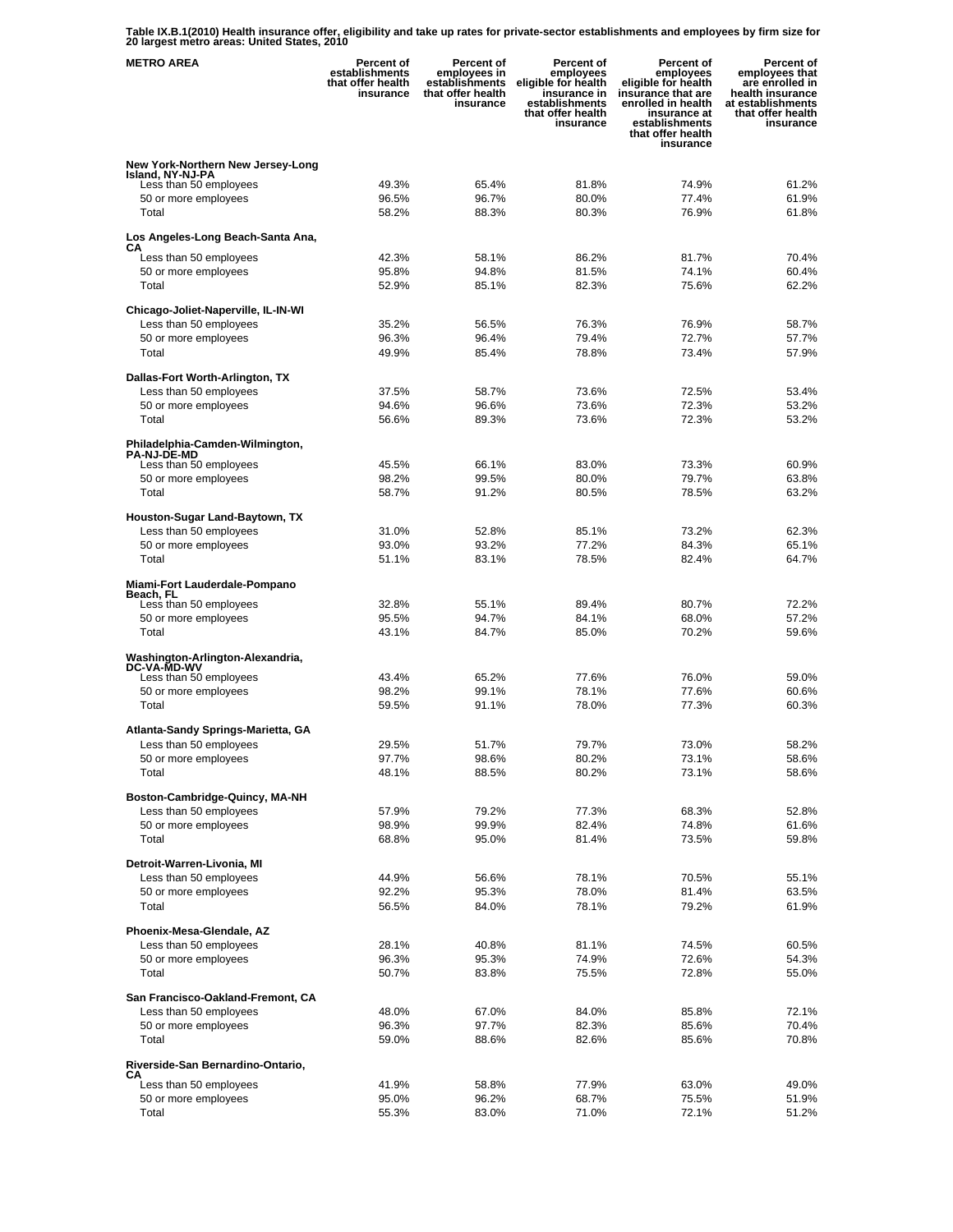**Table IX.B.1(2010) Health insurance offer, eligibility and take up rates for private-sector establishments and employees by firm size for 20 largest metro areas: United States, 2010 (cont.)** 

| <b>METRO AREA</b>                      | Percent of<br>establishments<br>that offer health<br>insurance | Percent of<br>employees in<br>establishments<br>that offer health<br>insurance | Percent of<br>employees<br>eligible for health<br>insurance in<br>establishments<br>that offer health<br>insurance | Percent of<br>employees<br>eligible for health<br>insurance that are<br>enrolled in health<br>insurance at<br>establishments<br>that offer health<br>insurance | Percent of<br>employees that<br>are enrolled in<br>health insurance<br>at establishments<br>that offer health<br>insurance |
|----------------------------------------|----------------------------------------------------------------|--------------------------------------------------------------------------------|--------------------------------------------------------------------------------------------------------------------|----------------------------------------------------------------------------------------------------------------------------------------------------------------|----------------------------------------------------------------------------------------------------------------------------|
| Seattle-Tacoma-Bellevue, WA            |                                                                |                                                                                |                                                                                                                    |                                                                                                                                                                |                                                                                                                            |
| Less than 50 employees                 | 45.1%                                                          | 67.7%                                                                          | 78.9%                                                                                                              | 83.3%                                                                                                                                                          | 65.7%                                                                                                                      |
| 50 or more employees                   | 98.6%                                                          | 98.6%                                                                          | 83.1%                                                                                                              | 76.6%                                                                                                                                                          | 63.7%                                                                                                                      |
| Total                                  | 59.2%                                                          | 90.8%                                                                          | 82.3%                                                                                                              | 77.8%                                                                                                                                                          | 64.0%                                                                                                                      |
| Minneapolis-St. Paul-Bloomington,      |                                                                |                                                                                |                                                                                                                    |                                                                                                                                                                |                                                                                                                            |
| <b>MN-WI</b><br>Less than 50 employees | 39.5%                                                          | 64.7%                                                                          | 75.5%                                                                                                              | 75.0%                                                                                                                                                          | 56.6%                                                                                                                      |
| 50 or more employees                   | 95.4%                                                          | 96.5%                                                                          | 76.4%                                                                                                              | 80.2%                                                                                                                                                          | 61.3%                                                                                                                      |
| Total                                  | 54.0%                                                          | 88.4%                                                                          | 76.3%                                                                                                              | 79.2%                                                                                                                                                          | 60.4%                                                                                                                      |
| San Diego-Carlsbad-San Marcos, CA      |                                                                |                                                                                |                                                                                                                    |                                                                                                                                                                |                                                                                                                            |
| Less than 50 employees                 | 50.5%                                                          | 59.6%                                                                          | 83.3%                                                                                                              | 81.2%                                                                                                                                                          | 67.6%                                                                                                                      |
| 50 or more employees                   | 98.8%                                                          | 98.9%                                                                          | 74.1%                                                                                                              | 73.0%                                                                                                                                                          | 54.1%                                                                                                                      |
| Total                                  | 65.3%                                                          | 88.7%                                                                          | 75.7%                                                                                                              | 74.6%                                                                                                                                                          | 56.5%                                                                                                                      |
| St. Louis, MO-IL                       |                                                                |                                                                                |                                                                                                                    |                                                                                                                                                                |                                                                                                                            |
| Less than 50 employees                 | 53.4%                                                          | 77.0%                                                                          | 75.7%                                                                                                              | 81.3%                                                                                                                                                          | 61.6%                                                                                                                      |
| 50 or more employees                   | 97.6%                                                          | 99.8%                                                                          | 81.5%                                                                                                              | 80.4%                                                                                                                                                          | 65.6%                                                                                                                      |
| Total                                  | 66.9%                                                          | 94.0%                                                                          | 80.3%                                                                                                              | 80.6%                                                                                                                                                          | 64.8%                                                                                                                      |
| Tampa-St. Petersburg-Clearwater, FL    |                                                                |                                                                                |                                                                                                                    |                                                                                                                                                                |                                                                                                                            |
| Less than 50 employees                 | 30.5%                                                          | 47.5%                                                                          | 91.2%                                                                                                              | 78.6%                                                                                                                                                          | 71.7%                                                                                                                      |
| 50 or more employees                   | 95.6%                                                          | 99.7%                                                                          | 64.3%                                                                                                              | 80.6%                                                                                                                                                          | 51.8%                                                                                                                      |
| Total                                  | 45.1%                                                          | 88.6%                                                                          | 67.3%                                                                                                              | 80.3%                                                                                                                                                          | 54.0%                                                                                                                      |
| Baltimore-Towson, MD                   |                                                                |                                                                                |                                                                                                                    |                                                                                                                                                                |                                                                                                                            |
| Less than 50 employees                 | 51.2%                                                          | 65.4%                                                                          | 78.9%                                                                                                              | 72.4%                                                                                                                                                          | 57.2%                                                                                                                      |
| 50 or more employees                   | 98.7%                                                          | 95.6%                                                                          | 80.0%                                                                                                              | 80.5%                                                                                                                                                          | 64.4%                                                                                                                      |
| Total                                  | 62.6%                                                          | 85.9%                                                                          | 79.8%                                                                                                              | 78.5%                                                                                                                                                          | 62.6%                                                                                                                      |

Source: Agency for Healthcare Research and Quality, Center for Financing, Access and Cost Trends. 2010 Medical Expenditure Panel Survey-Insurance Component.

Note: Definition of each area can be found in the Technical Notes and Survey Documentation.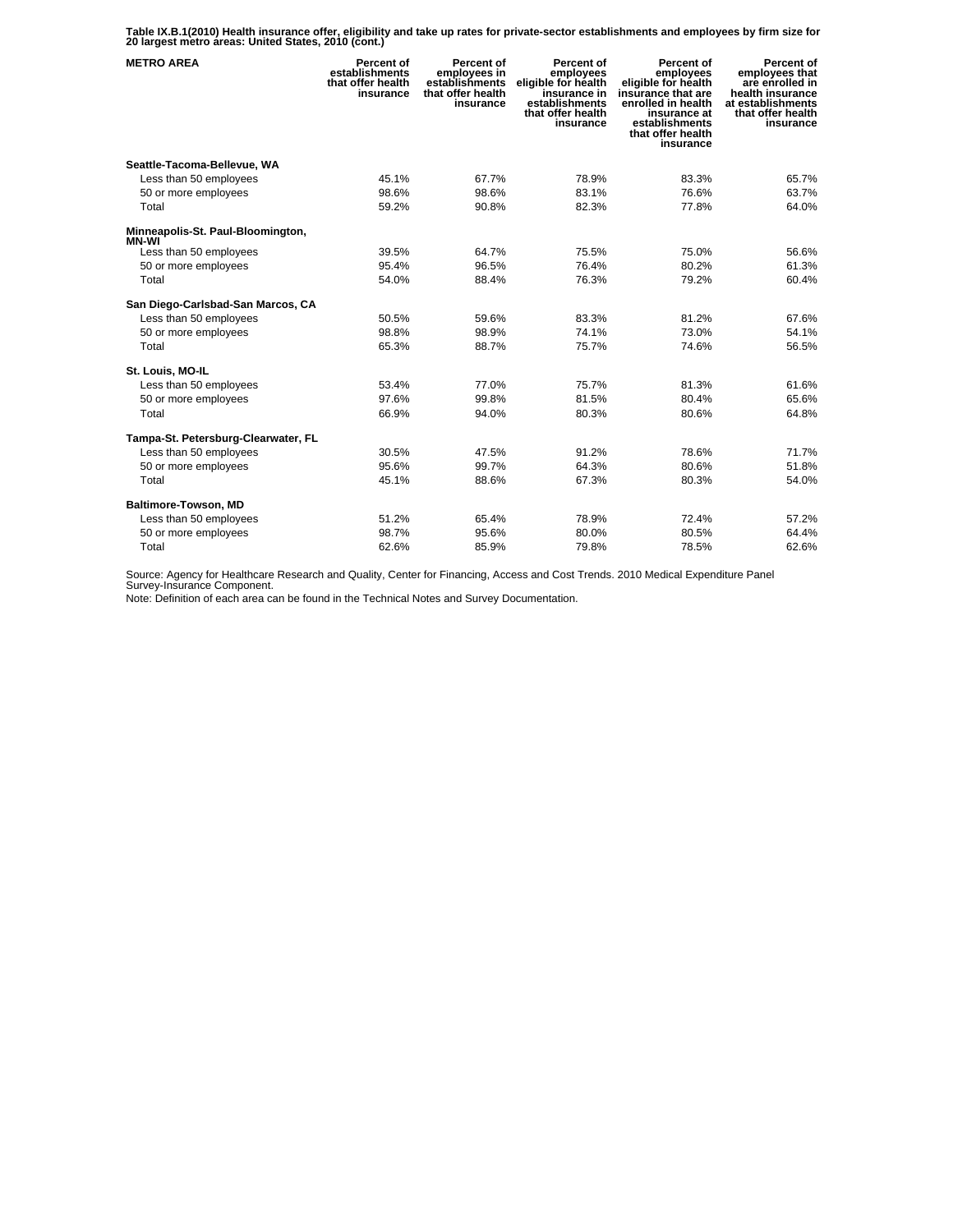**Table IX.B.1(2010) Standard errors for health insurance offer, eligibility, take up rates for private-sector establishments and employees by firm size for 20 largest metro areas: United States, 2010** 

| <b>METRO AREA</b>                              | <b>Percent of</b><br>establishments<br>that offer health<br>insurance | <b>Percent of</b><br>employees in<br>establishments<br>that offer health<br>insurance | Percent of<br>employees<br>eligible for health<br>insurance in<br>establishments<br>that offer health<br>insurance | Percent of<br>employees<br>eligible for health<br>insurance that are<br>enrolled in health<br>insurance at<br>establishments<br>that offer health<br>insurance | Percent of<br>employees that<br>are enrolled in<br>health insurance<br>at establishments<br>that offer health<br>insurance |
|------------------------------------------------|-----------------------------------------------------------------------|---------------------------------------------------------------------------------------|--------------------------------------------------------------------------------------------------------------------|----------------------------------------------------------------------------------------------------------------------------------------------------------------|----------------------------------------------------------------------------------------------------------------------------|
| New York-Northern New Jersey-Long              |                                                                       |                                                                                       |                                                                                                                    |                                                                                                                                                                |                                                                                                                            |
| Island, NY-NJ-PA<br>Less than 50 employees     | 3.36%                                                                 | 5.25%                                                                                 | 2.97%                                                                                                              | 1.79%                                                                                                                                                          | 2.17%                                                                                                                      |
| 50 or more employees                           | 1.49%                                                                 | 1.02%                                                                                 | 2.82%                                                                                                              | 4.03%                                                                                                                                                          | 3.32%                                                                                                                      |
| Total                                          | 2.35%                                                                 | 0.79%                                                                                 | 1.43%                                                                                                              | 1.78%                                                                                                                                                          | 1.88%                                                                                                                      |
| Los Angeles-Long Beach-Santa Ana,              |                                                                       |                                                                                       |                                                                                                                    |                                                                                                                                                                |                                                                                                                            |
| СA<br>Less than 50 employees                   | 1.72%                                                                 | 2.49%                                                                                 | 2.38%                                                                                                              | 2.39%                                                                                                                                                          | 2.56%                                                                                                                      |
| 50 or more employees                           | 1.31%                                                                 | 1.72%                                                                                 | 2.55%                                                                                                              | 1.84%                                                                                                                                                          | 1.84%                                                                                                                      |
| Total                                          | 1.76%                                                                 | 1.26%                                                                                 | 2.04%                                                                                                              | 1.52%                                                                                                                                                          | 1.76%                                                                                                                      |
| Chicago-Joliet-Naperville, IL-IN-WI            |                                                                       |                                                                                       |                                                                                                                    |                                                                                                                                                                |                                                                                                                            |
| Less than 50 employees                         | 3.53%                                                                 | 2.15%                                                                                 | 3.22%                                                                                                              | 2.35%                                                                                                                                                          | 3.76%                                                                                                                      |
| 50 or more employees                           | 1.31%                                                                 | 1.51%                                                                                 | 2.30%                                                                                                              | 2.64%                                                                                                                                                          | 2.79%                                                                                                                      |
| Total                                          | 3.17%                                                                 | 1.41%                                                                                 | 1.50%                                                                                                              | 1.94%                                                                                                                                                          | 1.70%                                                                                                                      |
| Dallas-Fort Worth-Arlington, TX                |                                                                       |                                                                                       |                                                                                                                    |                                                                                                                                                                |                                                                                                                            |
| Less than 50 employees                         | 2.84%                                                                 | 2.95%                                                                                 | 5.68%                                                                                                              | 3.32%                                                                                                                                                          | 5.56%                                                                                                                      |
| 50 or more employees                           | 2.18%                                                                 | 1.58%                                                                                 | 4.06%                                                                                                              | 4.27%                                                                                                                                                          | 5.33%                                                                                                                      |
| Total                                          | 4.03%                                                                 | 1.43%                                                                                 | 3.21%                                                                                                              | 3.78%                                                                                                                                                          | 4.18%                                                                                                                      |
| Philadelphia-Camden-Wilmington,                |                                                                       |                                                                                       |                                                                                                                    |                                                                                                                                                                |                                                                                                                            |
| <b>PA-NJ-DE-MD</b><br>Less than 50 employees   | 4.28%                                                                 | 2.85%                                                                                 | 3.12%                                                                                                              | 4.54%                                                                                                                                                          | 3.56%                                                                                                                      |
| 50 or more employees                           | 2.61%                                                                 | 0.47%                                                                                 | 1.68%                                                                                                              | 3.32%                                                                                                                                                          | 3.14%                                                                                                                      |
| Total                                          | 2.45%                                                                 | 0.99%                                                                                 | 2.61%                                                                                                              | 1.48%                                                                                                                                                          | 2.61%                                                                                                                      |
| Houston-Sugar Land-Baytown, TX                 |                                                                       |                                                                                       |                                                                                                                    |                                                                                                                                                                |                                                                                                                            |
| Less than 50 employees                         | 3.58%                                                                 | 4.22%                                                                                 | 5.37%                                                                                                              | 5.42%                                                                                                                                                          | 6.22%                                                                                                                      |
| 50 or more employees                           | 2.42%                                                                 | 2.57%                                                                                 | 4.53%                                                                                                              | 2.36%                                                                                                                                                          | 4.43%                                                                                                                      |
| Total                                          | 2.98%                                                                 | 2.56%                                                                                 | 3.66%                                                                                                              | 2.17%                                                                                                                                                          | 4.05%                                                                                                                      |
| Miami-Fort Lauderdale-Pompano                  |                                                                       |                                                                                       |                                                                                                                    |                                                                                                                                                                |                                                                                                                            |
| Beach, FL<br>Less than 50 employees            | 3.90%                                                                 | 4.30%                                                                                 | 2.15%                                                                                                              | 3.73%                                                                                                                                                          | 2.95%                                                                                                                      |
| 50 or more employees                           | 3.12%                                                                 | 2.33%                                                                                 | 2.95%                                                                                                              | 4.19%                                                                                                                                                          | 4.33%                                                                                                                      |
| Total                                          | 4.09%                                                                 | 2.54%                                                                                 | 2.46%                                                                                                              | 3.84%                                                                                                                                                          | 3.92%                                                                                                                      |
| Washington-Arlington-Alexandria,               |                                                                       |                                                                                       |                                                                                                                    |                                                                                                                                                                |                                                                                                                            |
| <b>DC-VA-MD-WV</b><br>Less than 50 employees   | 6.45%                                                                 | 5.13%                                                                                 | 2.23%                                                                                                              | 2.97%                                                                                                                                                          | 4.03%                                                                                                                      |
| 50 or more employees                           | 0.59%                                                                 | 0.41%                                                                                 | 3.43%                                                                                                              | 2.64%                                                                                                                                                          | 3.60%                                                                                                                      |
| Total                                          | 2.66%                                                                 | 1.44%                                                                                 | 2.07%                                                                                                              | 1.91%                                                                                                                                                          | 2.28%                                                                                                                      |
| Atlanta-Sandy Springs-Marietta, GA             |                                                                       |                                                                                       |                                                                                                                    |                                                                                                                                                                |                                                                                                                            |
| Less than 50 employees                         | 3.32%                                                                 | 3.66%                                                                                 | 6.31%                                                                                                              | 4.03%                                                                                                                                                          | 5.11%                                                                                                                      |
| 50 or more employees                           | 1.24%                                                                 | 0.61%                                                                                 | 3.42%                                                                                                              | 3.36%                                                                                                                                                          | 3.86%                                                                                                                      |
| Total                                          | 2.74%                                                                 | 1.47%                                                                                 | 2.67%                                                                                                              | 3.15%                                                                                                                                                          | 3.68%                                                                                                                      |
| Boston-Cambridge-Quincy, MA-NH                 |                                                                       |                                                                                       |                                                                                                                    |                                                                                                                                                                |                                                                                                                            |
| Less than 50 employees                         | 4.85%                                                                 | 3.11%                                                                                 | 4.24%                                                                                                              | 1.80%                                                                                                                                                          | 3.36%                                                                                                                      |
| 50 or more employees                           | 0.58%                                                                 | 0.04%                                                                                 | 2.78%                                                                                                              | 2.51%                                                                                                                                                          | 3.37%                                                                                                                      |
| Total                                          | 3.16%                                                                 | 0.76%                                                                                 | 2.52%                                                                                                              | 1.70%                                                                                                                                                          | 2.49%                                                                                                                      |
| Detroit-Warren-Livonia, MI                     |                                                                       |                                                                                       |                                                                                                                    |                                                                                                                                                                |                                                                                                                            |
| Less than 50 employees                         | 3.78%                                                                 | 3.34%                                                                                 | 3.06%                                                                                                              | 5.40%                                                                                                                                                          | 5.22%                                                                                                                      |
| 50 or more employees                           | 2.43%                                                                 | 1.77%                                                                                 | 3.36%                                                                                                              | 2.07%                                                                                                                                                          | 3.26%                                                                                                                      |
| Total                                          | 2.75%                                                                 | 2.26%                                                                                 | 2.81%                                                                                                              | 2.58%                                                                                                                                                          | 3.41%                                                                                                                      |
| Phoenix-Mesa-Glendale, AZ                      |                                                                       |                                                                                       |                                                                                                                    |                                                                                                                                                                |                                                                                                                            |
| Less than 50 employees                         | 3.77%                                                                 | 3.73%                                                                                 | 4.10%                                                                                                              | 3.08%                                                                                                                                                          | 3.06%                                                                                                                      |
| 50 or more employees<br>Total                  | 1.04%<br>2.84%                                                        | 1.24%<br>1.62%                                                                        | 3.02%<br>2.66%                                                                                                     | 3.32%<br>2.96%                                                                                                                                                 | 4.48%<br>3.93%                                                                                                             |
|                                                |                                                                       |                                                                                       |                                                                                                                    |                                                                                                                                                                |                                                                                                                            |
| San Francisco-Oakland-Fremont, CA              |                                                                       |                                                                                       |                                                                                                                    |                                                                                                                                                                |                                                                                                                            |
| Less than 50 employees<br>50 or more employees | 5.56%<br>3.38%                                                        | 5.92%<br>2.92%                                                                        | 3.43%<br>2.97%                                                                                                     | 2.89%<br>3.09%                                                                                                                                                 | 2.97%<br>4.47%                                                                                                             |
| Total                                          | 4.66%                                                                 | 3.60%                                                                                 | 2.68%                                                                                                              | 2.27%                                                                                                                                                          | 3.66%                                                                                                                      |
| Riverside-San Bernardino-Ontario,              |                                                                       |                                                                                       |                                                                                                                    |                                                                                                                                                                |                                                                                                                            |
| CА                                             |                                                                       |                                                                                       |                                                                                                                    |                                                                                                                                                                |                                                                                                                            |
| Less than 50 employees<br>50 or more employees | 6.28%<br>2.96%                                                        | 4.83%<br>2.40%                                                                        | 5.75%<br>4.92%                                                                                                     | 6.81%<br>6.42%                                                                                                                                                 | 4.39%<br>5.46%                                                                                                             |
| Total                                          | 5.74%                                                                 | 3.20%                                                                                 | 4.27%                                                                                                              | 4.54%                                                                                                                                                          | 4.52%                                                                                                                      |
|                                                |                                                                       |                                                                                       |                                                                                                                    |                                                                                                                                                                |                                                                                                                            |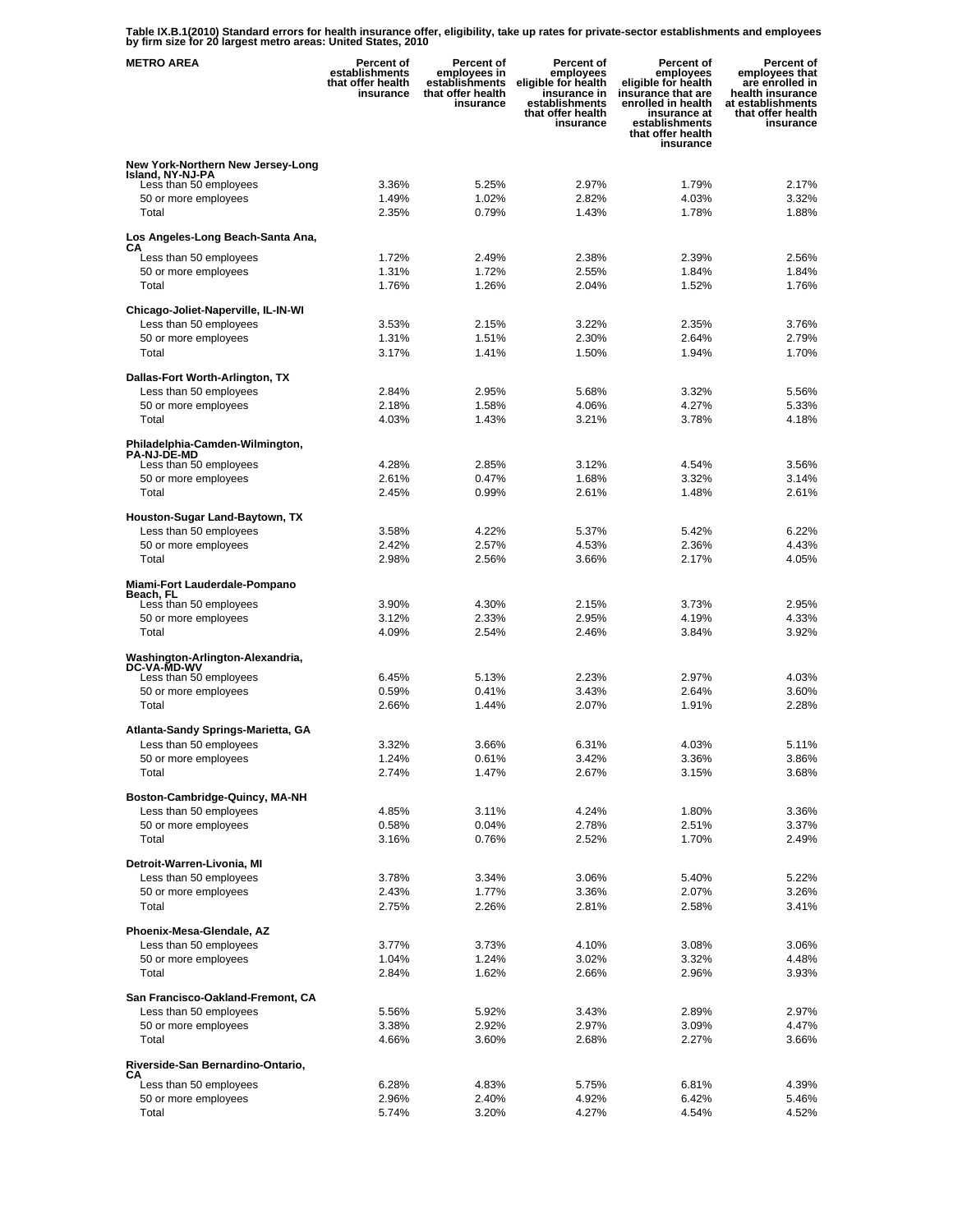**Table IX.B.1(2010) Standard errors for health insurance offer, eligibility, take up rates for private-sector establishments and employees by firm size for 20 largest metro areas: United States, 2010 (cont.)** 

| <b>METRO AREA</b>                      | Percent of<br>establishments<br>that offer health<br>insurance | Percent of<br>employees in<br>establishments<br>that offer health<br>insurance | Percent of<br>employees<br>eligible for health<br>insurance in<br>establishments<br>that offer health<br>insurance | Percent of<br>employees<br>eligible for health<br>insurance that are<br>enrolled in health<br>insurance at<br>establishments<br>that offer health<br>insurance | Percent of<br>employees that<br>are enrolled in<br>health insurance<br>at establishments<br>that offer health<br>insurance |
|----------------------------------------|----------------------------------------------------------------|--------------------------------------------------------------------------------|--------------------------------------------------------------------------------------------------------------------|----------------------------------------------------------------------------------------------------------------------------------------------------------------|----------------------------------------------------------------------------------------------------------------------------|
| Seattle-Tacoma-Bellevue, WA            |                                                                |                                                                                |                                                                                                                    |                                                                                                                                                                |                                                                                                                            |
| Less than 50 employees                 | 2.49%                                                          | 3.00%                                                                          | 3.04%                                                                                                              | 1.28%                                                                                                                                                          | 2.82%                                                                                                                      |
| 50 or more employees                   | 0.87%                                                          | 0.88%                                                                          | 3.37%                                                                                                              | 4.62%                                                                                                                                                          | 5.22%                                                                                                                      |
| Total                                  | 2.30%                                                          | 1.60%                                                                          | 2.53%                                                                                                              | 3.66%                                                                                                                                                          | 3.89%                                                                                                                      |
| Minneapolis-St. Paul-Bloomington,      |                                                                |                                                                                |                                                                                                                    |                                                                                                                                                                |                                                                                                                            |
| <b>MN-WI</b><br>Less than 50 employees | 3.52%                                                          | 3.72%                                                                          | 2.93%                                                                                                              | 3.02%                                                                                                                                                          | 2.56%                                                                                                                      |
| 50 or more employees                   | 2.05%                                                          | 1.95%                                                                          | 3.56%                                                                                                              | 2.35%                                                                                                                                                          | 4.27%                                                                                                                      |
| Total                                  | 3.24%                                                          | 1.65%                                                                          | 2.48%                                                                                                              | 2.02%                                                                                                                                                          | 2.93%                                                                                                                      |
| San Diego-Carlsbad-San Marcos, CA      |                                                                |                                                                                |                                                                                                                    |                                                                                                                                                                |                                                                                                                            |
| Less than 50 employees                 | 6.34%                                                          | 7.62%                                                                          | 5.07%                                                                                                              | 3.66%                                                                                                                                                          | 3.71%                                                                                                                      |
| 50 or more employees                   | 1.38%                                                          | 1.02%                                                                          | 4.59%                                                                                                              | 4.89%                                                                                                                                                          | 4.99%                                                                                                                      |
| Total                                  | 4.85%                                                          | 3.63%                                                                          | 3.59%                                                                                                              | 3.99%                                                                                                                                                          | 3.88%                                                                                                                      |
| St. Louis, MO-IL                       |                                                                |                                                                                |                                                                                                                    |                                                                                                                                                                |                                                                                                                            |
| Less than 50 employees                 | 14.23%                                                         | 15.11%                                                                         | 14.96%                                                                                                             | 16.55%                                                                                                                                                         | 12.72%                                                                                                                     |
| 50 or more employees                   | 14.56%                                                         | 14.87%                                                                         | 13.37%                                                                                                             | 14.30%                                                                                                                                                         | 12.81%                                                                                                                     |
| Total                                  | 4.34%                                                          | 0.82%                                                                          | 2.85%                                                                                                              | 1.06%                                                                                                                                                          | 2.17%                                                                                                                      |
| Tampa-St. Petersburg-Clearwater, FL    |                                                                |                                                                                |                                                                                                                    |                                                                                                                                                                |                                                                                                                            |
| Less than 50 employees                 | 6.59%                                                          | 5.41%                                                                          | 3.23%                                                                                                              | 6.22%                                                                                                                                                          | 6.81%                                                                                                                      |
| 50 or more employees                   | 7.28%                                                          | 6.65%                                                                          | 7.44%                                                                                                              | 5.97%                                                                                                                                                          | 5.19%                                                                                                                      |
| Total                                  | 5.98%                                                          | 7.11%                                                                          | 6.50%                                                                                                              | 4.68%                                                                                                                                                          | 4.64%                                                                                                                      |
| Baltimore-Towson, MD                   |                                                                |                                                                                |                                                                                                                    |                                                                                                                                                                |                                                                                                                            |
| Less than 50 employees                 | 3.37%                                                          | 4.51%                                                                          | 3.82%                                                                                                              | 3.38%                                                                                                                                                          | 4.17%                                                                                                                      |
| 50 or more employees                   | 0.89%                                                          | 3.03%                                                                          | 2.12%                                                                                                              | 2.35%                                                                                                                                                          | 2.54%                                                                                                                      |
| Total                                  | 3.00%                                                          | 2.38%                                                                          | 2.48%                                                                                                              | 1.88%                                                                                                                                                          | 2.38%                                                                                                                      |

Source: Agency for Healthcare Research and Quality, Center for Financing, Access and Cost Trends. 2010 Medical Expenditure Panel Survey-Insurance Component.

Note: Definition of each area can be found in the Technical Notes and Survey Documentation.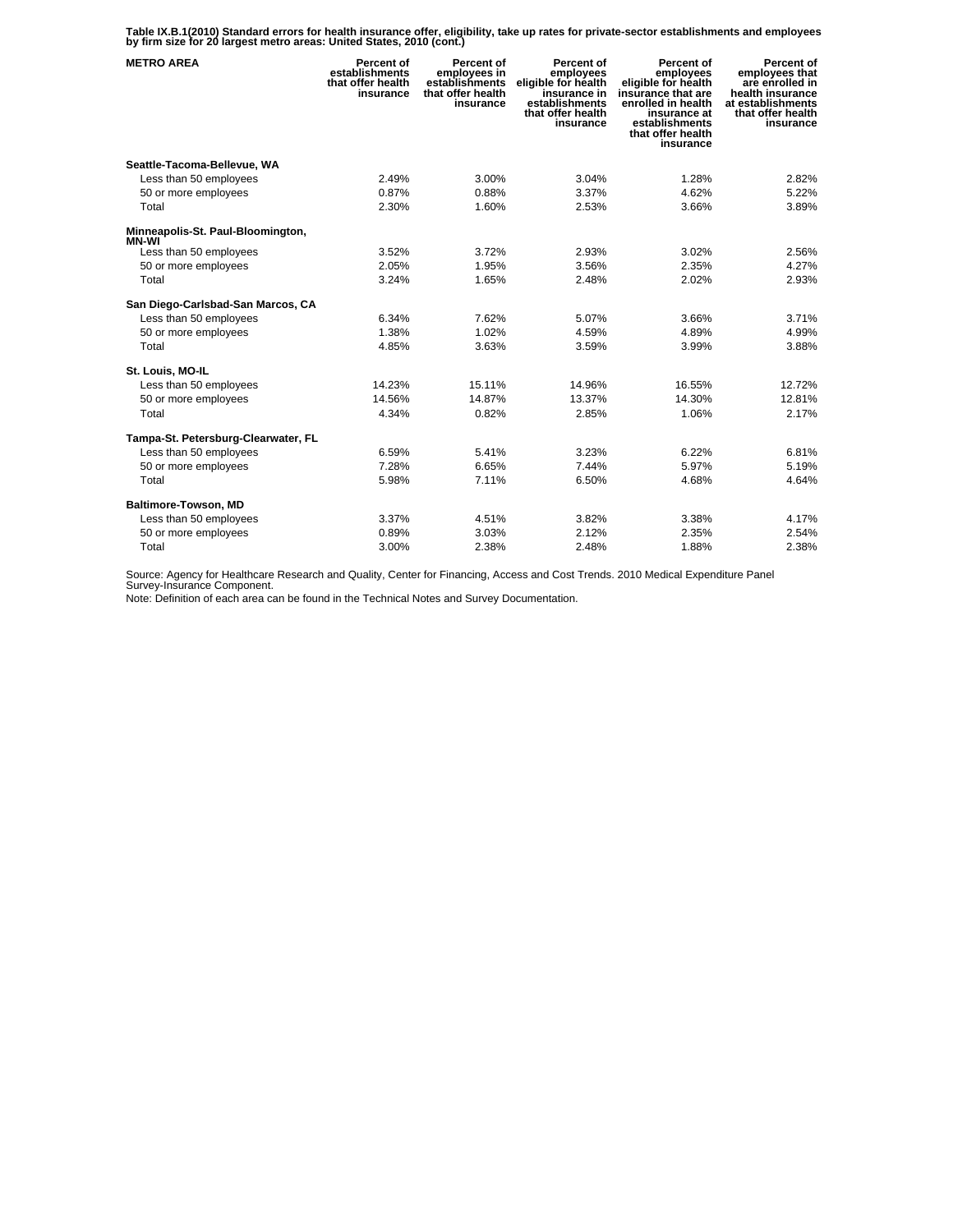**Table IX.B.2(2010) Average total premiums and employee contributions (in dollars) for private-sector establishments by firm size for 20 largest metro areas: United States, 2010** 

| <b>METRO AREA</b>                                     | Single<br>premium | Single<br>contribution | Employee-<br>plus-one<br>premium | Employee-<br>plus-one<br>contribution | Family<br>premium | Family<br>contribution |
|-------------------------------------------------------|-------------------|------------------------|----------------------------------|---------------------------------------|-------------------|------------------------|
| New York-Northern New Jersey-Long                     |                   |                        |                                  |                                       |                   |                        |
| Island, NY-NJ-PA<br>Less than 50 employees            | 5,711             | 1,068                  | 12,115                           | 2,271                                 | 15,734            | 3,782                  |
| 50 or more employees                                  | 5,178             | 1,099                  | 10,221                           | 2,257                                 | 14,813            | 3,542                  |
| Total                                                 | 5,302             | 1,092                  | 10,513                           | 2,260                                 | 14,963            | 3,581                  |
| Los Angeles-Long Beach-Santa Ana,                     |                   |                        |                                  |                                       |                   |                        |
| CА<br>Less than 50 employees                          | 4,543             | 718                    | 10,044                           | 2,629                                 | 13,290            | 4,353                  |
| 50 or more employees                                  | 4,814             | 1,378                  | 9,890                            | 3,127                                 | 14,249            | 5,150                  |
| Total                                                 | 4,749             | 1,222                  | 9,913                            | 3,052                                 | 14,091            | 5,019                  |
| Chicago-Joliet-Naperville, IL-IN-WI                   |                   |                        |                                  |                                       |                   |                        |
| Less than 50 employees                                | 5,443             | 1,500                  | 10,162                           | 2,992                                 | 15,053            | 4,820                  |
| 50 or more employees                                  | 4,933             | 1,128                  | 10,168                           | 2,663                                 | 14,576            | 3,927                  |
| Total                                                 | 5,032             | 1,200                  | 10,167                           | 2,715                                 | 14,665            | 4,094                  |
| Dallas-Fort Worth-Arlington, TX                       |                   |                        |                                  |                                       |                   |                        |
| Less than 50 employees                                | 5,501             | 1,176                  | 10,800                           | 4,131                                 | 15,608            | 6,212                  |
| 50 or more employees                                  | 4,560             | 1,178                  | 9,570                            | 2,895                                 | 14,252            | 4,729                  |
| Total                                                 | 4,714             | 1,178                  | 9,663                            | 2,989                                 | 14,382            | 4,872                  |
| Philadelphia-Camden-Wilmington,<br><b>PA-NJ-DE-MD</b> |                   |                        |                                  |                                       |                   |                        |
| Less than 50 employees                                | 5,911             | 1,166                  | 11,814                           | 2,640                                 | 14,338            | $3,250*$               |
| 50 or more employees                                  | 5,103             | 1,035                  | 10,187                           | 2,385                                 | 14,501            | 4,547                  |
| Total                                                 | 5,275             | 1,063                  | 10,440                           | 2,424                                 | 14,480            | 4,378                  |
| Houston-Sugar Land-Baytown, TX                        |                   |                        |                                  |                                       |                   |                        |
| Less than 50 employees                                | 5,094             | $911*$                 | 12,280                           | 4,626                                 | 14,217            | 6,479                  |
| 50 or more employees                                  | 5,087             | 918                    | 10,201                           | 2,621                                 | 14,402            | 3,967                  |
| Total                                                 | 5,088             | 916                    | 10,464                           | 2,874                                 | 14,381            | 4,244                  |
| Miami-Fort Lauderdale-Pompano<br>Beach, FL            |                   |                        |                                  |                                       |                   |                        |
| Less than 50 employees                                | 5,364             | 821*                   | 9,916                            | 1,955                                 | 13,901            | 5,335                  |
| 50 or more employees                                  | 4,981             | 1,065                  | 10,613                           | 2,591                                 | 16,385            | 4,718                  |
| Total                                                 | 5,079             | 1,003                  | 10,519                           | 2,505                                 | 16,050            | 4,801                  |
| Washington-Arlington-Alexandria,<br>DC-VA-MD-WV       |                   |                        |                                  |                                       |                   |                        |
| Less than 50 employees                                | 5,399             | 989                    | 11,860                           | 3,974                                 | 14,496            | 5,250                  |
| 50 or more employees                                  | 5,069             | 1,198                  | 9,745                            | 2,738                                 | 14,475            | 4,106                  |
| Total                                                 | 5,136             | 1,156                  | 10,007                           | 2,891                                 | 14,478            | 4,249                  |
| Atlanta-Sandy Springs-Marietta, GA                    |                   |                        |                                  |                                       |                   |                        |
| Less than 50 employees                                | 4,841             | 1,014                  | 8,627                            | 3,130                                 | 10,773            | 3,094                  |
| 50 or more employees                                  | 4,583             | 910                    | 8,547                            | 1,967                                 | 12,461            | 3,216                  |
| Total                                                 | 4,615             | 922                    | 8,555                            | 2,088                                 | 12,222            | 3,199                  |
| Boston-Cambridge-Quincy, MA-NH                        |                   |                        |                                  |                                       |                   |                        |
| Less than 50 employees                                | 5,730             | 1,508                  | 12,894                           | 3,256                                 | 15,284            | 3,502                  |
| 50 or more employees                                  | 5,264             | 1,107                  | 9,866                            | 2,256                                 | 14,272            | 3,191                  |
| Total                                                 | 5,349             | 1,180                  | 10,102                           | 2,334                                 | 14,469            | 3,252                  |
| Detroit-Warren-Livonia, MI                            |                   |                        |                                  |                                       |                   |                        |
| Less than 50 employees<br>50 or more employees        | 5,031<br>4,512    | 954<br>1,007           | 10,175<br>9,549                  | $2,104*$<br>2,192                     | 14,116<br>12,784  | 3,954<br>3,021         |
| Total                                                 | 4,624             | 995                    | 9,659                            | 2,177                                 | 12,956            | 3,142                  |
| Phoenix-Mesa-Glendale, AZ                             |                   |                        |                                  |                                       |                   |                        |
| Less than 50 employees                                | 4,624             | 790                    | 8,756                            | 3,722                                 | 10,684            | 4,607                  |
| 50 or more employees                                  | 5,273             | 883                    | 9,826                            | 2,431                                 | 14,426            | 4,269                  |
| Total                                                 | 5,182             | 870                    | 9,736                            | 2,540                                 | 14,137            | 4,295                  |
| San Francisco-Oakland-Fremont, CA                     |                   |                        |                                  |                                       |                   |                        |
| Less than 50 employees                                | 4,576             | 646                    | 9,663                            | 2,819                                 | 12,284            | 4,074                  |
| 50 or more employees                                  | 5,308             | $1,232*$               | 9,833                            | 2,304                                 | 14,720            | 2,784                  |
| Total                                                 | 5,108             | 1,072                  | 9,804                            | 2,391                                 | 14,240            | 3,039                  |
| Riverside-San Bernardino-Ontario,                     |                   |                        |                                  |                                       |                   |                        |
| CА<br>Less than 50 employees                          | 4,419             | $614*$                 | 8,731                            | 2,602                                 | 15,865            | 5,513                  |
| 50 or more employees                                  | 5,468             | 763*                   | 10,207                           | 1,633                                 | 15,405            | 2,763                  |
| Total                                                 | 5,142             | 717                    | 9,914                            | 1,826                                 | 15,468            | 3,139                  |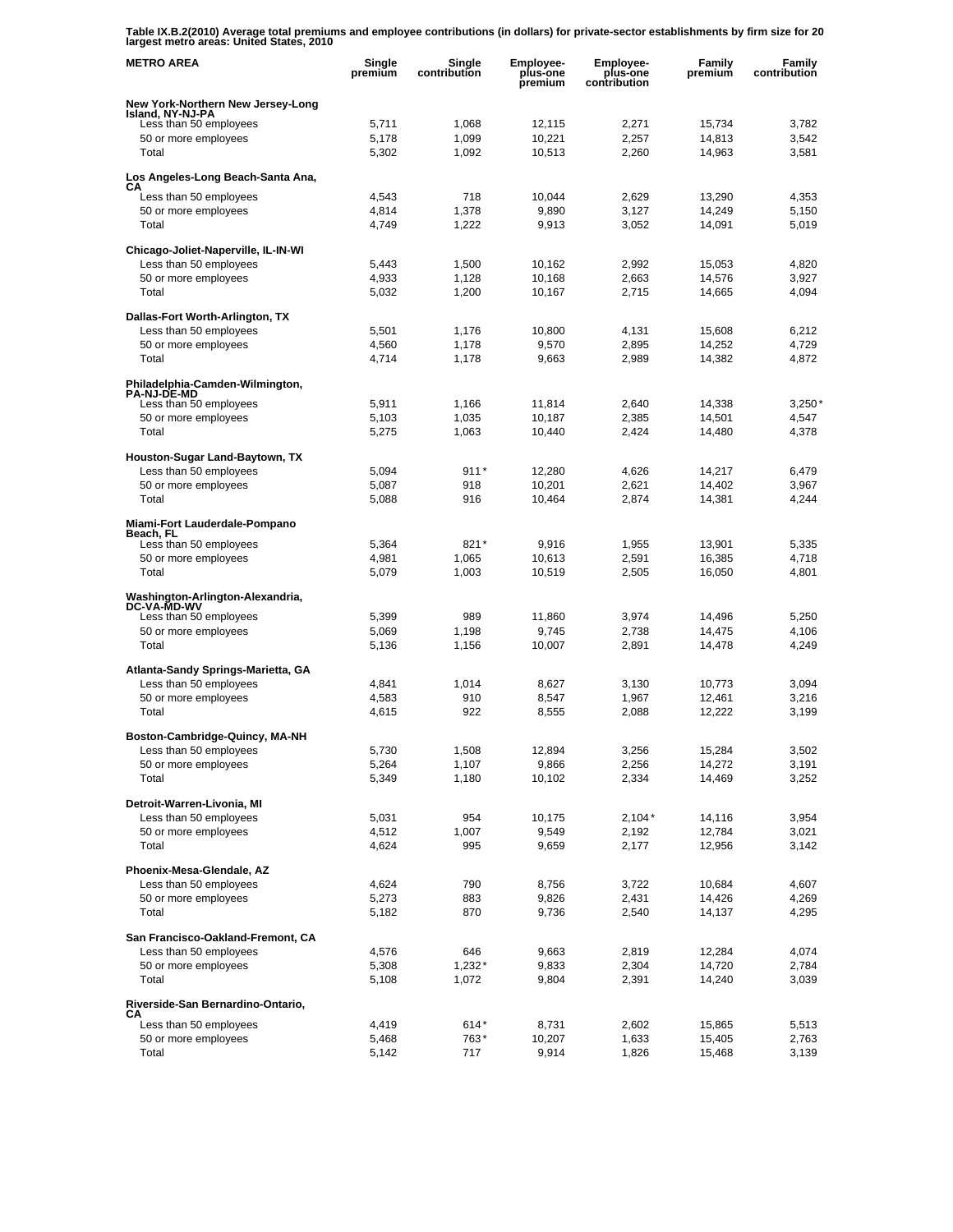**Table IX.B.2(2010) Average total premiums and employee contributions (in dollars) for private-sector establishments by firm size for 20 largest metro areas: United States, 2010 (cont.)** 

| <b>METRO AREA</b>                          | Single<br>premium | Single<br>contribution | Employee-<br>plus-one<br>premium | Employee-<br>plus-one<br>contribution | Family<br>premium | Family<br>contribution |
|--------------------------------------------|-------------------|------------------------|----------------------------------|---------------------------------------|-------------------|------------------------|
| Seattle-Tacoma-Bellevue, WA                |                   |                        |                                  |                                       |                   |                        |
| Less than 50 employees                     | 4,601             | 508                    | 8.966                            | 2,174                                 | 12,135            | 3,695                  |
| 50 or more employees                       | 5.105             | 859                    | 10.877                           | 2.337                                 | 14.607            | 3,797                  |
| Total                                      | 4,983             | 774                    | 10,643                           | 2,317                                 | 14,251            | 3,782                  |
| Minneapolis-St. Paul-Bloomington,<br>MN-WI |                   |                        |                                  |                                       |                   |                        |
| Less than 50 employees                     | 4,865             | 907                    | 9.378                            | $2,541*$                              | 13,391            | 4,202                  |
| 50 or more employees                       | 4,990             | 1,269                  | 9,284                            | 2,683                                 | 13,488            | 3,354                  |
| Total                                      | 4,961             | 1,183                  | 9,293                            | 2,669                                 | 13,476            | 3,460                  |
| San Diego-Carlsbad-San Marcos, CA          |                   |                        |                                  |                                       |                   |                        |
| Less than 50 employees                     | 4,403             | 1,004                  | 8,287                            | 1,366                                 | 11,723            | 2,567                  |
| 50 or more employees                       | 4.228             | 755                    | 8.802                            | 2,244                                 | 13.096            | 3,307                  |
| Total                                      | 4,272             | 817                    | 8,718                            | 2,102                                 | 12,873            | 3,186                  |
| St. Louis, MO-IL                           |                   |                        |                                  |                                       |                   |                        |
| Less than 50 employees                     | 4,519             | 685                    | 8,536*                           | 1,942*                                | 13,058            | 3,528                  |
| 50 or more employees                       | 4.685             | 1.049                  | 8.964                            | 2,336                                 | 12.688            | 2,978                  |
| Total                                      | 4,649             | 970                    | 8,898                            | 2,276                                 | 12,762            | 3,088                  |
| Tampa-St. Petersburg-Clearwater, FL        |                   |                        |                                  |                                       |                   |                        |
| Less than 50 employees                     | 5,256             | 891                    | 9.134                            | 4,298                                 | 13,146            | 4,795                  |
| 50 or more employees                       | 5,151             | 1,138                  | 10,016                           | 4,113                                 | 15,068            | 4,518                  |
| Total                                      | 5,171             | 1,091                  | 9,925                            | 4,132                                 | 14,857            | 4,549                  |
| Baltimore-Towson, MD                       |                   |                        |                                  |                                       |                   |                        |
| Less than 50 employees                     | 5,129             | 1,114                  | 10,777                           | 3,055                                 | 13,047            | 4,429                  |
| 50 or more employees                       | 5.046             | 1.120                  | 10.003                           | 2.388                                 | 14.283            | 3,544                  |
| Total                                      | 5,067             | 1,119                  | 10,132                           | 2,499                                 | 14,021            | 3,732                  |

Source: Agency for Healthcare Research and Quality, Center for Financing, Access and Cost Trends. 2010 Medical Expenditure Panel Survey-Insurance Component.

Note: Definition of each area can be found in the Technical Notes and Survey Documentation.

\* Figure does not meet standard of reliability or precision.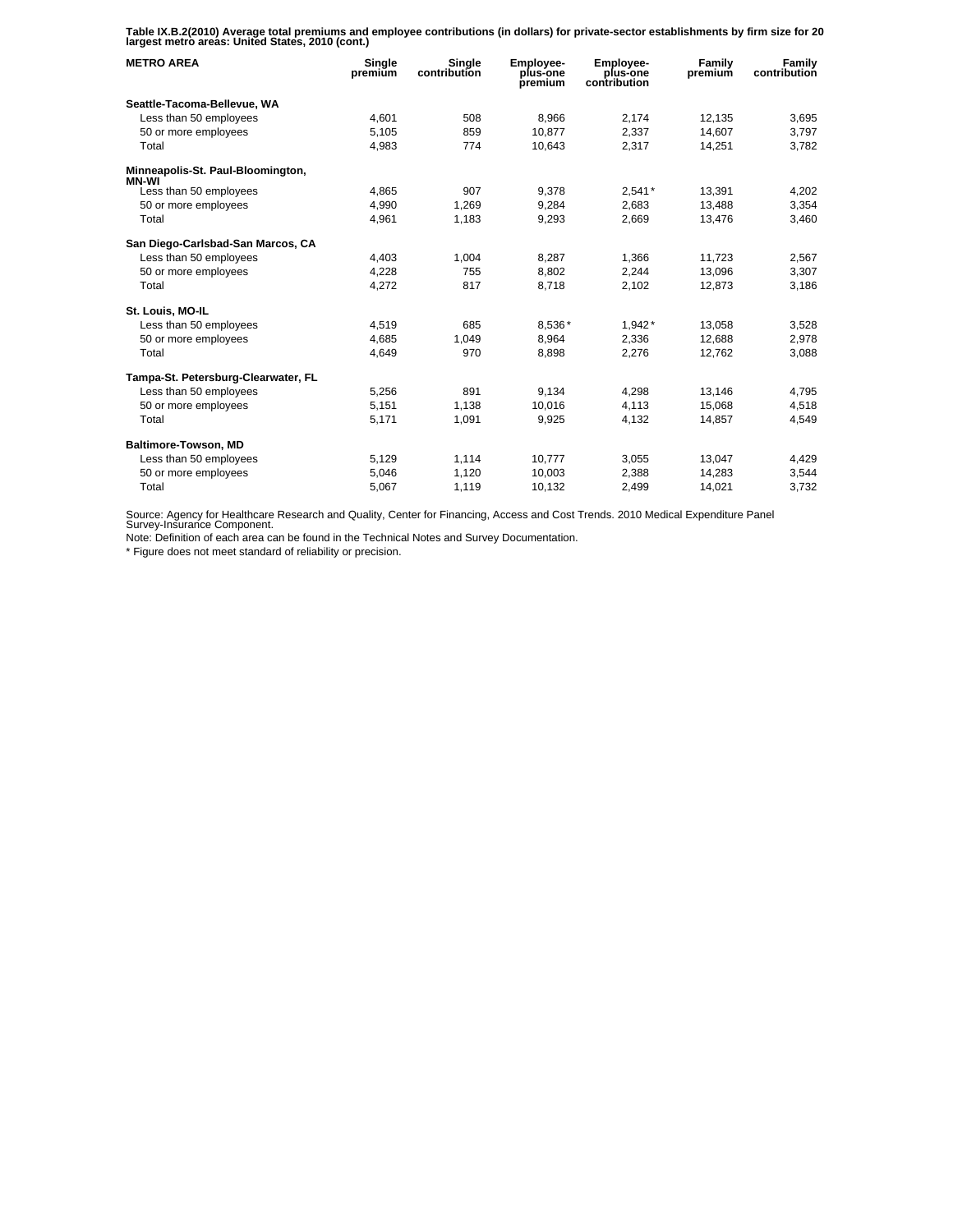**Table IX.B.2(2010) Standard errors for average total premiums and employee contributions (in dollars) for private-sector establishments by firm size for 20 largest metro areas: United States, 2010** 

| <b>METRO AREA</b>                                            | Single<br>premium | Single<br>contribution | <b>Employee-</b><br>plus-one<br>premium | <b>Employee-</b><br>plus-one<br>contribution | Family<br>premium | Family<br>contribution |
|--------------------------------------------------------------|-------------------|------------------------|-----------------------------------------|----------------------------------------------|-------------------|------------------------|
| New York-Northern New Jersey-Long                            |                   |                        |                                         |                                              |                   |                        |
| Island, NY-NJ-PA<br>Less than 50 employees                   | 282               | 207                    | 742                                     | 564                                          | 535               | 785                    |
| 50 or more employees                                         | 222               | 112                    | 606                                     | 281                                          | 814               | 412                    |
| Total                                                        | 71                | 67                     | 266                                     | 104                                          | 287               | 166                    |
| Los Angeles-Long Beach-Santa Ana,                            |                   |                        |                                         |                                              |                   |                        |
| CА<br>Less than 50 employees                                 | 162               | 100                    | 434                                     | 330                                          | 795               | 381                    |
| 50 or more employees                                         | 178               | 91                     | 359                                     | 226                                          | 486               | 325                    |
| Total                                                        | 133               | 79                     | 289                                     | 186                                          | 404               | 291                    |
| Chicago-Joliet-Naperville, IL-IN-WI                          |                   |                        |                                         |                                              |                   |                        |
| Less than 50 employees                                       | 204               | 165                    | 609                                     | 423                                          | 578               | 573                    |
| 50 or more employees                                         | 132               | 46                     | 506                                     | 225                                          | 511               | 288                    |
| Total                                                        | 128               | 70                     | 419                                     | 152                                          | 404               | 226                    |
| Dallas-Fort Worth-Arlington, TX                              |                   |                        |                                         |                                              |                   |                        |
| Less than 50 employees                                       | 319               | 268                    | 1,439                                   | 930                                          | 1,238             | 1,326                  |
| 50 or more employees                                         | 160               | 146                    | 505                                     | 433                                          | 608               | 610                    |
| Total                                                        | 154               | 152                    | 443                                     | 313                                          | 592               | 500                    |
| Philadelphia-Camden-Wilmington,<br><b>PA-NJ-DE-MD</b>        |                   |                        |                                         |                                              |                   |                        |
| Less than 50 employees                                       | 385               | 224                    | 1,137                                   | 660                                          | 482               | 1,036'                 |
| 50 or more employees<br>Total                                | 380<br>153        | 116<br>76              | 412<br>407                              | 251<br>200                                   | 379<br>715        | 448<br>429             |
|                                                              |                   |                        |                                         |                                              |                   |                        |
| Houston-Sugar Land-Baytown, TX                               |                   |                        |                                         |                                              |                   |                        |
| Less than 50 employees                                       | 449<br>211        | $277*$                 | 1,620<br>472                            | 667                                          | 1,313<br>391      | 1,143                  |
| 50 or more employees<br>Total                                | 224               | 65<br>93               | 458                                     | 205<br>250                                   | 382               | 310<br>395             |
|                                                              |                   |                        |                                         |                                              |                   |                        |
| Miami-Fort Lauderdale-Pompano<br>Beach, FL                   |                   |                        |                                         |                                              |                   |                        |
| Less than 50 employees                                       | 335               | $272*$                 | 940                                     | 581                                          | 1,664             | 1,056                  |
| 50 or more employees                                         | 258               | 142                    | 660                                     | 249                                          | 1,048             | 640                    |
| Total                                                        | 208               | 83                     | 651                                     | 182                                          | 941               | 485                    |
| Washington-Arlington-Alexandria,<br><b>DC-VA-MD-WV</b>       |                   |                        |                                         |                                              |                   |                        |
| Less than 50 employees                                       | 257<br>288        | 137<br>72              | 918<br>762                              | 676<br>275                                   | 1,027<br>716      | 768<br>301             |
| 50 or more employees<br>Total                                | 169               | 104                    | 243                                     | 182                                          | 223               | 361                    |
|                                                              |                   |                        |                                         |                                              |                   |                        |
| Atlanta-Sandy Springs-Marietta, GA<br>Less than 50 employees | 198               | 161                    | 966                                     | 616                                          | 2,276             | 850                    |
| 50 or more employees                                         | 144               | 98                     | 396                                     | 244                                          | 521               | 450                    |
| Total                                                        | 136               | 81                     | 413                                     | 204                                          | 449               | 400                    |
|                                                              |                   |                        |                                         |                                              |                   |                        |
| Boston-Cambridge-Quincy, MA-NH<br>Less than 50 employees     | 173               | 177                    | 986                                     | 958                                          | 521               | 303                    |
| 50 or more employees                                         | 108               | 79                     | 428                                     | 169                                          | 319               | 261                    |
| Total                                                        | 66                | 46                     | 323                                     | 183                                          | 250               | 204                    |
| Detroit-Warren-Livonia, MI                                   |                   |                        |                                         |                                              |                   |                        |
| Less than 50 employees                                       | 259               | 136                    | 835                                     | $1,178*$                                     | 726               | 999                    |
| 50 or more employees                                         | 183               | 118                    | 456                                     | 267                                          | 543               | 207                    |
| Total                                                        | 166               | 102                    | 457                                     | 247                                          | 467               | 201                    |
| Phoenix-Mesa-Glendale, AZ                                    |                   |                        |                                         |                                              |                   |                        |
| Less than 50 employees                                       | 226               | 178                    | 523                                     | 465                                          | 846               | 858                    |
| 50 or more employees                                         | 275               | 93                     | 427                                     | 171                                          | 621               | 372                    |
| Total                                                        | 251               | 93                     | 394                                     | 168                                          | 571               | 326                    |
| San Francisco-Oakland-Fremont, CA                            |                   |                        |                                         |                                              |                   |                        |
| Less than 50 employees                                       | 309               | 149                    | 1,056                                   | 657                                          | 877               | 913                    |
| 50 or more employees                                         | 398               | 375*                   | 639                                     | 319                                          | 843               | 480                    |
| Total                                                        | 315               | 320                    | 506                                     | 214                                          | 753               | 394                    |
| Riverside-San Bernardino-Ontario,<br>CА                      |                   |                        |                                         |                                              |                   |                        |
| Less than 50 employees                                       | 348               | 267*                   | 1,888                                   | 707                                          | 2,539             | 1,447                  |
| 50 or more employees                                         | 364               | 252*                   | 685                                     | 314                                          | 831               | 505                    |
| Total                                                        | 318               | 137                    | 639                                     | 323                                          | 834               | 536                    |